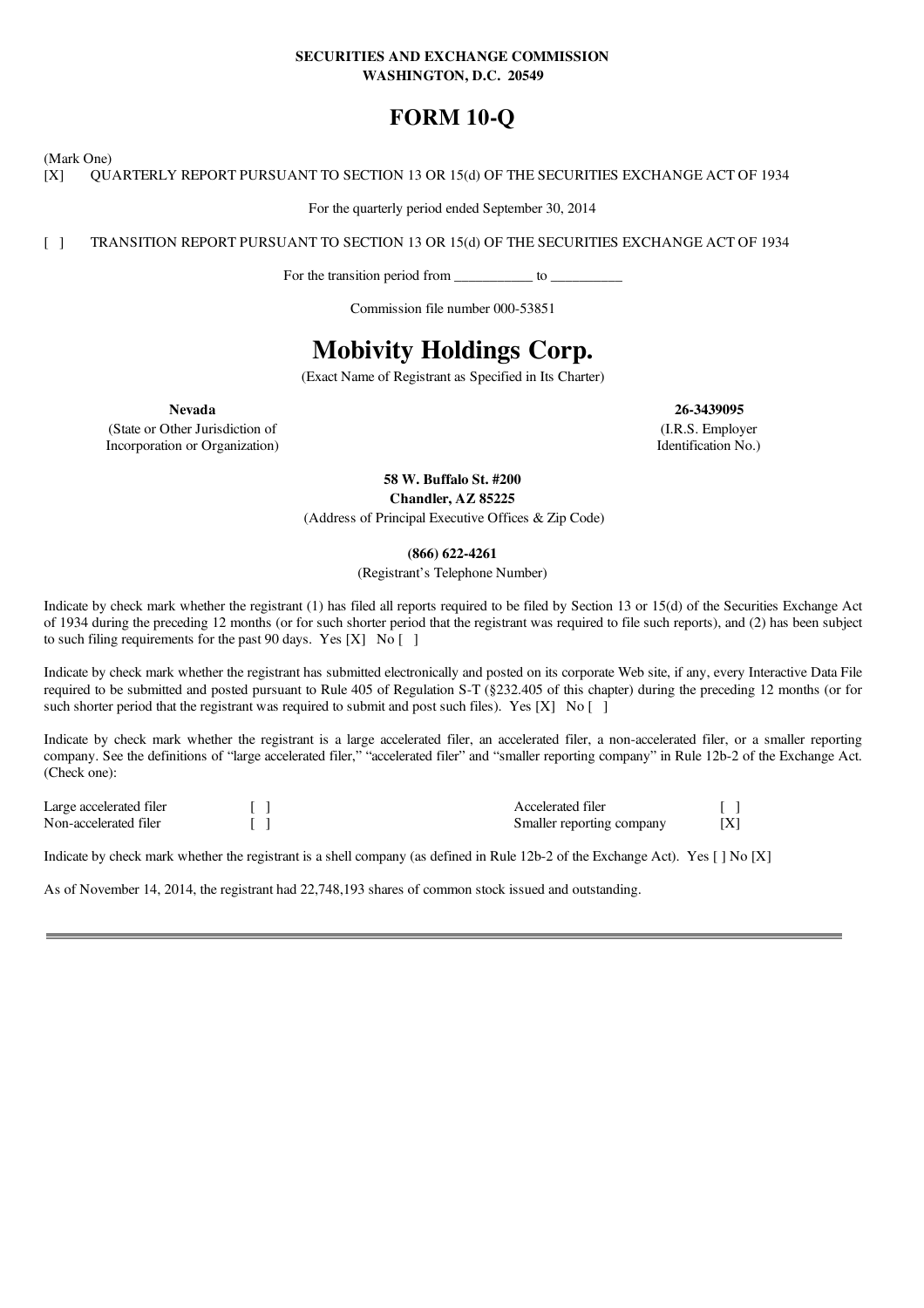# <span id="page-1-0"></span>MOBIVITY HOLDINGS CORP. INDEX

|               |                                                                                       | Page |
|---------------|---------------------------------------------------------------------------------------|------|
| <b>Part I</b> | <b>Financial Information</b>                                                          |      |
|               |                                                                                       |      |
| Item 1.       | <b>Financial Statements</b>                                                           |      |
|               | <b>Condensed Consolidated Balance Sheets</b>                                          |      |
|               | <b>Condensed Consolidated Statements of Operations</b>                                |      |
|               | Condensed Consolidated Statement of Stockholders' Equity                              |      |
|               | <b>Condensed Consolidated Statements of Cash Flows</b>                                |      |
|               | <b>Notes to Condensed Consolidated Financial Statements</b>                           |      |
| Item 2.       | Management's Discussion and Analysis of Financial Condition and Results of Operations | 25   |
| Item 3.       | <b>Quantitative and Qualitative Disclosures About Market Risk</b>                     | 31   |
| Item 4.       | <b>Controls and Procedures</b>                                                        | 31   |
| Item 6.       | <b>Exhibits</b>                                                                       | 32   |
|               |                                                                                       |      |

[Signature](#page-34-0) Page

-i-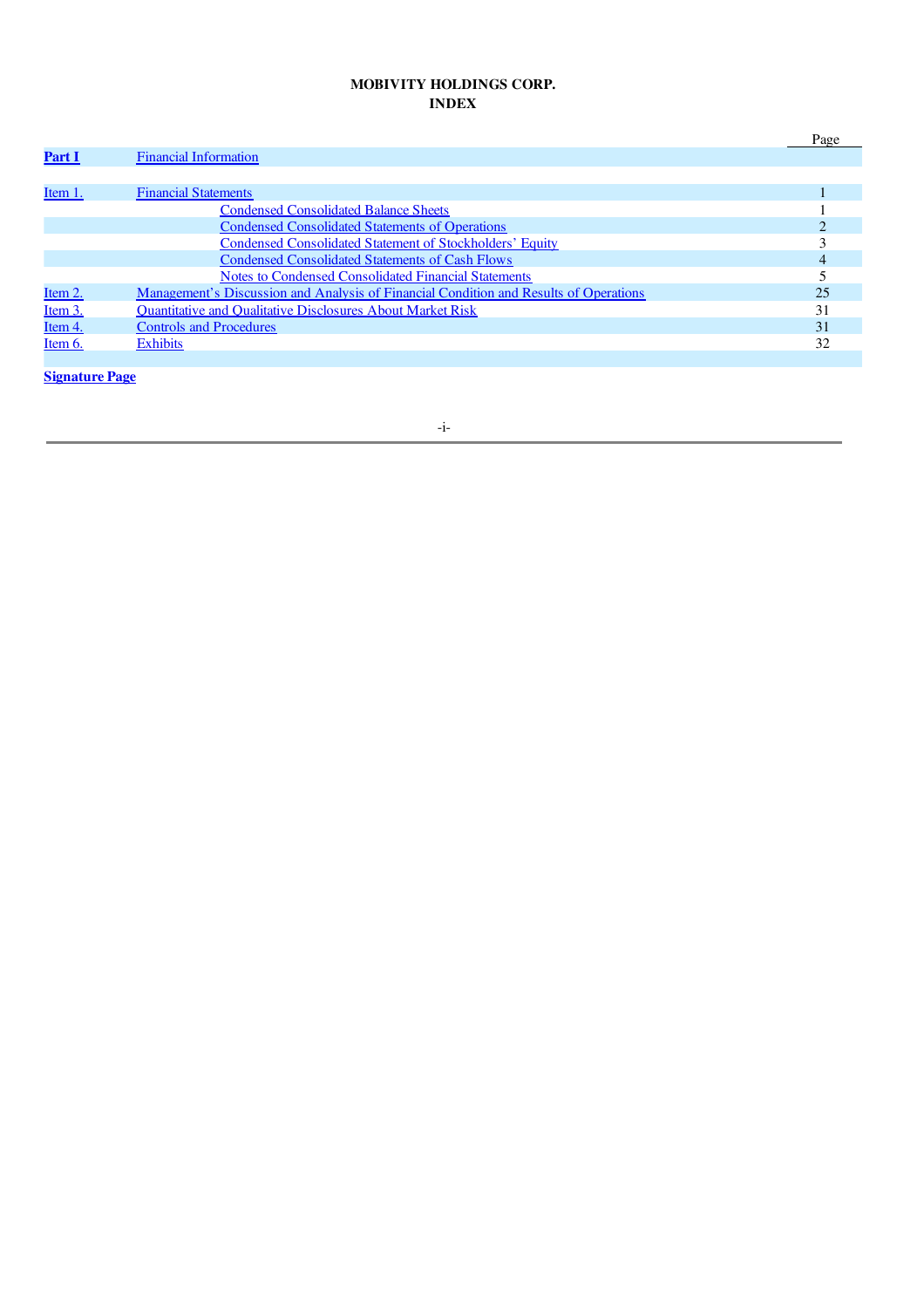# <span id="page-2-1"></span><span id="page-2-0"></span>Part I - Financial Information

Item 1. Financial Statements

# <span id="page-2-2"></span>Mobivity Holdings Corp. Consolidated Balance Sheets

|                                                                                                                           | September 30,<br>2014<br>(Unaudited) |              |               | December 31,<br>2013<br>(Audited) |
|---------------------------------------------------------------------------------------------------------------------------|--------------------------------------|--------------|---------------|-----------------------------------|
| <b>ASSETS</b>                                                                                                             |                                      |              |               |                                   |
| <b>Current assets</b>                                                                                                     |                                      |              |               |                                   |
| Cash                                                                                                                      | \$                                   | 1,773,122    | $\mathbb{S}$  | 2,572,685                         |
| Accounts receivable, net of allowance for doubtful accounts of \$125,048 and \$65,975,                                    |                                      |              |               |                                   |
| respectively                                                                                                              |                                      | 353,459      |               | 280,667                           |
| Other current assets                                                                                                      |                                      | 119,336      |               | 140,114                           |
| <b>Total current assets</b>                                                                                               |                                      | 2,245,917    |               | 2,993,466                         |
| Goodwill                                                                                                                  |                                      | 5,999,765    |               | 3,108,964                         |
| Intangible assets, net                                                                                                    |                                      | 3,086,620    |               | 935,316                           |
| Other assets                                                                                                              |                                      | 98,142       |               | 63,944                            |
| <b>TOTAL ASSETS</b>                                                                                                       | \$                                   | 11.430.444   | \$            | 7,101,690                         |
| <b>LIABILITIES AND STOCKHOLDERS' EQUITY)</b>                                                                              |                                      |              |               |                                   |
| <b>Current liabilities</b>                                                                                                |                                      |              |               |                                   |
| Accounts payable                                                                                                          | \$                                   | 487.852      | $\mathcal{S}$ | 543.648                           |
| Accrued interest                                                                                                          |                                      | 19,505       |               | 16,943                            |
| Accrued and deferred personnel compensation                                                                               |                                      | 230,716      |               | 191.041                           |
| Deferred revenue and customer deposits                                                                                    |                                      | 188,574      |               | 136,523                           |
| Notes payable                                                                                                             |                                      | 20,000       |               | 20,000                            |
| Derivative liabilities                                                                                                    |                                      | 50.738       |               | 106.176                           |
| Other current liabilities                                                                                                 |                                      | 22,447       |               | 36,372                            |
| Earn-out payable                                                                                                          |                                      | 2,332,000    |               | 34,755                            |
| <b>Total current liabilities</b>                                                                                          |                                      | 3,351,832    |               | 1,085,458                         |
| <b>Non-current liabilities</b>                                                                                            |                                      |              |               |                                   |
| Earn-out payable                                                                                                          |                                      |              |               | 24,245                            |
| <b>Total non-current liabilities</b>                                                                                      |                                      |              |               | 24,245                            |
| <b>Total liabilities</b>                                                                                                  |                                      | 3,351,832    |               | 1,109,703                         |
| <b>Commitments and Contingencies (See Note 9)</b>                                                                         |                                      |              |               |                                   |
|                                                                                                                           |                                      |              |               |                                   |
| <b>Stockholders' equity</b>                                                                                               |                                      |              |               |                                   |
| Common stock, \$0.001 par value; 50,000,000 shares authorized; 22,237,762 and 16,319,878<br>shares issued and outstanding |                                      | 22,238       |               | 16,320                            |
| Equity payable                                                                                                            |                                      | 307,745      |               | 108,170                           |
| Additional paid-in capital                                                                                                |                                      | 60,965,807   |               | 54,452,697                        |
| Accumulated deficit                                                                                                       |                                      | (53,217,178) |               | (48,585,200)                      |
| <b>Total stockholders' equity</b>                                                                                         |                                      | 8,078,612    |               | 5,991,987                         |
| TOTAL LIABILITIES AND STOCKHOLDERS' EQUITY                                                                                | \$                                   | 11,430,444   | \$            | 7,101,690                         |

*See accompanying notes to condensed consolidated financial statements (unaudited).*

# -1-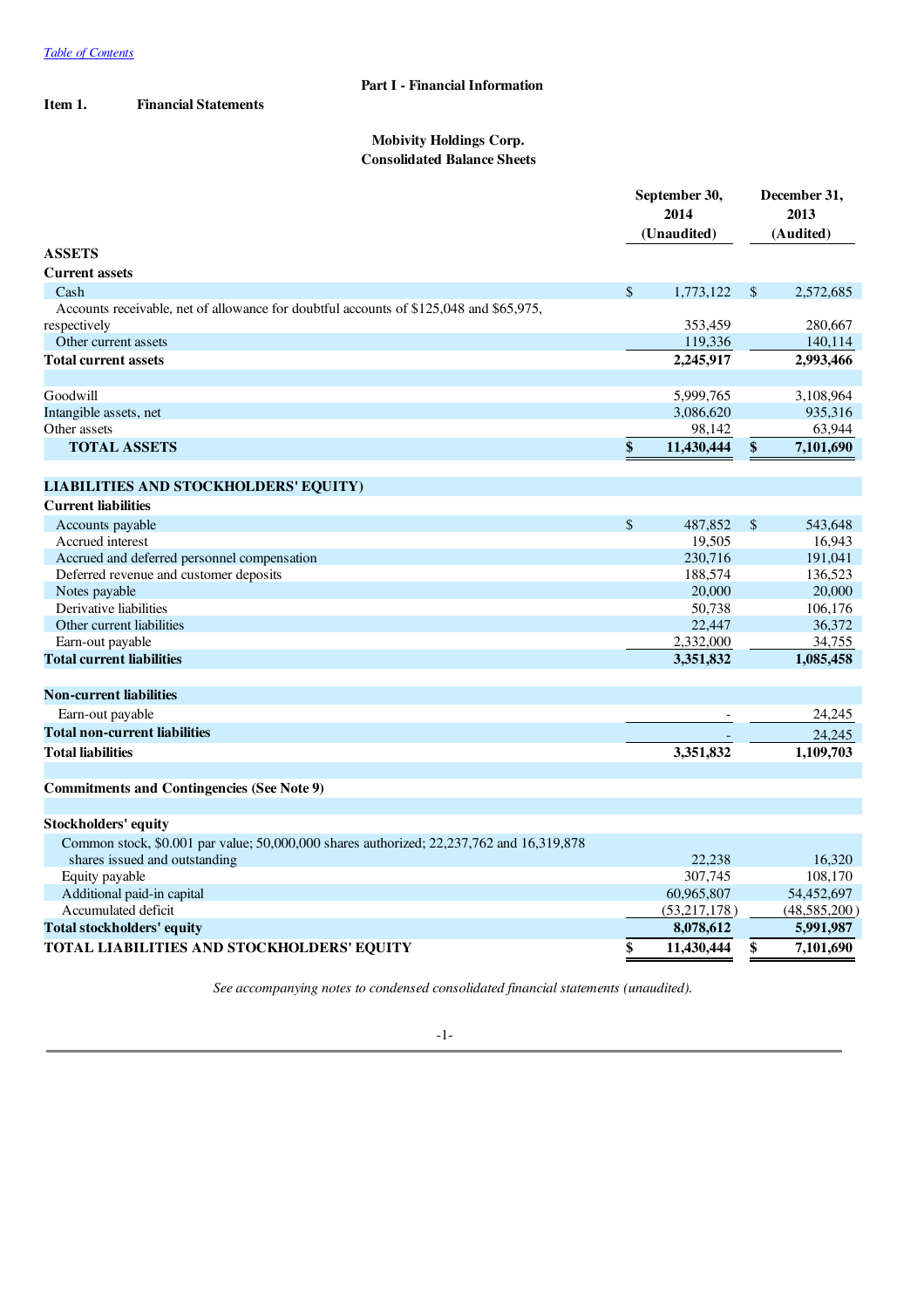# <span id="page-3-0"></span>Mobivity Holdings Corp. Consolidated Statements of Operations (Unaudited)

|                                                                            | Three months ended<br>September 30, |              |                   | <b>Nine months ended</b><br>September 30, |                   |                          |    |                |
|----------------------------------------------------------------------------|-------------------------------------|--------------|-------------------|-------------------------------------------|-------------------|--------------------------|----|----------------|
|                                                                            |                                     | 2014         |                   | 2013                                      |                   | 2014                     |    | 2013           |
| <b>Revenues</b>                                                            |                                     |              |                   |                                           |                   |                          |    |                |
| Revenues                                                                   | \$                                  | 1.044.254    | $\mathbb{S}$      | 1,035,952                                 | \$                | 3,057,360                | \$ | 3,149,555      |
| Cost of revenues                                                           |                                     | 272,252      |                   | 268,507                                   |                   | 791,486                  |    | 864,519        |
| <b>Gross margin</b>                                                        |                                     | 772,002      |                   | 767,445                                   |                   | 2,265,874                |    | 2,285,036      |
| <b>Operating expenses</b>                                                  |                                     |              |                   |                                           |                   |                          |    |                |
| General and administrative                                                 |                                     | 916,322      |                   | 1,324,354                                 |                   | 2,900,711                |    | 2,644,678      |
| Sales and marketing                                                        |                                     | 828,333      |                   | 1,491,563                                 |                   | 2,723,979                |    | 3,289,904      |
| Engineering, research, and development                                     |                                     | 344,322      |                   | 214,374                                   |                   | 1,026,120                |    | 465,614        |
| Depreciation and amortization                                              |                                     | 116,309      |                   | 89,133                                    |                   | 300,273                  |    | 181,262        |
| <b>Total operating expenses</b>                                            |                                     | 2,205,286    |                   | 3,119,424                                 |                   | 6,951,083                |    | 6,581,458      |
|                                                                            |                                     |              |                   |                                           |                   |                          |    |                |
| <b>Loss from operations</b>                                                |                                     | (1,433,284)  |                   | (2,351,979)                               |                   | (4,685,209)              |    | (4,296,422)    |
|                                                                            |                                     |              |                   |                                           |                   |                          |    |                |
| Other income/(expense)                                                     |                                     |              |                   |                                           |                   |                          |    |                |
| Interest income                                                            |                                     | 132          |                   | 385                                       |                   | 2.034                    |    | 406            |
| Interest expense                                                           |                                     | (883)        |                   | (807)                                     |                   | (2,563)                  |    | (6,347,360)    |
| Change in fair value of derivative liabilities                             |                                     | (2,354)      |                   | (51,913)                                  |                   | 55,438                   |    | (3,865,511)    |
| Gain (loss) on adjustment in contingent consideration                      |                                     |              |                   |                                           |                   | $\overline{\phantom{a}}$ |    | (193, 464)     |
| <b>Total other income/(expense)</b>                                        |                                     | (3,105)      |                   | (52, 335)                                 |                   | 54,909                   |    | (10, 405, 929) |
| <b>Loss before income taxes</b>                                            |                                     | (1,436,389)  |                   | (2,404,314)                               |                   | (4,630,300)              |    | (14,702,351)   |
|                                                                            |                                     |              |                   |                                           |                   |                          |    |                |
| Income tax expense                                                         |                                     | (1,678)      |                   |                                           |                   | (1,678)                  |    |                |
| <b>Net loss</b>                                                            | \$                                  | (1,438,067)  | \$                | (2,404,314)                               | $\frac{1}{2}$     | (4,631,978)              |    | \$(14,702,351) |
| Net loss per share - basic and diluted                                     | \$                                  | (0.06)       | $\boldsymbol{\$}$ | (0.15)                                    | $\boldsymbol{\$}$ | (0.22)                   | \$ | (1.69)         |
| Weighted average number of shares during the period - basic and<br>diluted |                                     | 22, 237, 762 |                   | 16,215,030                                |                   | 20,672,880               |    | 8,707,839      |

*See accompanying notes to condensed consolidated financial statements (unaudited).*

# -2-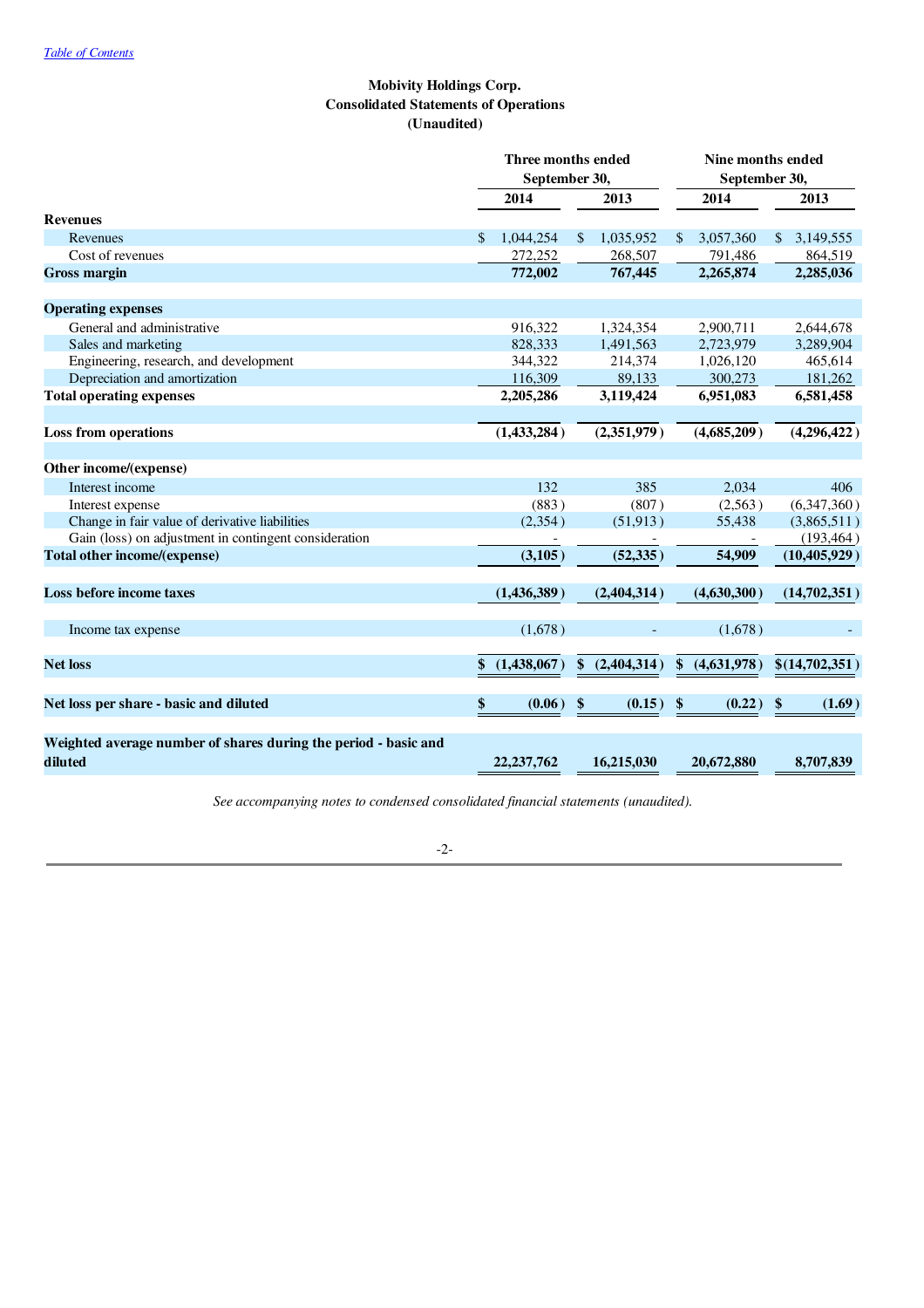# <span id="page-4-0"></span>Mobivity Holdings Corp. Consolidated Statement of Stockholders' Equity (Deficit)

|                                                                        | Common Stock<br><b>Shares</b> |   | Dollars |   | Equity<br>Payable | Additional<br>Paid-in<br>Capital | Accumulated<br>Deficit | Total<br>Stockholders'<br>Equity<br>(Deficit) |
|------------------------------------------------------------------------|-------------------------------|---|---------|---|-------------------|----------------------------------|------------------------|-----------------------------------------------|
| <b>Balance, December 31, 2013</b>                                      | 16,319,878                    | S | 16,320  | S | 108,170           | \$54,452,697                     | \$ (48,585,200)        | 5,991,987<br>\$                               |
| Issuance of common stock for<br>financing, net of transaction costs of |                               |   |         |   |                   |                                  |                        |                                               |
| \$435,871                                                              | 5,413,000                     |   | 5,413   |   |                   | 4,971,717                        |                        | 4,977,130                                     |
| Issuance of common stock for<br>acquisition                            | 504.884                       |   | 505     |   |                   | 672,000                          |                        | 672,505                                       |
| Stock based compensation                                               |                               |   |         |   | 199,575           | 869,393                          |                        | 1,068,968                                     |
| Net loss                                                               |                               |   |         |   |                   |                                  | (4,631,978)            | (4,631,978)                                   |
| Balance, September 30, 2014                                            | 22, 237, 762                  |   | 22,238  |   | 307,475           | 60,965,807<br>\$.                | \$ (53,217,178)        | 8,078,612<br>S                                |

*See accompanying notes to condensed consolidated financial statements (unaudited).*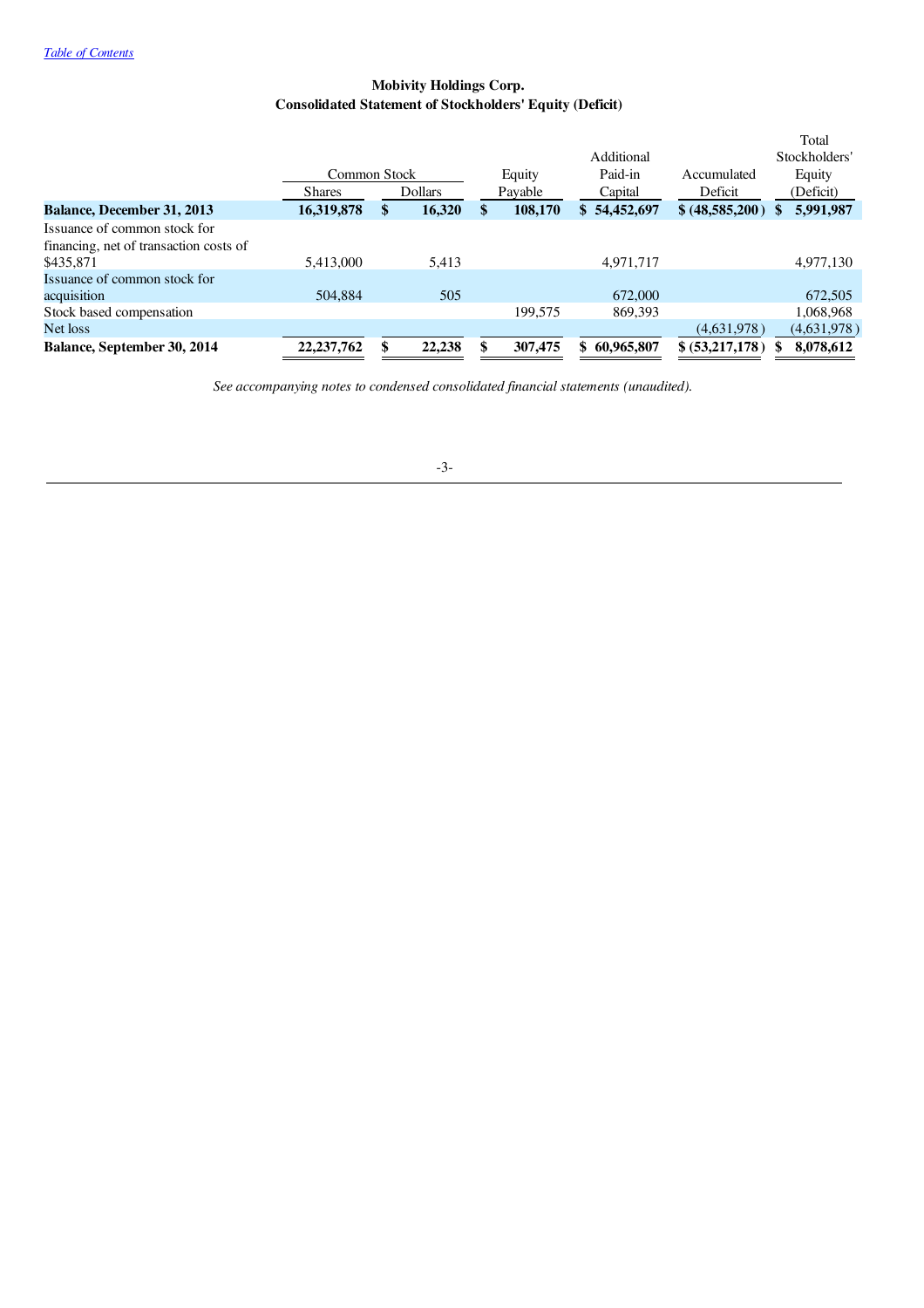# <span id="page-5-0"></span>Mobivity Holdings Corp. Consolidated Statements of Cash Flows (Unaudited)

|                                                                                           | Nine months ended September 30, |               |              |  |
|-------------------------------------------------------------------------------------------|---------------------------------|---------------|--------------|--|
|                                                                                           | 2014                            |               | 2013         |  |
| <b>OPERATING ACTIVITIES</b>                                                               |                                 |               |              |  |
| Net loss                                                                                  | \$<br>$(4,631,978)$ \$          |               | (14,702,351) |  |
| Adjustments to reconcile net loss to net cash provided by (used in) operating activities: |                                 |               |              |  |
| Bad debt expense                                                                          | 37.687                          |               | 10,843       |  |
| Common stock payable for services                                                         | 199,575                         |               | 86,006       |  |
| Stock-based compensation                                                                  | 869,394                         |               | 2,349,832    |  |
| Depreciation and amortization expense                                                     | 300,273                         |               | 181,262      |  |
| (Gain) loss on adjustment in contingent consideration                                     |                                 |               | 193,465      |  |
| Change in fair value of derivative liabilities                                            | (55, 438)                       |               | 3,865,511    |  |
| Amortization of note discounts                                                            |                                 |               | 6,134,367    |  |
| Increase (decrease) in cash resulting from changes in:<br>Accounts receivable             | 51,185                          |               | (71, 125)    |  |
| Other current assets                                                                      | 20,778                          |               | (88,091)     |  |
| Other assets                                                                              | (8,290)                         |               | 27,999       |  |
| Accounts payable                                                                          | (55,797)                        |               | 624          |  |
| Accrued interest                                                                          | 2,562                           |               | 64,535       |  |
| Accrued and deferred personnel compensation                                               | 39,675                          |               | (90, 795)    |  |
| Deferred revenue - related party                                                          |                                 |               | (35,262)     |  |
| Deferred revenue and customer deposits                                                    | (139,510)                       |               | (8,309)      |  |
| Other liabilities                                                                         | (13, 925)                       |               | (3,325)      |  |
| Net cash used in operating activities                                                     | (3,383,809)                     |               | (2,084,814)  |  |
|                                                                                           |                                 |               |              |  |
| <b>INVESTING ACTIVITIES</b>                                                               |                                 |               |              |  |
| Purchases of equipment                                                                    | (24, 865)                       |               | (2,799)      |  |
| Acquisitions                                                                              | (2,368,019)                     |               | (400,000)    |  |
| Net cash used in investing activities                                                     | (2,392,884)                     |               | (402,799)    |  |
|                                                                                           |                                 |               |              |  |
| <b>FINANCING ACTIVITIES</b>                                                               |                                 |               |              |  |
| Proceeds from issuance of notes payable, net of finance offering costs                    |                                 |               | 700,000      |  |
| Payments on notes payable                                                                 |                                 |               | (1,609,682)  |  |
| Proceeds from issuance of common stock, net of issuance costs                             | 4,977,130                       |               | 6,897,177    |  |
| Net cash provided by financing activities                                                 | 4,977,130                       |               | 5,987,495    |  |
| Net change in cash                                                                        | (799, 563)                      |               | 3,499,882    |  |
|                                                                                           | 2,572,685                       |               | 363          |  |
| Cash at beginning of period                                                               |                                 |               |              |  |
| Cash at end of period                                                                     | \$<br>1,773,122                 | \$            | 3,500,245    |  |
| <b>Supplemental disclosures:</b>                                                          |                                 |               |              |  |
| Cash paid during period for :                                                             |                                 |               |              |  |
| Interest                                                                                  | \$<br>2,563                     | \$            | 146,973      |  |
| Non-cash investing and financing activities:                                              |                                 |               |              |  |
| Debt discount from derivatives                                                            | \$                              | \$            | 4,614,714    |  |
| Adjustment to derivative liability due to note repayment                                  |                                 |               |              |  |
|                                                                                           | \$                              | \$            | 40,511       |  |
| Adjustment to derivative liability due to note conversion                                 | \$                              | $\frac{1}{2}$ | 10,726,967   |  |
| Adjustment to derivative liability due to Allonge / ASID conversion                       |                                 | \$            | 349,694      |  |
| Adjustment to derivative liability due to non-employee warrant conversion                 | \$                              | \$            | 176,555      |  |
| Issuance of common stock for Boomtext earn-out                                            |                                 | \$            | 2,210,667    |  |
| Issuance of common stock for acquisitions                                                 | \$<br>672,505                   | \$            | 1,296,060    |  |
| Issuance of common stock for cashless exercise of warrants                                | \$                              | \$            | 23,904       |  |
|                                                                                           |                                 |               |              |  |
| Issuance of common stock for accrued bonus                                                | \$                              | \$            | 37,000       |  |
| Issuance of note payable for acquisition                                                  |                                 | <u>\$</u>     | 1,365,096    |  |
| Earn-out payable recorded for acquisition                                                 | \$<br>2,273,000                 | \$            | 224,000      |  |
| Conversion of notes payable into common stock                                             |                                 | \$            | 4,984,720    |  |
| Conversion of accrued interest into common stock                                          | \$                              | \$            | 369,786      |  |
| Settlement of working capital asset related to the Boomtext acquisition                   | \$                              | \$            | 153,317      |  |
|                                                                                           |                                 |               |              |  |

*See accompanying notes to condensed consolidated financial statements (unaudited).*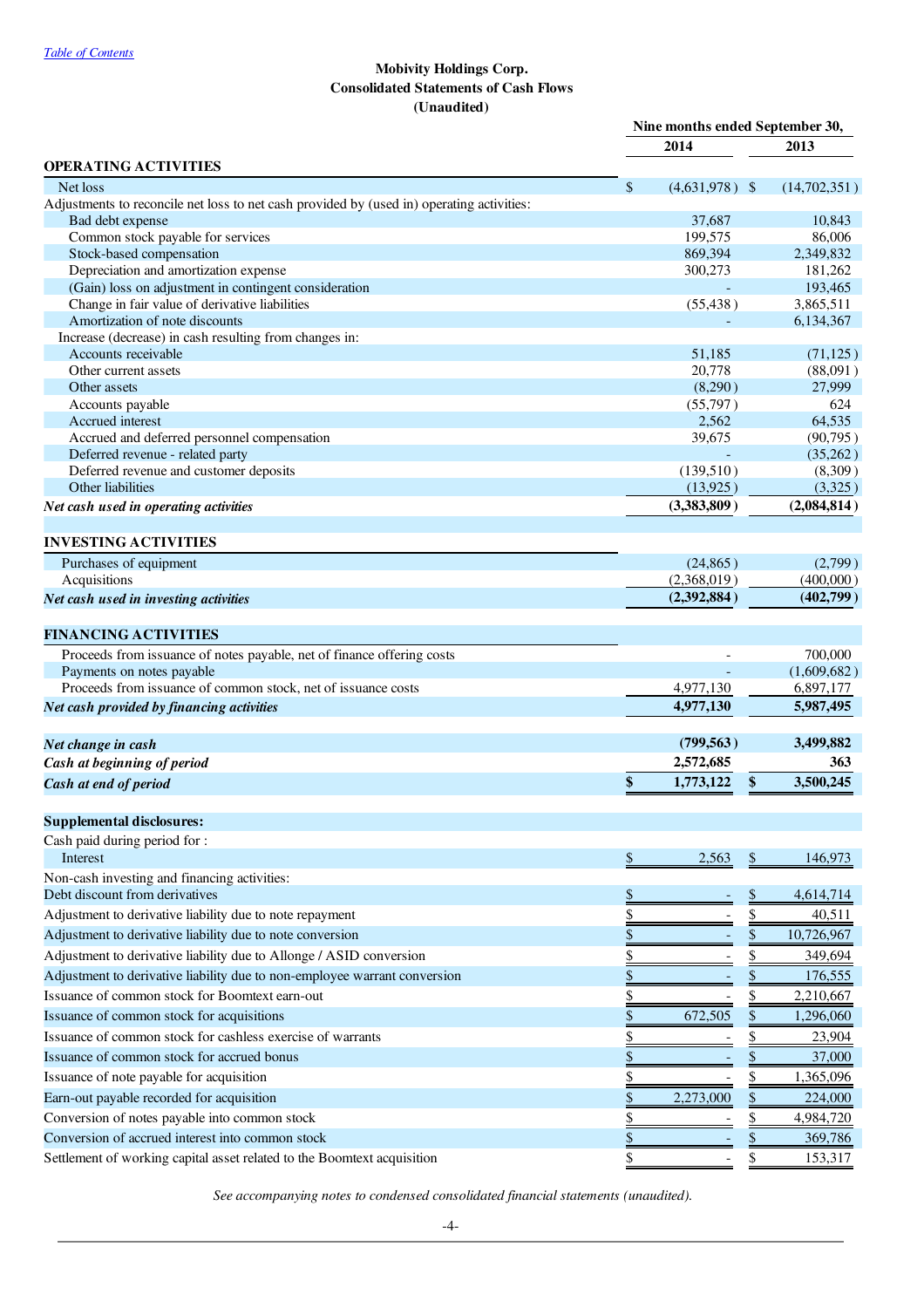# <span id="page-6-0"></span>Mobivity Holdings Corp. Notes to Condensed Consolidated Financial Statements (Unaudited)

#### 1. Nature of Operations and Basis of Presentation

Mobivity Holdings Corp. ("Mobivity," "we" or "us" or "the Company") is in the business of developing and operating proprietary platforms over which resellers, brands and enterprises can conduct localized mobile marketing campaigns. Our proprietary platforms allow resellers, brands and enterprises to market their products and services to consumers through text messages sent directly to the consumers' mobile phones, mobile smartphone applications, or other solutions driven from consumers' mobile phones. We generate revenue by charging the resellers, brands and enterprises a per-message transactional fee, or through fixed or variable software licensing fees.

The accompanying unaudited condensed consolidated financial statements have been prepared in accordance with accounting principles generally accepted in the United States of America ("GAAP") for interim financial information and with the instructions to Form 10-Q and Rule 8-03 of Regulation S-X promulgated by the Securities and Exchange Commission ("SEC"). Accordingly, they do not include all of the information and disclosures required by GAAP for annual financial statements. The accompanying unaudited consolidated financial statements should be read in conjunction with the consolidated financial statements and notes thereto in the Company's Annual Report on Form 10-K for the year ended December 31, 2013 filed with the SEC on March 31, 2014.

In the opinion of management, such statements include all adjustments (consisting only of normal recurring items) which are considered necessary for a fair presentation of our condensed consolidated financial statements as of September 30, 2014, and for the three and nine months ended September 30, 2014 and 2013. The results of operations for the three and nine months ended September 30, 2014 are not necessarily indicative of the operating results for the full year ending December 31, 2014.

On November 12, 2013, we filed an amendment to our articles of incorporation on file with the Nevada Secretary of State for purposes of (i) effecting a reverse split of the issued and outstanding shares of our common stock at a ratio of one share for every six shares outstanding prior to November 12, 2013 and (ii) decreasing the authorized shares of its common stock to 50,000,000 shares. The reverse stock split was effective as of November 12, 2013. The reverse stock split effected a proportional decrease in the number of shares of common stock issuable upon the exercise of our stock options and warrants outstanding immediately prior to the effective date of the reverse stock split, with a proportional increase in the exercise price. No fractional shares were issued as a result of the reverse stock split. In lieu of issuing fractional shares, we rounded all fractional interests resulting from the split up to the nearest whole number. All historical share information contained in this Quarterly Report on Form 10-Q gives effect to the reverse stock split.

#### 2. Summary of Significant Accounting Policies

#### *Principles of Consolidation*

The consolidated financial statements include the accounts of the Company and its wholly-owned subsidiary. All significant intercompany balances and transactions have been eliminated.

#### *Use of Estimates*

The preparation of financial statements in conformity with GAAP requires management to make estimates and assumptions that affect the reported amounts of assets and liabilities and disclosure of contingent assets and liabilities at the date of the financial statements and the reported amounts of expenses during the reporting period. Significant estimates used are those related to stock-based compensation, the valuation of the derivative liabilities, asset impairments, the valuation and useful lives of depreciable tangible and certain intangible assets, the fair value of common stock used in acquisitions of businesses, the fair value of assets and liabilities acquired in acquisitions of businesses, and the valuation allowance of deferred tax assets. Management believes that these estimates are reasonable; however, actual results may differ from these estimates.

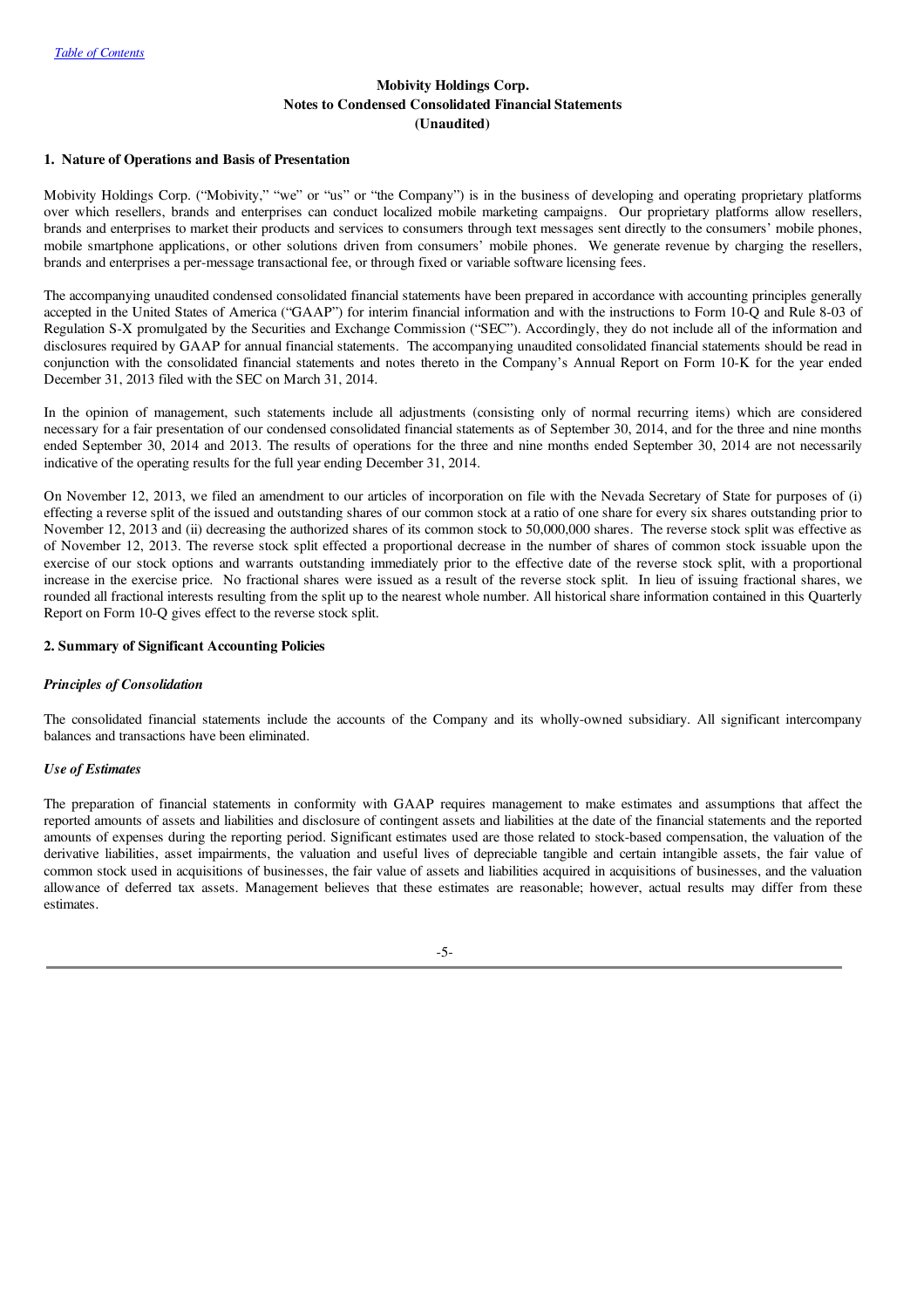#### *Derivative Financial Instruments*

We do not use derivative instruments to hedge exposures to cash flow, market or foreign currency risks.

We review the terms of the common stock, warrants and convertible debt we issue to determine whether there are embedded derivative instruments, including embedded conversion options, which are required to be bifurcated and accounted for separately as derivative financial instruments. In circumstances where the host instrument contains more than one embedded derivative instrument, including the conversion option, that is required to be bifurcated, the bifurcated derivative instruments are accounted for as a single, compound derivative instrument.

Bifurcated embedded derivatives are initially recorded at fair value and are then revalued at each reporting date with changes in the fair value reported as non-operating income or expense. When the equity or convertible debt instruments contain embedded derivative instruments that are to be bifurcated and accounted for as liabilities, the total proceeds received are first allocated to the fair value of all the bifurcated derivative instruments. The remaining proceeds, if any, are then allocated to the host instruments themselves, usually resulting in those instruments being recorded at a discount from their face value.

The fair values of the derivatives are estimated using a Monte Carlo simulation model. The model utilizes a series of inputs and assumptions to arrive at a fair value at the date of inception and each reporting period. Some of the key assumptions include the likelihood of future financing, stock price volatility, and discount rates.

#### *Revenue Recognition and Concentrations*

Our "C4" Mobile Marketing and Customer Relationship Management (CRM) is a hosted solution. We generate revenue from licensing our software to clients in our software as a service (SaaS) model, and is principally derived from subscription fees from customers. The subscription fee is billed on a month to month basis with no contractual term and is collected by credit card or check. Revenue is recognized at the time that the services are rendered and the selling price is fixed with a set range of plans. We also generate revenue on with per-message and per-minute transactional fees, and customized professional services. We recognize license fees over the period of the contract, service fees as the services are performed, and per-message or per-minute transaction revenue when the transaction takes place. We recognize revenue at the time that the services are rendered, the selling price is fixed, and collection is reasonably assured, provided no significant obligations remain. We consider authoritative guidance on multiple deliverables in determining whether each deliverable represents a separate unit of accounting. For our SmartReceipt platform, which is a hosted solution, revenue is principally derived from subscription fees from customers. The subscription fee is billed on a month to month basis with primarily no contractual term and is collected by cash. Cash received in advance of the performance of services is recorded as deferred revenue.

We generate revenue from the Stampt App through customer agreements with business owners. Revenue is principally derived from monthly subscription fees which provide a license for unlimited use of the Stampt App by the business owners and their customers. The subscription fee is billed each month to the business owner. Revenue is recognized monthly as the subscription revenues are billed. There are no per-minute or transaction fees associated with the Stampt App.

During the nine months ended September 30, 2014 and 2013, one customer accounted for 22% and 32%, respectively, of our revenues.

#### *Comprehensive Income (Loss)*

Comprehensive income (loss) is defined as the change in equity during a period from transactions and other events and circumstances from nonowner sources. We are required to record all components of comprehensive income (loss) in the consolidated financial statements in the period in which they are recognized. Net income (loss) and other comprehensive income (loss), including foreign currency translation adjustments and unrealized gains and losses on investments, are reported, net of their related tax effect, to arrive at comprehensive income (loss). For the three and nine months ended September 30, 2014 and 2013, the comprehensive loss was equal to the net loss.

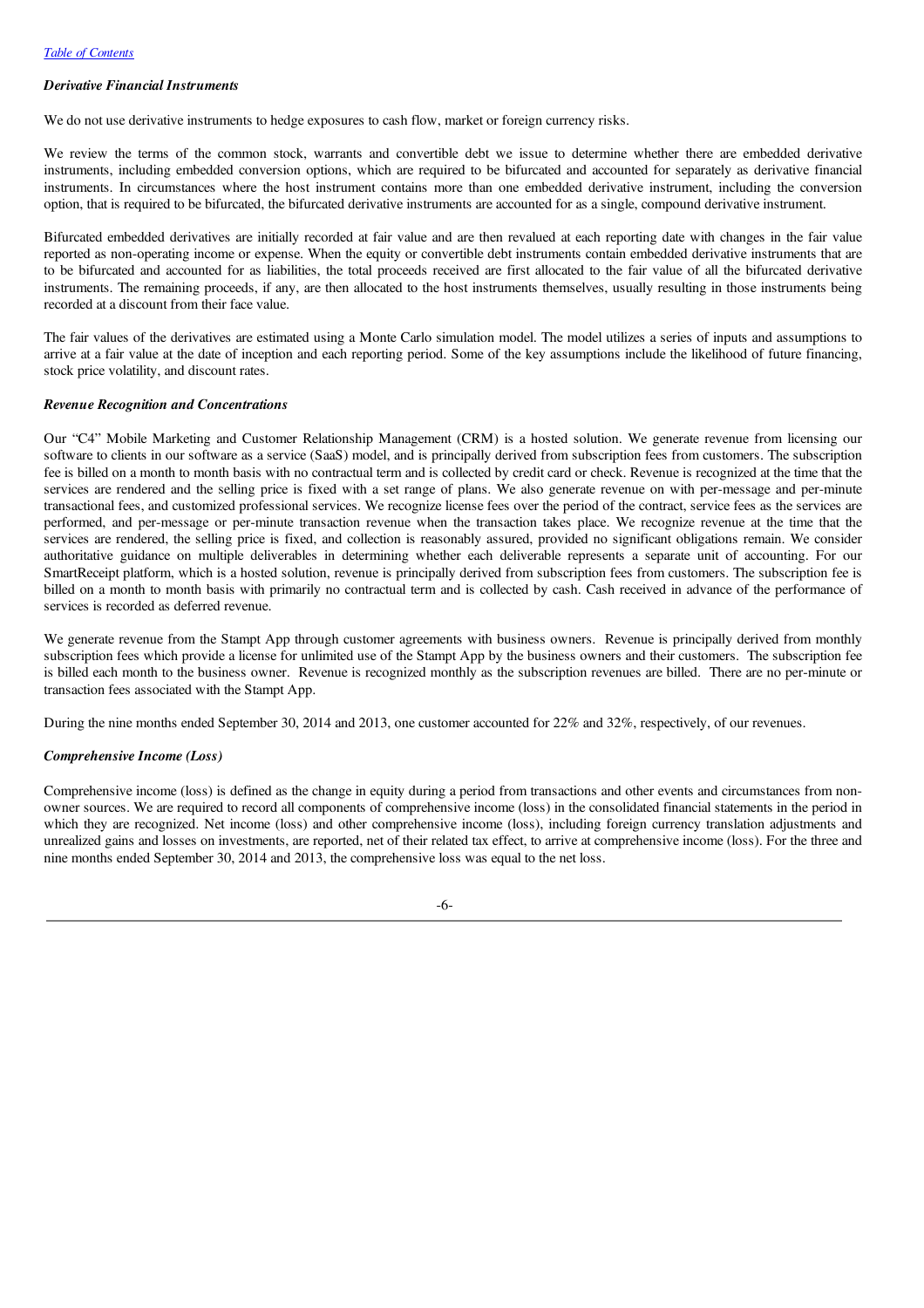#### *Net Loss Per Common Share*

Basic net loss per share excludes any dilutive effects of options, shares subject to repurchase and warrants. Diluted net loss per share includes the impact of potentially dilutive securities. During the three and nine months ended September 30, 2014 and 2013, we had securities outstanding which could potentially dilute basic earnings per share in the future, but were excluded from the computation of diluted net loss per share, as their effect would have been anti-dilutive.

#### *Reclassifications*

Certain amounts from prior periods have been reclassified to conform to the current period presentation.

#### *Recent Accounting Pronouncements*

Accounting standards promulgated by the FASB are subject to change. Changes in such standards may have an impact on the Company's future financial statements. The following are a summary of recent accounting developments.

In June 2014, the Financial Accounting Standards Board (FASB) issued Accounting Standards Update (ASU) No. 2014-12, Compensation – Stock Compensation (Topic 718): Accounting for Share-Based Payments When the Terms of an Award Provide That a Performance Target Could Be Achieved after the Requisite Service Period. The new guidance requires that share-based compensation that require a specific performance target to be achieved in order for employees to become eligible to vest in the awards and that could be achieved after an employee completes the requisite service period be treated as a performance condition. As such, the performance target should not be reflected in estimating the grant-date fair value of the award. Compensation costs should be recognized in the period in which it becomes probable that the performance target will be achieved and should represent the compensation cost attributable to the period(s) for which the requisite service has already been rendered. If the performance target becomes probable of being achieved before the end of the requisite service period, the remaining unrecognized compensation cost should be recognized prospectively over the remaining requisite service period. The total amount of compensation cost recognized during and after the requisite service period should reflect the number of awards that are expected to vest and should be adjusted to reflect those awards that ultimately vest. The requisite service period ends when the employee can cease rendering service and still be eligible to vest in the award if the performance target is achieved. This new guidance is effective for fiscal years and interim periods within those years beginning after December 15, 2015. Early adoption is permitted. Entities may apply the amendments in this Update either (a) prospectively to all awards granted or modified after the effective date or (b) retrospectively to all awards with performance targets that are outstanding as of the beginning of the earliest annual period presented in the financial statements and to all new or modified awards thereafter. The adoption of ASU 2014-12 is not expected to have a material impact on our financial position or results of operations.

In July 2013, the FASB issued ASU No. 2013-11: *Presentation of an Unrecognized Tax Benefit When a Net Operating Loss Carryforward, a Similar Tax Loss, or a Tax Credit Carryforward Exists.* The new guidance requires that unrecognized tax benefits be presented on a net basis with the deferred tax assets for such carryforwards. This new guidance is effective for fiscal years and interim periods within those years beginning after December 15, 2013. We do not expect the adoption of the new provisions to have a material impact on our financial condition or results of operations.

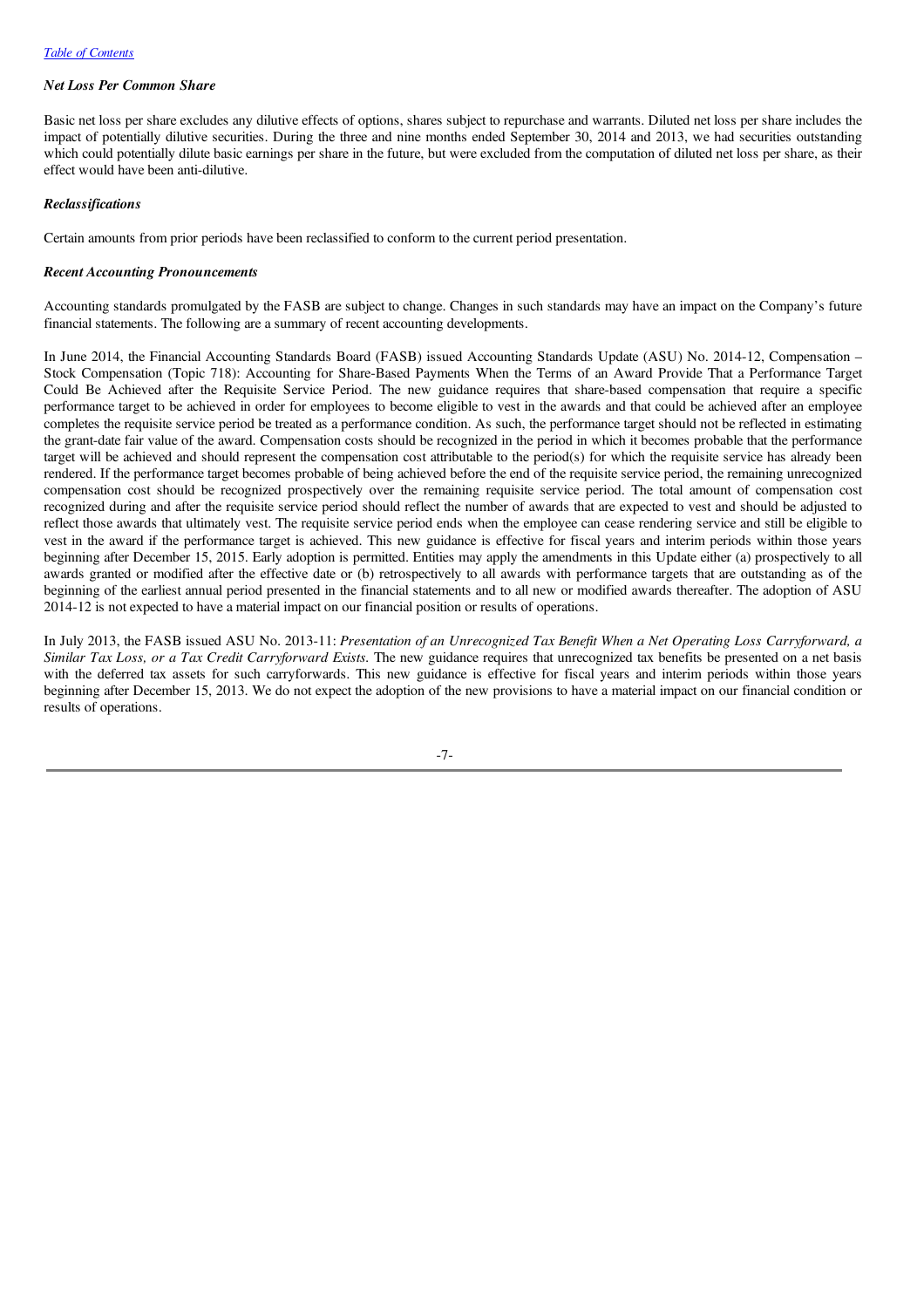In February 2013, FASB issued ASU No. 2013-02, *Comprehensive Income (Topic 220): Reporting of Amounts Reclassified Out of Accumulated Other Comprehensive Income*, to improve the transparency of reporting these reclassifications. Other comprehensive income includes gains and losses that are initially excluded from net income for an accounting period. Those gains and losses are later reclassified out of accumulated other comprehensive income into net income. The amendments in the ASU do not change the current requirements for reporting net income or other comprehensive income in financial statements. All of the information that this ASU requires already is required to be disclosed elsewhere in the financial statements under U.S. GAAP. The new amendments will require an organization to:

- Present (either on the face of the statement where net income is presented or in the notes) the effects on the line items of net income of significant amounts reclassified out of accumulated other comprehensive income - but only if the item reclassified is required under U.S. GAAP to be reclassified to net income in its entirety in the same reporting period; and
- Cross-reference to other disclosures currently required under U.S. GAAP for other reclassification items (that are not required under U.S. GAAP) to be reclassified directly to net income in their entirety in the same reporting period. This would be the case when a portion of the amount reclassified out of accumulated other comprehensive income is initially transferred to a balance sheet account (e.g., inventory for pension-related amounts) instead of directly to income or expense.

The amendments apply to all public and private companies that report items of other comprehensive income. Public companies are required to comply with these amendments for all reporting periods (interim and annual).

The amendments apply to all public and private companies that report items of other comprehensive income. Public companies are required to comply with these amendments for all reporting periods (interim and annual). The amendments are effective for reporting periods beginning after December 15, 2012, for public companies. Early adoption is permitted. The adoption of ASU No. 2013-02 did not have a material impact on our financial position or results of operations.

In January 2013, the FASB issued ASU No. 2013-01, Balance Sheet (Topic 210): Clarifying the Scope of Disclosures about Offsetting Assets *and Liabilities*, which clarifies which instruments and transactions are subject to the offsetting disclosure requirements originally established by ASU 2011-11. The new ASU addresses preparer concerns that the scope of the disclosure requirements under ASU 2011-11 was overly broad and imposed unintended costs that were not commensurate with estimated benefits to financial statement users. In choosing to narrow the scope of the offsetting disclosures, the Board determined that it could make them more operable and cost effective for preparers while still giving financial statement users sufficient information to analyze the most significant presentation differences between financial statements prepared in accordance with U.S. GAAP and those prepared under IFRSs. Like ASU 2011-11, the amendments in this update will be effective for fiscal periods beginning on, or after January 1, 2013. The adoption of ASU 2013-01 did not have a material impact on our financial position or results of operations.

## 3. Acquisitions

### *SmartReceipt Acquisition*

On March 12, 2014, the Company, entered into an Asset Purchase Agreement ("Asset Purchase Agreement") with SmartReceipt, Inc., a Delaware corporation ("SmartReceipt"). The closing of the transactions under the Asset Purchase Agreement took place on March 12, 2014. Pursuant to the Asset Purchase Agreement, the Company acquired all of the assets of SmartReceipt in exchange for: (1) the Company's payment at closing of \$2.212 million of cash, net of a \$150,000 loan made by the Company to SmartReceipt in January 2014; (2) the Company's issuance of 504,884 shares of its \$0.001 par value common stock; and (3) The Company's earn-out payment of 200% of the "eligible revenue" of the Company over the 12 month period following the close of the transaction ("earn-out period"). The "eligible revenue" will consist of: 100% of Company revenue derived during the earn out period from the sale of SmartReceipt products and services to certain SmartReceipt clients as of the close (the "designated SmartReceipt clients"); plus 50% of Company revenue derived during the earn out period from the sale of Company products and services to the designated SmartReceipt clients, plus 50% of the Company revenue derived during the earn out period from the sale of SmartReceipt products and services to Company clients who are not designated SmartReceipt clients. The earn-out payment will be payable in common shares of the Company at the rate of \$1.85 per share, which amount is based on the volume weighted average trading price of the Company's common stock for the 90 trading days preceding the initial close of the transactions under the Asset Purchase Agreement.

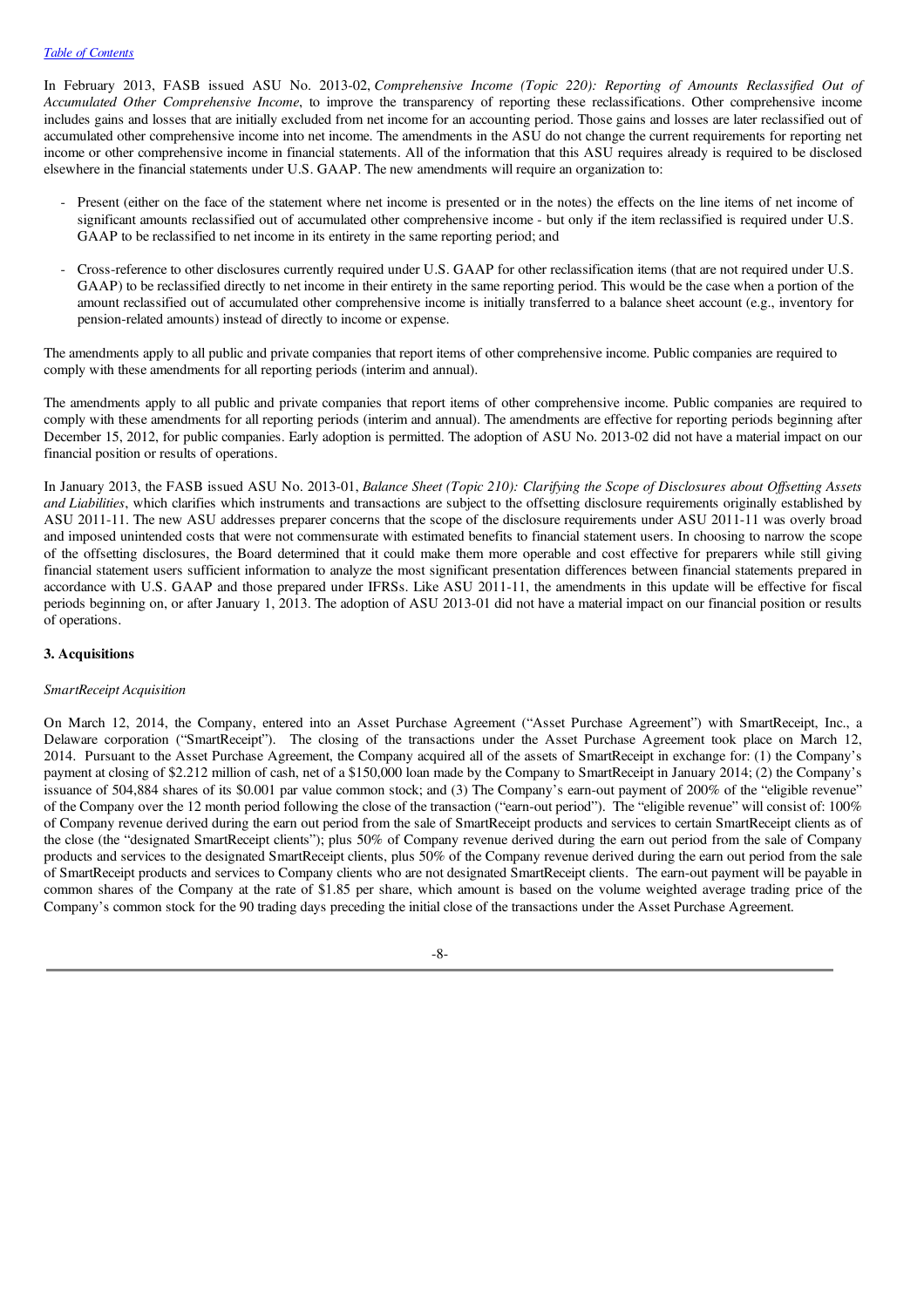#### *Table of [Contents](#page-1-0)*

Pursuant to the Asset Purchase Agreement, SmartReceipt has agreed that 50% of the shares issuable to SmartReceipt or its shareholders at the initial closing will be held back by the Company for a period of 12 months and will be subject to cancellation based on indemnification claims of the Company.

The allocation of the purchase price to assets and liabilities based upon fair value determinations was as follows:

| Accounts receivable, net | 161,664    |
|--------------------------|------------|
| Other assets             | 6,620      |
| Customer relationships   | 2,010,000  |
| Developed technology     | 260,000    |
| Trade name               | 176,000    |
| Goodwill                 | 2,890,801  |
| Total assets acquired    | 5,505,085  |
| Liabilities assumed      | (191, 561) |
| Net assets acquired      | 5,313,524  |
|                          |            |

The purchase price consists of the following:

| Cash                 | \$. | 2.368.019 |
|----------------------|-----|-----------|
| Earn Out             |     | 2,273,000 |
| Common stock         |     | 672,505   |
| Total purchase price |     | 5,313,524 |

The following information presents unaudited pro forma consolidated results of operations for the nine months ended September 30, 2014 as if the SmartReceipt acquisition described above had occurred on January 1, 2014. The following unaudited pro forma financial information gives effect to certain adjustments, including the increase in stock based compensation expense that had not been valued prior to acquisition. The pro forma financial information is not necessarily indicative of the operating results that would have occurred if the acquisition been consummated as of the date indicated, nor are they necessarily indicative of future operating results.

#### Mobivity Holdings Corp.

## Unaudited Pro Forma Condensed Consolidated Statement of Operations

For the nine months ended September 30, 2014

|                                                                         | Mobivity          | <b>SR</b>        | Pro forma<br>adjustments | Pro forma<br>combined |  |  |
|-------------------------------------------------------------------------|-------------------|------------------|--------------------------|-----------------------|--|--|
| Revenues                                                                |                   |                  |                          |                       |  |  |
| Revenues                                                                | 3,057,360         | 214,139<br>\$    | $\mathbb{S}$<br>$\equiv$ | 3,271,499<br>\$       |  |  |
| Cost of revenues                                                        | 791,486           | 54,410           |                          | 845,896               |  |  |
| Gross margin                                                            | 2,265,874         | 159,729          |                          | 2,425,603             |  |  |
| Operating expenses                                                      |                   |                  |                          |                       |  |  |
| General and administrative                                              | 2,900,711         | 231,084          | 4,230(a)                 | 3,136,025             |  |  |
| Sales and marketing                                                     | 2,723,979         | 60,077           |                          | 2,784,056             |  |  |
| Engineering, research, and development                                  | 1,026,120         | 139,649          |                          | 1,165,769             |  |  |
| Depreciation and amortization                                           | 300,273           | 403              |                          | 300,676               |  |  |
| Total operating expenses                                                | 6,951,083         | 431,213          | 4,230                    | 7,386,526             |  |  |
| Loss from operations                                                    | (4,685,209)       | (271, 484)       | (4,230)                  | (4,960,923)           |  |  |
| Other income/(expense)                                                  |                   |                  |                          |                       |  |  |
| Interest income                                                         | 2.034             |                  |                          | 2.034                 |  |  |
| Interest expense                                                        | (2,563)           |                  |                          | (2,563)               |  |  |
| Change in fair value of derivative liabilities                          | 55,438            |                  |                          | 55,438                |  |  |
| Total other income/(expense)                                            | 54,909            |                  |                          | 54,909                |  |  |
| Loss before income taxes                                                | (4,630,300)       | (271, 484)       | (4,230)                  | (4,906,014)           |  |  |
| Income tax expense                                                      | (1,678)           |                  |                          | (1,678)               |  |  |
| Net loss                                                                | (4,631,978)<br>\$ | (271, 484)<br>\$ | (4,230)<br>\$            | (4,907,692)           |  |  |
| Net loss per share - basic and diluted                                  | \$<br>(0.22)      |                  |                          | (0.24)                |  |  |
| Weighted average number of shares during the period - basic and diluted | 20,672,880        |                  |                          | 20,299,303            |  |  |
| $-9-$                                                                   |                   |                  |                          |                       |  |  |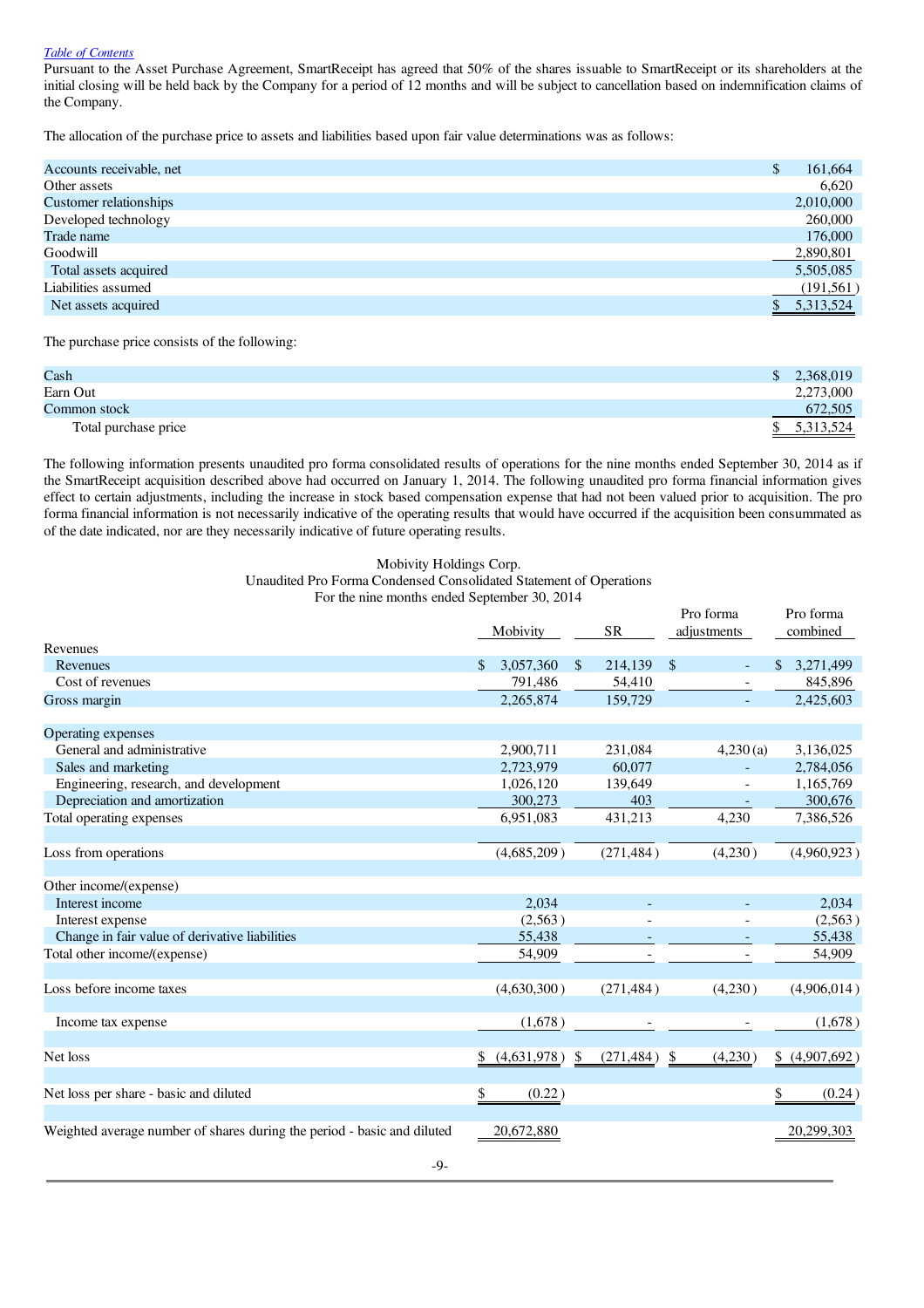## Pro Forma Adjustments

The following pro forma adjustments are based upon the value of the tangible and intangible assets acquired as determined by an independent valuation firm.

# (a) Represents stock based compensation in conjunction with the transaction.

The following information presents unaudited pro forma consolidated results of operations for the year ended December 31, 2013 as if the SmartReceipt acquisition described above had occurred on January 1, 2013. The following unaudited pro forma financial information gives effect to certain adjustments, including the increase in stock based compensation expense that had not been valued prior to acquisition. The pro forma financial information is not necessarily indicative of the operating results that would have occurred if the acquisition been consummated as of the date indicated, nor are they necessarily indicative of future operating results.

## Mobivity Holdings Corp. Unaudited Pro Forma Condensed Consolidated Statement of Operations For the year ended December 31, 2013

|                                                                         |                  |                 | Pro forma                                 | Pro forma      |
|-------------------------------------------------------------------------|------------------|-----------------|-------------------------------------------|----------------|
|                                                                         | Mobivity         | <b>SR</b>       | adjustments                               | combined       |
| Revenues                                                                |                  |                 |                                           |                |
| Revenues                                                                | 4,093,667<br>\$. | \$<br>834,250   | $\mathcal{S}$<br>$\overline{\phantom{a}}$ | \$4,927,917    |
| Cost of revenues                                                        | 1,122,037        | 243,209         |                                           | 1,365,246      |
| Gross margin                                                            | 2,971,630        | 591,041         |                                           | 3,562,671      |
| Operating expenses                                                      |                  |                 |                                           |                |
| General and administrative                                              | 3,416,850        | 211,271         | $446,094$ (a)                             | 4,074,215      |
| Sales and marketing                                                     | 3,469,383        | 339,615         |                                           | 3,808,998      |
| Engineering, research, and development                                  | 824,653          | 644,330         |                                           | 1,468,983      |
| Depreciation and amortization                                           | 270,579          | 3,970           |                                           | 274,549        |
| Goodwill impairment                                                     | 1,066,068        |                 | $\overline{\phantom{a}}$                  | 1,066,068      |
| Intangible asset impairment                                             | 644,170          |                 |                                           | 644,170        |
| Total operating expenses                                                | 9,691,703        | 1,199,186       | 446,094                                   | 11,336,983     |
| Loss from operations                                                    | (6,720,073)      | (608, 145)      | (446,094)                                 | (7,774,312)    |
| Other income/(expense)                                                  |                  |                 |                                           |                |
| Interest income                                                         | 747              |                 |                                           | 747            |
| Interest expense                                                        | (6,348,186)      | (117, 944)      |                                           | (6,466,130)    |
| Change in fair value of derivative liabilities                          | (3,766,231)      |                 |                                           | (3,766,231)    |
| Gain on Debt Extinguishment                                             | 103,177          |                 | $\overline{\phantom{a}}$                  | 103,177        |
| Gain on adjustment in contingent consideration                          | (28, 465)        |                 |                                           | (28, 465)      |
| Total other income/(expense)                                            | (10,038,958)     | (117, 944)      |                                           | (10, 156, 902) |
| Loss before income taxes                                                | (16,759,031)     | (726,089)       | (446,094)                                 | (17, 931, 214) |
| Income tax expense                                                      |                  |                 |                                           |                |
|                                                                         |                  |                 |                                           |                |
| Net loss                                                                | \$(16,759,031)   | (726,089)<br>\$ | $\mathcal{S}$<br>(446,094)                | \$(17,931,214) |
| Net loss per share - basic and diluted                                  | (1.58)<br>\$     |                 |                                           | (1.61)<br>\$   |
| Weighted average number of shares during the period - basic and diluted | 10,612,007       |                 |                                           | 11,116,891     |

-10-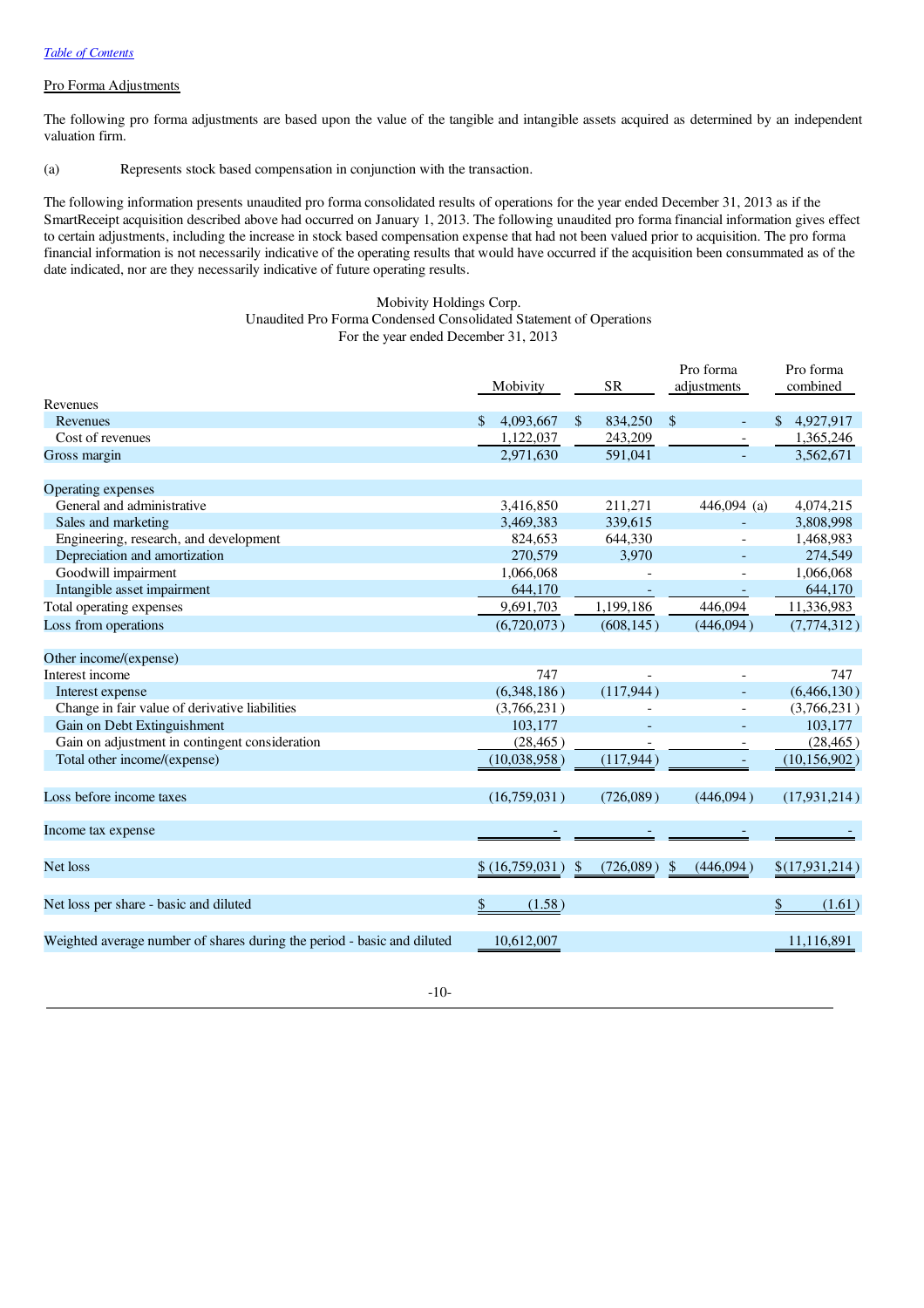#### Pro Forma Adjustments

The following pro forma adjustments are based upon the value of the tangible and intangible assets acquired as determined by an independent valuation firm.

(a) Represents stock based compensation in conjunction with the transaction.

#### *Sequence Acquisition*

In May 2013, the Company acquired certain assets of Sequence, LLC ("Sequence") pursuant to an asset purchase agreement. Pursuant to the asset purchase agreement, we acquired all application software, URL's, websites, trademarks, brands, customers and customer lists from Sequence. We assumed no liabilities of Sequence.

The purchase price consisted of: (1) \$300,000 in cash; (2) 750,000 shares of our common stock valued based on the closing market price on the acquisition date at \$183,750; and (3) twenty-four monthly earn-out payments consisting of 10% of the eligible monthly revenue subsequent to closing with a fair value of \$224,000.

We completed the acquisition in furtherance of our strategy to acquire small, privately owned enterprises in the mobile marketing sector through an asset purchase structure. This acquisition was consistent with our purchase price model in which equity will represent most of the purchase price plus a small cash component and, in some cases, the assumption of specific liabilities.

The acquisition was accounted for as a business combination and we valued the assets acquired at their fair values on the date of acquisition. An independent valuation expert assisted us in determining these fair values. The assets of the acquired entity were recorded at their estimated fair values at the date of the acquisition.

The allocation of the purchase price to the assets acquired based upon fair value determinations was as follows:

| Merchant relationships | 181,000 |
|------------------------|---------|
| Trade name             | 76,000  |
| Developed technology   | 71,000  |
| Goodwill               | 379,750 |
| Total assets acquired  | 707,750 |

The purchase price consisted of the following:

| Cash                 | 300,000 |
|----------------------|---------|
| Common stock         | 183,750 |
| Earn-out payable     | 224,000 |
| Total purchase price | 707,750 |

Pro forma results of operations were not included due to the investment test not reaching the level of a significant acquisition.

## *Front Door Insights Acquisition*

In May 2013, the Company acquired certain assets and liabilities of Front Door Insights, LLC ("FDI"), pursuant to an asset purchase agreement. The assets and liabilities acquired from FDI consisted of cash on hand, accounts receivable, all rights under all contracts other than excluded contracts, prepaid expenses, all technology and intellectual property rights, accounts payable, and obligations under a commercial lease.

The purchase price consisted of: (1) \$100,000 in cash; (2) a non-interest bearing promissory note in the principal amount of \$1,400,000, which was discounted by \$34,904; and (3) 7,000,000 shares of our common stock valued based on the closing market price on the acquisition date at \$1,112,310.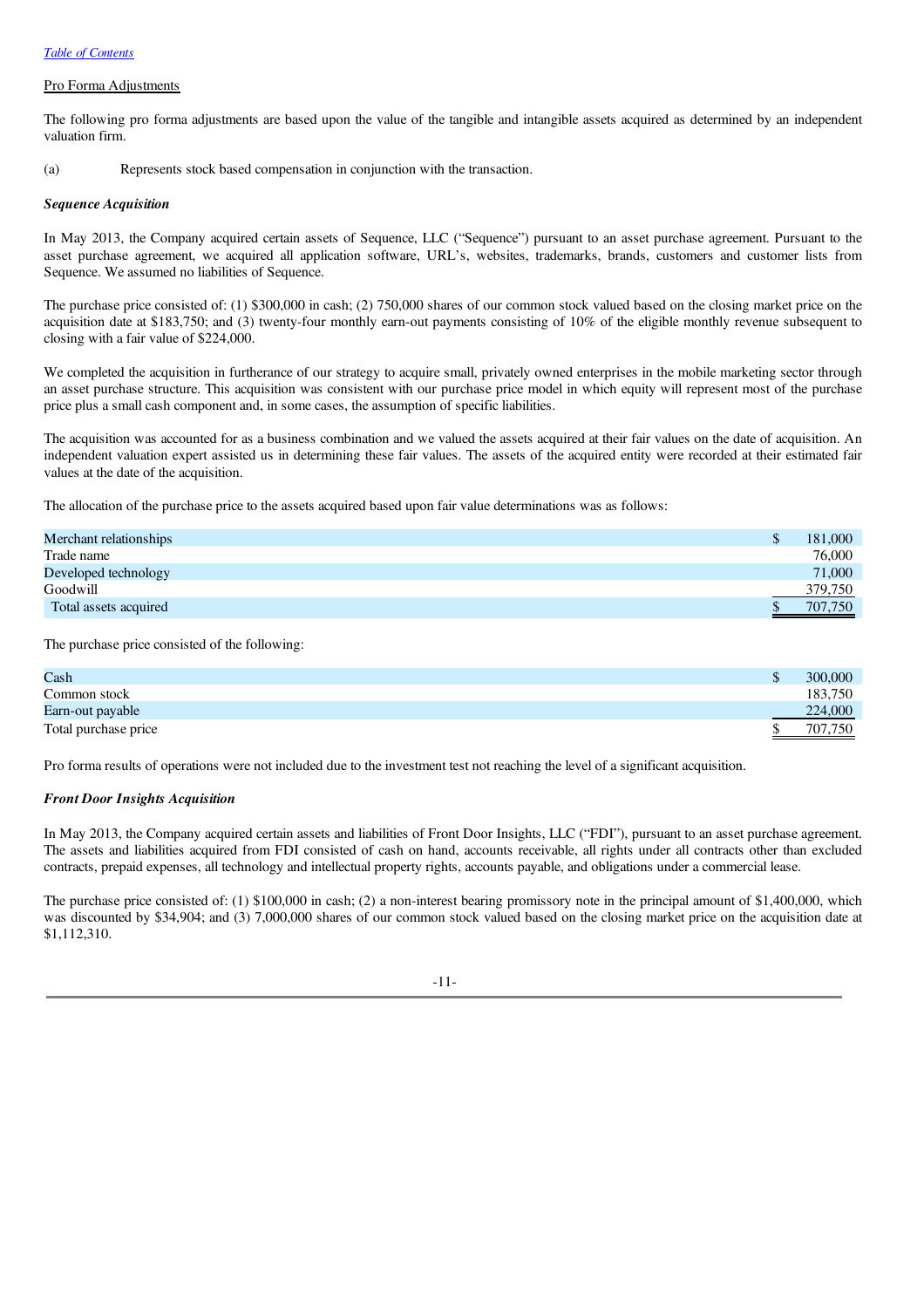The asset purchase agreement included a working capital adjustment pursuant to which the number of shares issuable to FDI would be increased, or decreased, in the event the working capital of FDI exceeds, or is less than, \$10,000, respectively, as of the closing. The working capital adjustment due to us is \$1,552, and the parties determined to settle this amount in cash.

The asset purchase agreement contains customary representations, warranties and covenants by the parties, including each party's agreement to indemnify the other against any claims or losses arising from their breach of the asset purchase agreement. FDI and its members have also agreed that for a period of three years following the closing not to engage in the business of providing interactive mobile marketing platforms or services or to solicit the pre-closing clients, vendors or employees of FDI, except in each case on our behalf.

We completed the acquisition in furtherance of our strategy to acquire small, privately owned enterprises in the mobile marketing sector through an asset purchase structure. This acquisition was consistent with our purchase price model in which equity will represent most of the purchase price plus a small cash component and, in some cases, the assumption of specific liabilities.

The acquisition was accounted for as a business combination and we valued all assets and liabilities acquired at their fair values on the date of acquisition. An independent valuation expert assisted us in determining these fair values. The assets and liabilities of the acquired entity were recorded at their estimated fair values at the date of the acquisition.

During the year ended December 31, 2013, we adjusted the liabilities assumed in the transaction, in accordance with the asset purchase agreement, from \$162,886 to \$46,219, which resulted in an increase in additional paid-in capital of \$78,000 and a reduction of goodwill of \$38,667.

The allocation of the purchase price to assets and liabilities based upon fair value determinations was as follows:

| Cash                   | Φ | 5,500                 |
|------------------------|---|-----------------------|
| Accounts receivable    |   | 27,467                |
| Contracts              |   | 813,000               |
| Customer relationships |   | 22,000                |
| Developed technology   |   | 96,000                |
| Non-compete agreement  |   | 124,000               |
| Goodwill               |   | 1,535,658             |
| Total assets acquired  |   | 2,623,625             |
| Liabilities assumed    |   | (46,219)              |
| Net assets acquired    |   | $\frac{$}{2,577,406}$ |
|                        |   |                       |

The purchase price consists of the following:

| Cash                 | 100,000               |
|----------------------|-----------------------|
| Promissory note, net | 1,365,096             |
| Common stock         | 1,112,310             |
| Total purchase price | $\frac{$2,577,406}{}$ |

## 4. Goodwill and Purchased Intangibles

#### Goodwill

The carrying value of goodwill at September 30, 2014 and December 31, 2013 was \$5,999,765 and \$3,108,964, respectively. Goodwill at September 30, 2014 includes \$2,890,801 recorded as a result an acquisition in March 2014. See Note 3.

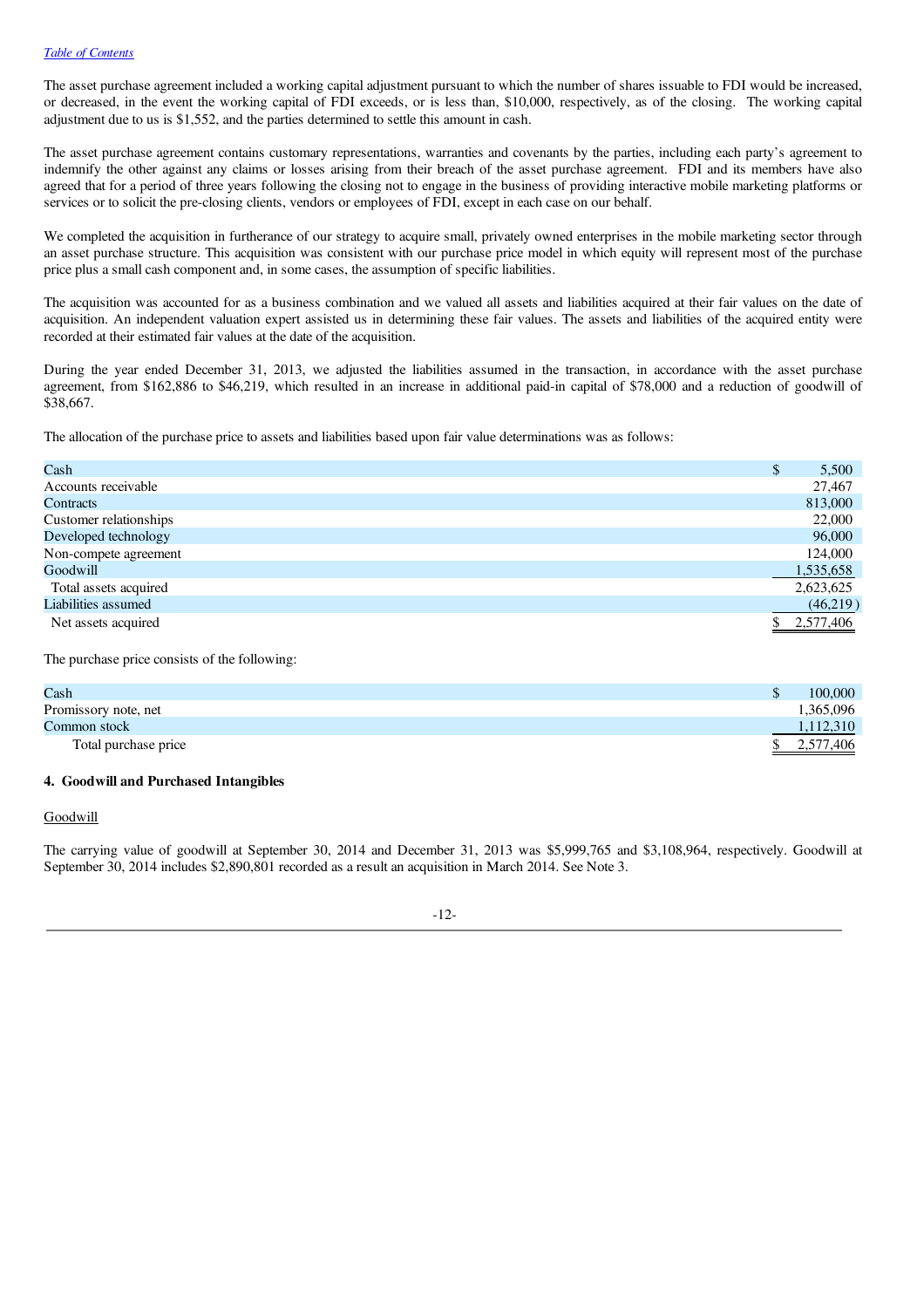#### *Table of [Contents](#page-1-0)*

## Intangible assets

The following table presents details of our purchased intangible assets as of September 30, 2014 and December 31, 2013:

|                                     | Balance at   |         |  |                  |    |              | Balance at |           |  |
|-------------------------------------|--------------|---------|--|------------------|----|--------------|------------|-----------|--|
|                                     | December 31, |         |  |                  |    |              | September  |           |  |
|                                     |              | 2013    |  | <b>Additions</b> |    | Amortization |            | 30, 2014  |  |
| Patents and trademarks              | S            | 118,098 |  | н.               | \$ | (6,859)      |            | 111,239   |  |
| Customer contracts                  |              | 541,528 |  |                  |    | (75,097)     |            | 466,431   |  |
| Customer and merchant relationships |              |         |  | 2.010.000        |    | (111,306)    |            | 1,898,694 |  |
| Trade name                          |              | 22.391  |  | 176,000          |    | (17,012)     |            | 181,379   |  |
| Acquired technology                 |              | 182,298 |  | 260,000          |    | (62, 386)    |            | 379,912   |  |
| Non-compete agreement               |              | 71,001  |  |                  |    | (22,036)     |            | 48,965    |  |
|                                     |              | 935,316 |  | 2.446,000        |    | (294,696)    |            | 3,086,620 |  |

The intangible assets are being amortized on a straight line basis over their estimated useful lives of one to ten years.

During the nine months ended September 30, 2014, the following intangible assets were purchased with the following useful lives:

SmartReceipt, Inc.:

|                        | Fair value                   | Useful Life |
|------------------------|------------------------------|-------------|
| Merchant relationships | $\frac{\text{2.010,000}}{2}$ | 10 years    |
| Trade name             | 176,000                      | 10 years    |
| Developed technology   | 260,000                      | 10 years    |

Amortization expense for intangible assets was \$114,228 and \$87,081 for the three months ended September 30, 2014 and 2013, respectively.

Amortization expense for intangible assets was \$294,696 and \$175,420 for the nine months ended September 30, 2014 and 2013, respectively.

The estimated future amortization expense of our intangible assets as of September 30, 2014 is as follows:

| Year ending December 31, | Amount    |
|--------------------------|-----------|
| 2014                     | 114,232   |
| 2015                     | 462,987   |
| 2016                     | 385,026   |
| 2017                     | 339,669   |
| 2018                     | 333,820   |
| Thereafter               | 1,450,886 |
| Total                    | 3,086,620 |

### 5. Derivative Liabilities

Convertible notes payable and underlying warrants

As discussed in Note 6 under Bridge Financing, we previously issued convertible notes payable that provided for the issuance of warrants to purchase our common stock at a future date. The conversion term for the convertible notes was variable based on certain factors. The number of warrants to be issued was based on the future price of our common stock.

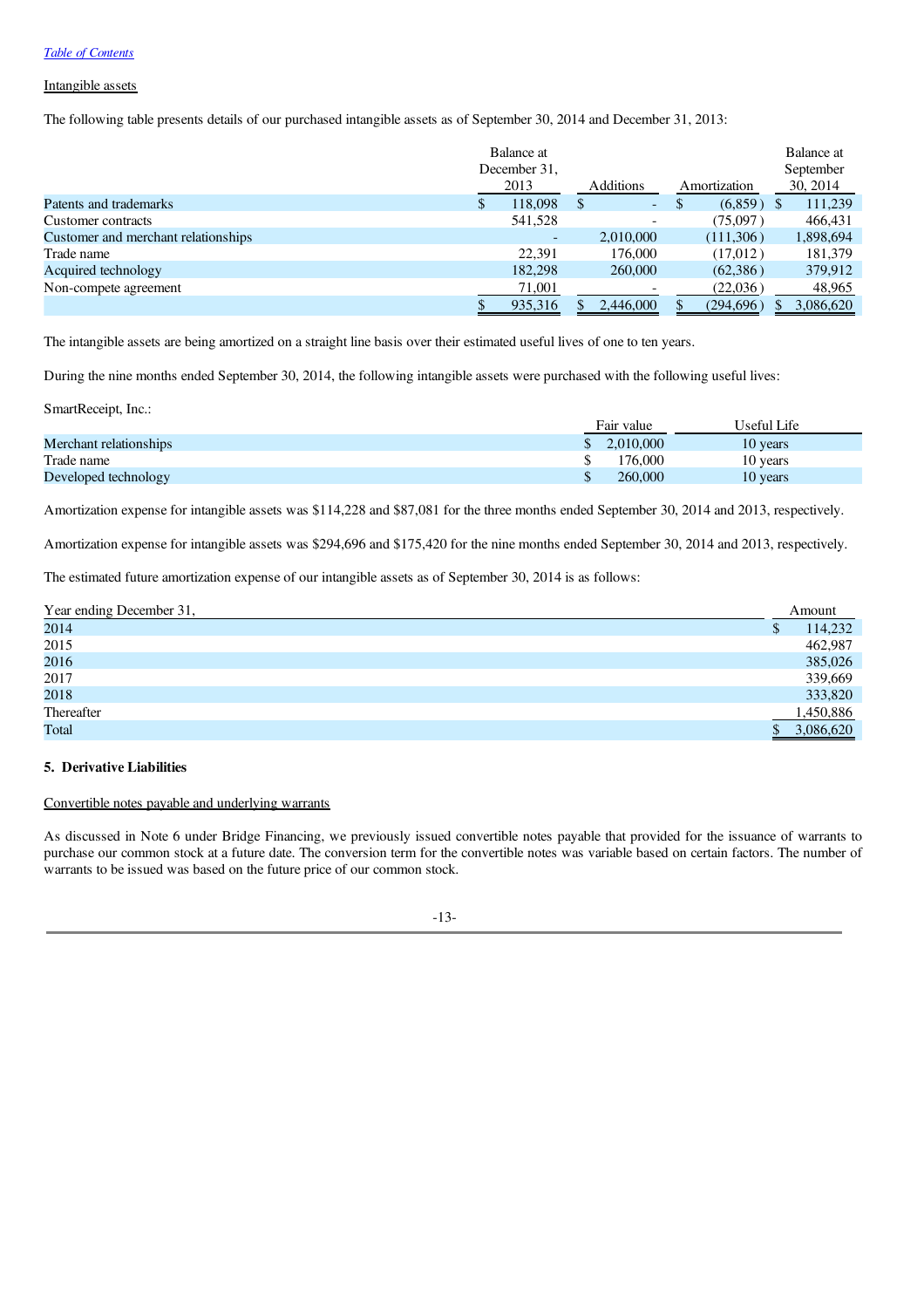As of December 31, 2012 and through June 17, 2013, the number of warrants to be issued was indeterminate. Due to the fact that the number of warrants issuable was indeterminate, the equity environment was tainted and the fair value of all of the warrants underlying the convertible notes payable was recorded as a derivative liability. The fair values of the variable maturity conversion feature ("VMCO") and the additional share issuance feature ("ASID") were recorded as derivative liabilities on the issuance date.

On June 17, 2013, we converted all of the outstanding convertible notes payable into shares of our common stock, and issued the warrants underlying the convertible notes payable. At that time, the derivative liabilities related to the VMCO and ASID totaling \$7,792,657 were reclassified to additional paid-in capital.

#### Private Placement Shares and Warrants

We completed a private placement in September 2011 for the sale of units consisting of shares of common stock and warrants to purchase our common stock. Both the common shares and the warrants contain anti-dilutive, or down round, price protection. We recorded derivative liabilities related to the down round price protection on the common shares and the warrants.

The down round price protection on the common shares expired in August 2012, and the down round price protection for the warrants terminates when the warrants expire or are exercised.

#### Allonge

As discussed in Note 6 under Bridge Financing, all note holders with convertible notes payable maturing in February 2012 extended the maturity date through May 2012. As consideration to the note holders for the extension of the maturity date, we provided allonges which consisted of the accrued interest on each convertible note payable as of January 31, 2012. The allonges were convertible into shares of common stock at the latest financing price. The value of the allonges was recorded as a derivative liability at the issuance date.

On June 17, 2013, the number of common shares issuable under the allonges was determined to be 527,679 and these shares were issued in July 2013.

#### Non-employee Warrants

As discussed in Note 7 under Warrants, we previously accounted for warrants issued to non-employees as derivative liabilities. On June 17, 2013, the equity environment was no longer tainted and the value of the derivative liabilities related to the non-employee warrants totaling \$176,555 were reclassified to additional paid-in capital.

#### Summary

The fair values of our derivative liabilities are estimated at the issuance date and are revalued at each subsequent reporting date using a Monte Carlo simulation discussed below.

At September 30, 2014 and December 31, 2013, we recorded current derivative liabilities of \$50,738 and \$106,176, respectively, which are detailed by instrument type in the table below.

The net change in fair value of the derivative liabilities for the three months ended September 30, 2014 and 2013 was a gain of \$2,354 and a gain of \$51,913, respectively.

The net change in fair value of the derivative liabilities for the nine months ended September 30, 2014 and 2013 was a loss of \$55,438 and a gain of \$3,865,511, respectively.

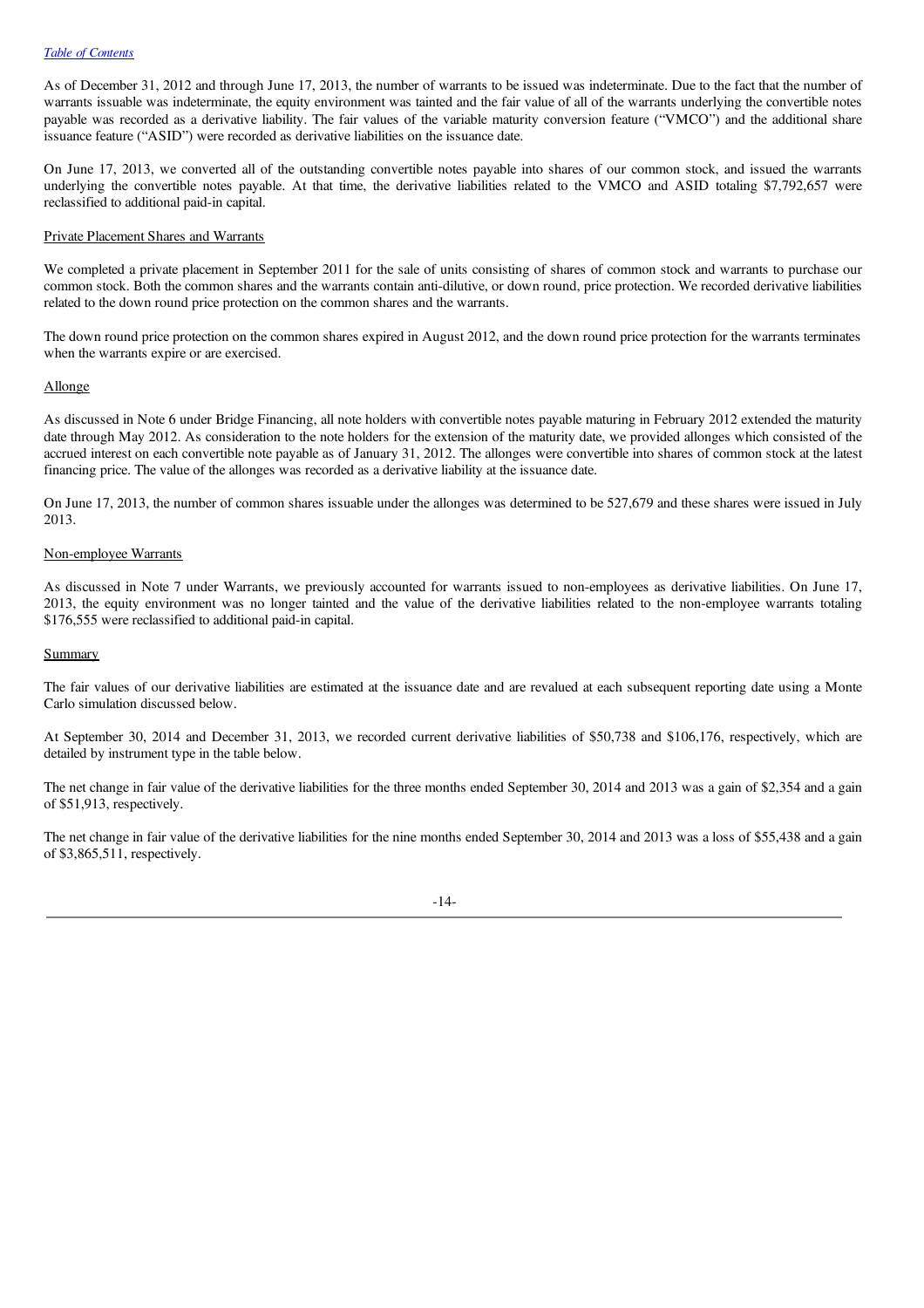The following table presents the derivative liabilities by instrument type as of September 30, 2014 and December 31, 2013:

|                                     | September 30, December 31, |        |         |
|-------------------------------------|----------------------------|--------|---------|
| Derivative Value by Instrument Type |                            | 2014   | 2013    |
| <b>Common Stock and Warrants</b>    |                            | 50.738 | 106.176 |
|                                     |                            | 50.738 | 106.176 |

The following table presents details of our derivative liabilities from December 31, 2013 to September 30, 2014:

| Balance December 31, 2013                      | 106,176   |
|------------------------------------------------|-----------|
| Change in fair value of derivative liabilities | (55, 438) |
| Balance September 30, 2014                     | 50,738    |

An independent valuation expert calculated the fair value of the compound embedded derivatives using a complex, customized Monte Carlo simulation model suitable to value path dependent American options. The model uses the risk neutral methodology adapted to value corporate securities. This model utilized subjective and theoretical assumptions that can materially affect fair values from period to period.

Key inputs and assumptions used in valuing our derivative liabilities are as follows:

For issuances of notes, common stock and warrants:

- Stock prices on all measurement dates were based on the fair market value
- Down round protection is based on the subsequent issuance of common stock at prices less than \$1.00 per share and warrants with exercise prices less than \$1.00 per share
- The probability of a future equity financing event triggering the down round protection was estimated at 0%
- Computed volatility of  $97.6\%$   $115.5\%$
- Risk free rate of  $0.13\%$   $0.21\%$

### 6. Bridge Financing, Notes Payable, and Accrued Interest

#### *Bridge Financing*

#### **Summary**

Prior to June 2013, we issued 10% Senior Secured Convertible Bridge Notes Payable ("Bridge Notes" or "new Bridge Notes") to various accredited investors, and then extended the due dates on the majority of the Bridge Notes several times. In June 2013, the outstanding principal of the Bridge Notes totaling \$4,984,720 was converted into 24,923,602 shares of our common stock at \$0.20 per share. We no longer have any outstanding Bridge Notes.

The Bridge Notes contained variable maturity dates and additional share issuance obligations and we recorded discounts to the Bridge Notes for the VMCO and ASID. The discounts were amortized to interest expense over the term of the Bridge Notes using the effective interest method. We determined that the VMCO and the ASID represented embedded derivative features, and these were recorded as derivative liabilities. See Note 5.

We capitalized costs associated with the issuance of the Bridge Notes, and amortized these costs to interest expense over the term of the related Bridge Notes using the effective interest method.

The outstanding balances of the bridge notes at September 30, 2014 and December 31, 2013 were \$0 and \$0, respectively.

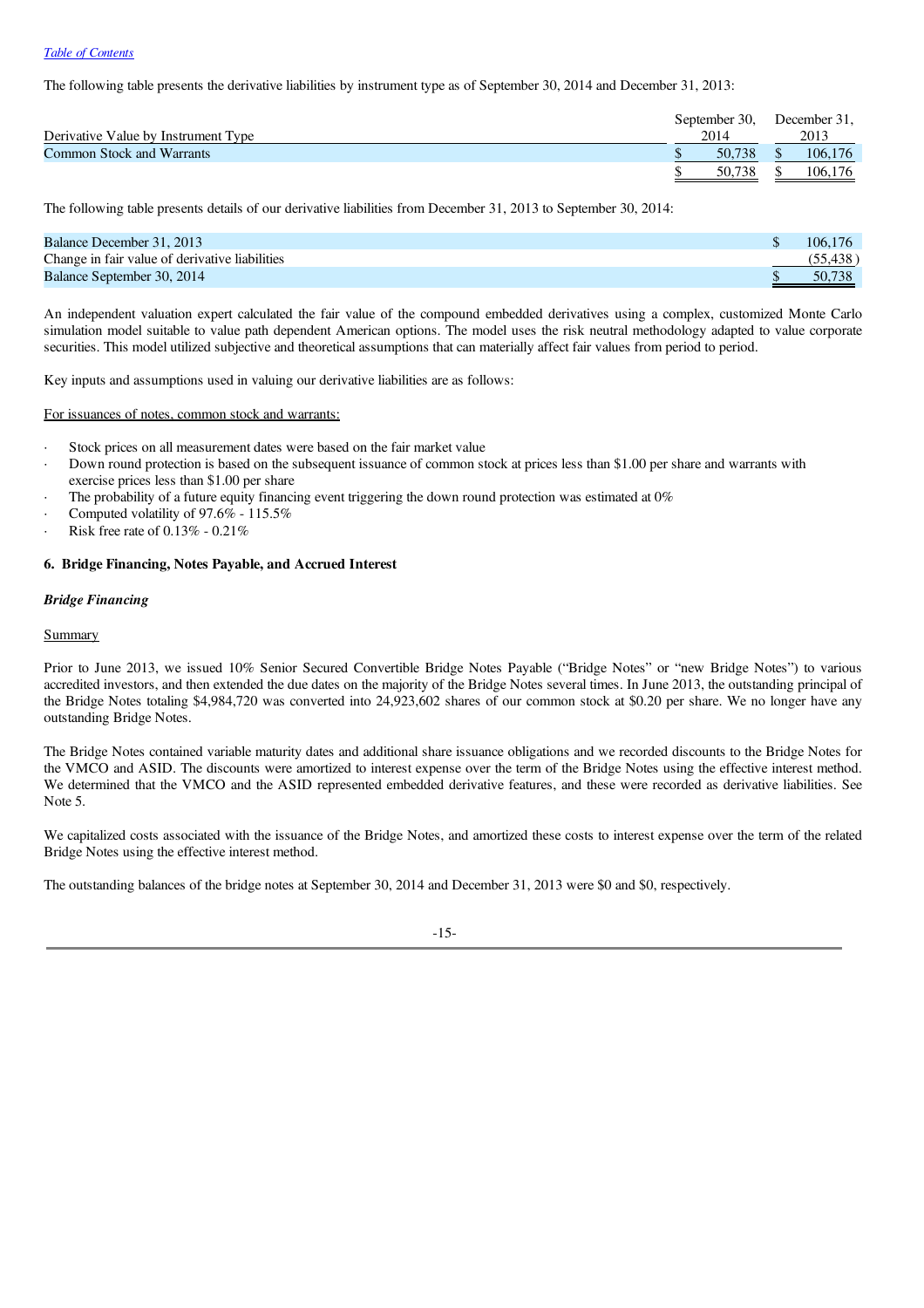Following is a detailed discussion of the Bridge Notes transactions.

2012

As of January 1, 2012, the principal balance on our outstanding Bridge Notes totaled \$1,062,500. The principal balance and accrued interest was due on the earlier of (i) the date we completed a financing transaction for the offer and sale of shares of common stock (including securities convertible into or exercisable for its common stock), in an aggregate amount of no less than 125% of the principal amount (a qualifying financing), and (ii) February 2, 2012. If the Bridge Notes were held to maturity, we would have paid, at the option of the holder: i) in cash or ii) in securities to be issued by us in the qualifying financing at the same price paid by other investors. The Bridge Notes were secured by a first priority lien and security interest in all of our assets.

In January 2012, we issued additional Bridge Notes in the aggregate principal amount of \$520,000. These Bridge Notes were due February 2, 2012 and contained the same rights and privileges as the previously issued Bridge Notes.

In March 2012, we repaid Bridge Notes totaling \$65,000.

In April 2012, all note holders with Bridge Notes maturing on February 2, 2012 extended the maturity date through May 2, 2012. As consideration to the note holders for the extension of the maturity date, we provided allonges which consisted of the accrued interest for each Bridge Note as of January 31, 2012, which are convertible into shares of our common stock at the latest financing price. The value of the allonges was recorded as a derivative liability. See Note 5.

In March 2012 and April 2012, we issued additional Bridge Notes in the aggregate principal amount of \$220,100 with a due date of May 2, 2012. In May 2012, these notes were cancelled and converted into new Bridge Notes discussed below.

In May and June 2012, we issued to a number of accredited investors our new Bridge Notes in the aggregate principal amount of \$4,347,419, consisting of (i) \$2,656,250 of new funds and (ii) \$1,691,169 of principal amount and accrued interest due under our previously issued Bridge Notes that were cancelled and converted into new Bridge Notes. The new Bridge Notes accrued interest at the rate of 10% per annum.

The principal amount under the new Bridge Notes plus all accrued and unpaid interest was due on the earlier of (i) the date we completed a financing transaction for the offer and sale of shares of common stock (including securities convertible into or exercisable for its common stock), in an aggregate amount of no less than 125% of the principal amount (a qualifying financing), and (ii) October 15, 2012, which date, as described below, was later extended to April 15, 2013. Payments could have been made in cash, or, at the option of the holder of the new Bridge Notes, in securities to be issued by us in the qualifying financing at the same price paid for such securities by other investors. The new Bridge Notes were secured by a first priority lien and security interest in all of our assets.

We also had the obligation to issue to the holders of the new Bridge Notes on the date that is the earlier of the repayment of the new Bridge Notes or the completion of the qualifying financing, at their option:

- five year warrants to purchase that number of shares of common stock equal to the principal amount plus accrued interest divided by the per share purchase price of the common stock offered and sold in the qualifying financing (the offering price) which warrants were to be exercisable at the offering price and would include cashless exercise provisions commencing eighteen months from the date of issuance of the warrants if there is not at that time an effective registration statement covering the shares of common stock exercisable upon exercise of the warrants, or
- that number of shares of common stock equal to the product arrived at by multiplying  $(x)$  the principal amount plus accrued interest divided by the offering price and (y) 0.33.

We granted piggy-back registration rights with respect to the securities to be issued in connection with the new Bridge Notes.

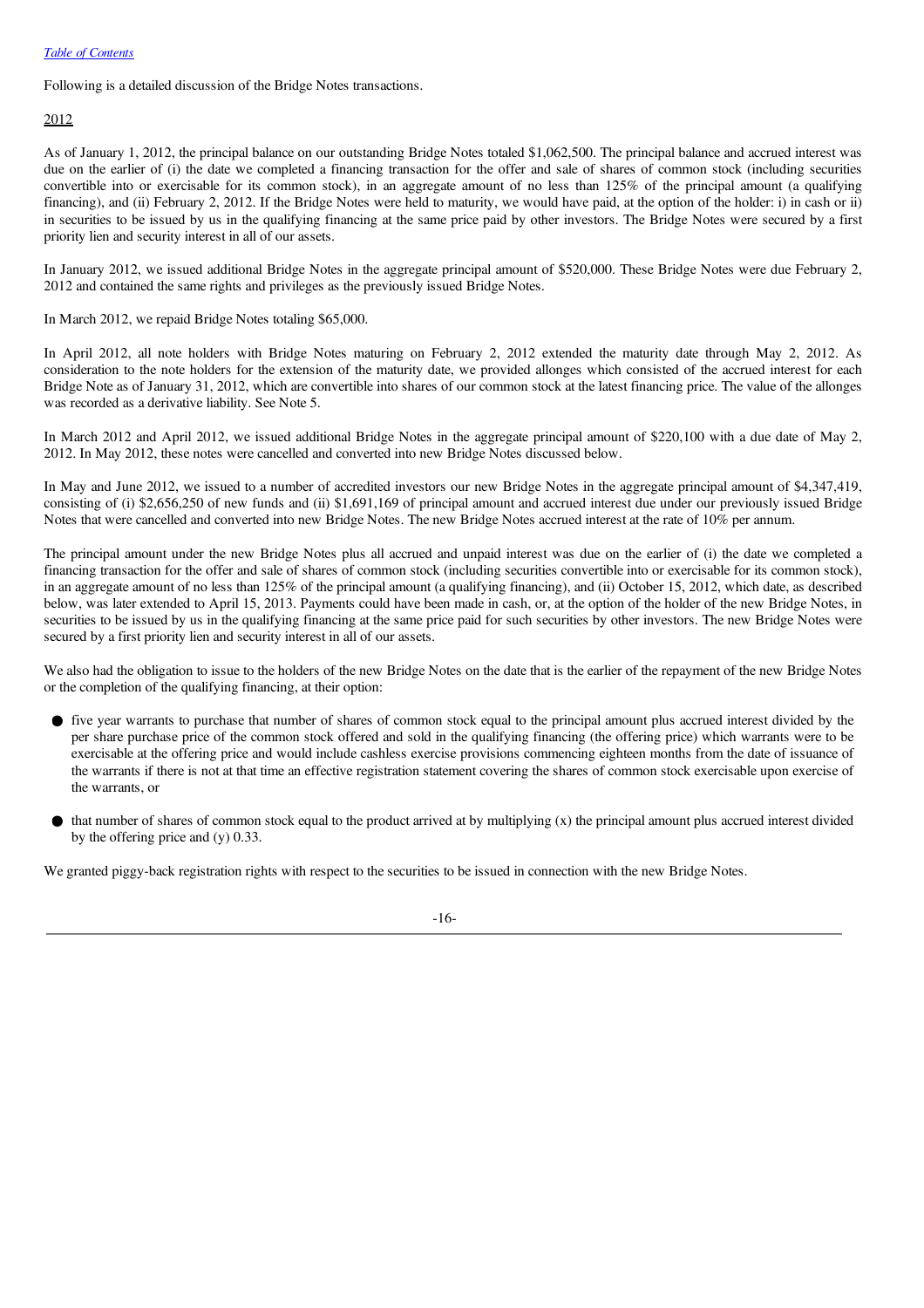The new Bridge Notes further provided that in the event of a change of control transaction, the proceeds from such transaction must be used by us to pay to the holders of the new Bridge Notes, pro rata based on the amount of new Bridge Notes owned by each holder, an amount equal to 1.5 times the amount of the aggregate principal amount outstanding under the new Bridge Notes, plus accrued interest due there under, plus all other fees, costs or other charges due there under.

The holders of the new Bridge Notes were also granted the right to appoint two designees to serve as members of our board of directors, which members will also serve as members of the Compensation Committee and the Audit Committee of our board of directors.

We used \$184,081 from the proceeds of the sale of the new Bridge Notes to pay off existing principal balances under the Bridge Notes that were not cancelled and converted into the new Bridge Notes.

In October 2012 and continuing thereafter, we entered into amendments with the holders the new Bridge Notes. Under the terms of the amendments, the holders of new Bridge Notes in the aggregate principal amount of \$4,342,419 agreed to extend the maturity date of the new Bridge Notes to April 15, 2013. In consideration of the new Bridge Note holders' agreement to extend the maturity date, the amendment provides that the holder shall have the option to convert the principal and interest under the new Bridge Note into the securities offered by us in a qualifying equity financing at the lower of (a) the same price paid for such securities by other investors investing in the financing or (b) \$0.50 per share (subject to adjustment in the event of a stock split, reclassification or the like). Prior to the amendment, the conversion option under the new Bridge Note entitled the holder to convert the principal and interest under the new Bridge Note into the securities offered by us in a qualifying equity financing at the same price paid for such securities by other investors investing in the financing. The conversion price of \$0.50 in (b) above triggered the price protection guarantee contained in the warrants issued in our 2011 private placement, and the exercise price on the warrants changed from \$2.00 per share to \$0.50 per share.

In November 2012, we repaid a new Bridge Note totaling \$5,000.

### 2013

In January 2013, we partially repaid a new Bridge Note totaling \$21,040.

In March 2013, we issued new Bridge Notes in the aggregate principal amount of \$200,000 that contained the same rights and privileges as the previously issued new Bridge Notes.

In April 2013, we issued new Bridge Notes in the aggregate principal amount of \$75,000 that contained the same rights and privileges as the previously issued new Bridge Notes.

In April 2013, we repaid a new Bridge Note totaling \$36,659.

In April 2013, we issued a new Bridge Note to our Chief Financial Officer ("CFO") totaling \$20,000 that contained the same rights and privileges as the previously issued new Bridge Notes, the due date of which was extended to October 15, 2013.

In May 2013, a majority of the new Bridge Note holders agreed to extend the maturity date of the new Bridge Notes to October 15, 2013 from April 15, 2013. In consideration of the new Bridge Note holders' agreement to extend the maturity date, the amendment provides that the new Bridge Note holders have the option to convert the principal and accrued interest under the new Bridge Note into the securities offered by us in a qualifying equity financing at the lower of (a) the same price paid for such securities by other investors investing in the financing or (b) \$0.25 per share (subject to adjustment in the event of a stock split, reclassification or the like). Prior to the amendment, the conversion option under the new Bridge Notes entitled the new Bridge Note holders to convert the principal and accrued interest under the new Bridge Notes into the securities offered by us in a qualifying equity financing at the lower of (a) the same price paid for such securities by other investors investing in the financing or (b) \$0.50 per share (subject to adjustment in the event of a stock split, reclassification or the like).

-17-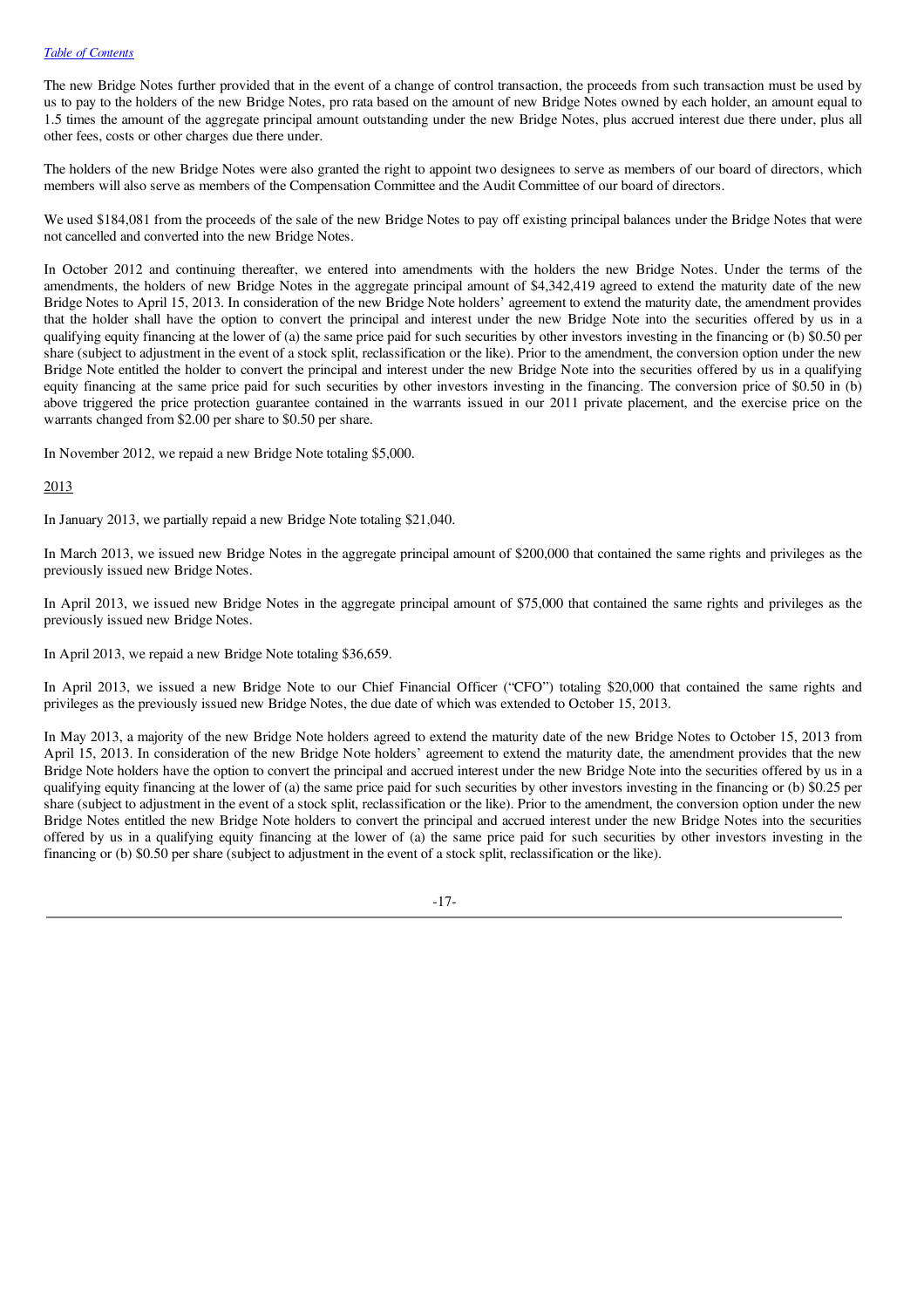As a result of this amendment and the additional consideration given, the embedded derivative features in the Bridge Notes were revalued on April 15, 2013 to \$4,052,148. We recorded new note discounts and derivative liabilities on April 15, 2013 based on the fair value of the derivative instruments. During the period from April 15, 2013 through June 17, 2013, the entire balance of the note discounts was amortized to interest expense as the conversion on June 17, 2013 triggered the immediate recognition of the full value of the debt discount.

In May 2013, we issued new Bridge Notes in the aggregate principal amount of \$387,500 that contained the same rights and privileges as the previously issued and amended new Bridge Notes.

In May 2013, we issued a new Bridge Note to our Chief Executive Officer ("CEO") totaling \$17,500 that contained the same rights and privileges as the previously issued and amended new Bridge Notes.

In June 2013, we completed a qualifying equity financing at \$0.20 per share. See Note 7. Pursuant to the terms of the new Bridge Notes, we converted the principal amount of Bridge Notes totaling \$4,984,720 into 24,923,602 shares of our common stock at \$0.20 per share. Also, in June 2013, we converted accrued interest on the Bridge Notes totaling \$369,786 into 1,848,930 shares of our common stock at \$0.20 per share.

Certain note holders elected to receive cash payment for their accrued interest, and the remaining accrued interest on the Bride Notes of \$95,404 was paid in July 2013.

#### Discounts recorded related to the Bridge Notes

We recorded discounts to the Bridge Notes for the VMCO and ASID. The discounts were amortized to interest expense over the term of the Bridge Notes using the effective interest method. All of the discounts related to the Bridge Notes were recognized as interest expense in June 2013 in conjunction with the conversion of the Bridge Notes into shares of our common stock.

We determined that the VMCO and the ASID represented embedded derivative features, and these were shown as derivative liabilities on the balance sheet. See Note 5.

The following table presents details of the discounts to our Bridge Notes from December 31, 2012 to September 30, 2014:

|                    | VMCO                     | ASID                     | Total         |
|--------------------|--------------------------|--------------------------|---------------|
| December 31, 2012  | (481,390)                | (1,003,359)              | \$(1,484,749) |
| Additions          | (1,936,191)              | (2,678,523)              | (4,614,714)   |
| Amortization       | 2,417,581                | 3,681,882                | 6,099,463     |
| December 31, 2013  |                          | $\overline{\phantom{0}}$ |               |
| <b>Additions</b>   |                          |                          |               |
| Amortization       |                          |                          |               |
| September 30, 2014 | $\overline{\phantom{0}}$ | $\overline{a}$           |               |

During the three months ended September 30, 2014 and 2013, we recorded Bridge Note discount amortization to interest expense of \$-0- and \$- 0-, respectively.

During the nine months ended September 30, 2014 and 2013, we recorded Bridge Note discount amortization to interest expense of \$-0- and \$6,099,463, respectively.

#### *Cherry Family Trust Note*

This note was issued on March 1, 2007, for the principal amount of \$20,000; interest accrues at the rate of 9% compounded annually, with a maturity date of December 31, 2008.

Accrued interest was \$19,505 and \$16,943 as of September 30, 2014 and December 31, 2013, respectively. The note is currently past due.

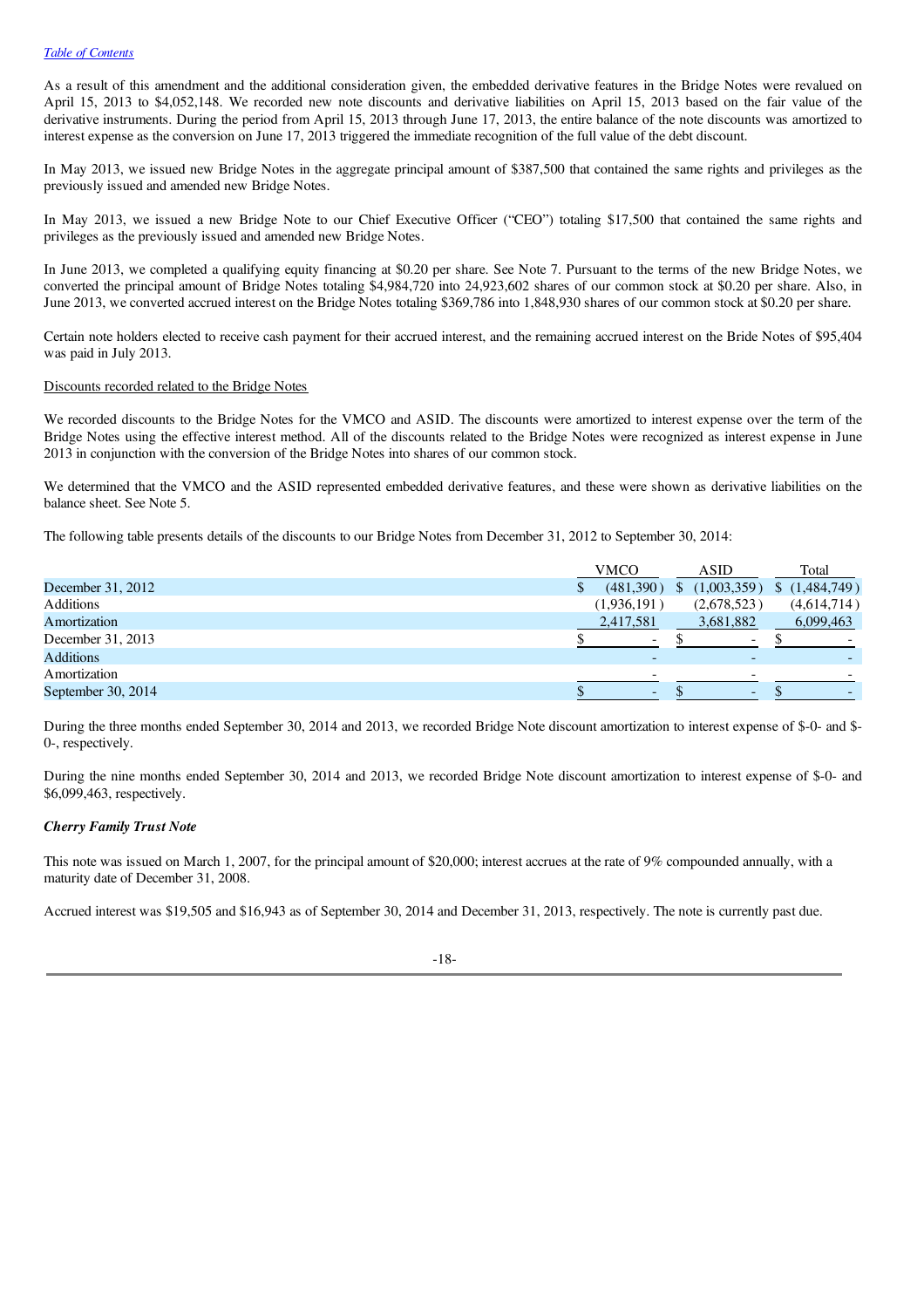#### *Digimark, LLC Notes*

As partial consideration for the acquisition of Boomtext in 2011, we issued an unsecured subordinated promissory note in the principal amount of \$194,658. The promissory note did not bear interest, was payable in installments (varying in amount) from August 2011 through October 2012, and was subordinated to our obligations under the Bridge Notes discussed above.

We recorded the promissory note at the present value of the payments over the subsequent periods which amounted to \$182,460. We amortized the discount using the effective interest method.

As of September 30, 2014 and December 31, 2013, the outstanding balances on the note payable were both \$0.

#### *Summary of Notes Payable and Accrued Interest*

The following table summarizes our notes payable and accrued interest as of September 30, 2014 and December 31, 2013:

|                                                                                                                                                                                                                              |               | Notes Pavable |           | <b>Accrued Interest</b> |
|------------------------------------------------------------------------------------------------------------------------------------------------------------------------------------------------------------------------------|---------------|---------------|-----------|-------------------------|
|                                                                                                                                                                                                                              | September 30, | December 31.  | September | December 31,            |
|                                                                                                                                                                                                                              | 2014          | 2013          | 30, 2014  | 2013                    |
| Unsecured (as amended) note payable due to our Company's former<br>Chief Executive Officer, interest accrues at the rate of 9% compounded<br>annually, all amounts due and payable December 31, 2008. Currently past<br>due. | 20,000        | 20,000        | 19.505    | 16,943                  |
|                                                                                                                                                                                                                              |               |               |           |                         |
| Notes payable                                                                                                                                                                                                                | 20,000        | 20,000        | 19,505    | 16,943                  |
| Totals                                                                                                                                                                                                                       | 20,000        | 20,000        | 19.505    | 16.943                  |

## *Interest Expense*

The following table summarizes interest expense for the three months ended September 30, 2014 and 2013, and the nine months ended September 30, 2014 and 2013:

|                                          | Three months ended September<br>30. |  |      |  | Nine months ended September<br>30. |  |           |  |  |
|------------------------------------------|-------------------------------------|--|------|--|------------------------------------|--|-----------|--|--|
|                                          | 2014                                |  | 2013 |  | 2014                               |  | 2013      |  |  |
| Amortization of note discounts           | $\overline{\phantom{0}}$            |  |      |  | $\overline{\phantom{a}}$           |  | 6,134,367 |  |  |
| Amortization of deferred financing costs |                                     |  |      |  |                                    |  |           |  |  |
| Other interest expense                   | 883                                 |  | 807  |  | 2,563                              |  | 212,993   |  |  |
|                                          | 883                                 |  | 807  |  | 2,563                              |  | 6.347.360 |  |  |

# 7. Stockholders' Equity (Deficit)

# *Common Stock*

In March 2014 we issued 504,884 shares of common stock as part of the purchase price in the SmartReceipt acquisition which were valued at \$672,505 based on the closing market price on the acquisition date, see Note 3.

In March 2014 we issued 5,413,000 units of our securities at a price of \$1.00 per unit, for net proceeds of \$4,977,130 (gross proceeds of \$5,413,000 less financing costs of \$435,870). Each unit consisted of one share of common stock and one warrant with an exercise price of \$1.20.

At September 30, 2014, we had 22,237,762 shares of common stock outstanding.

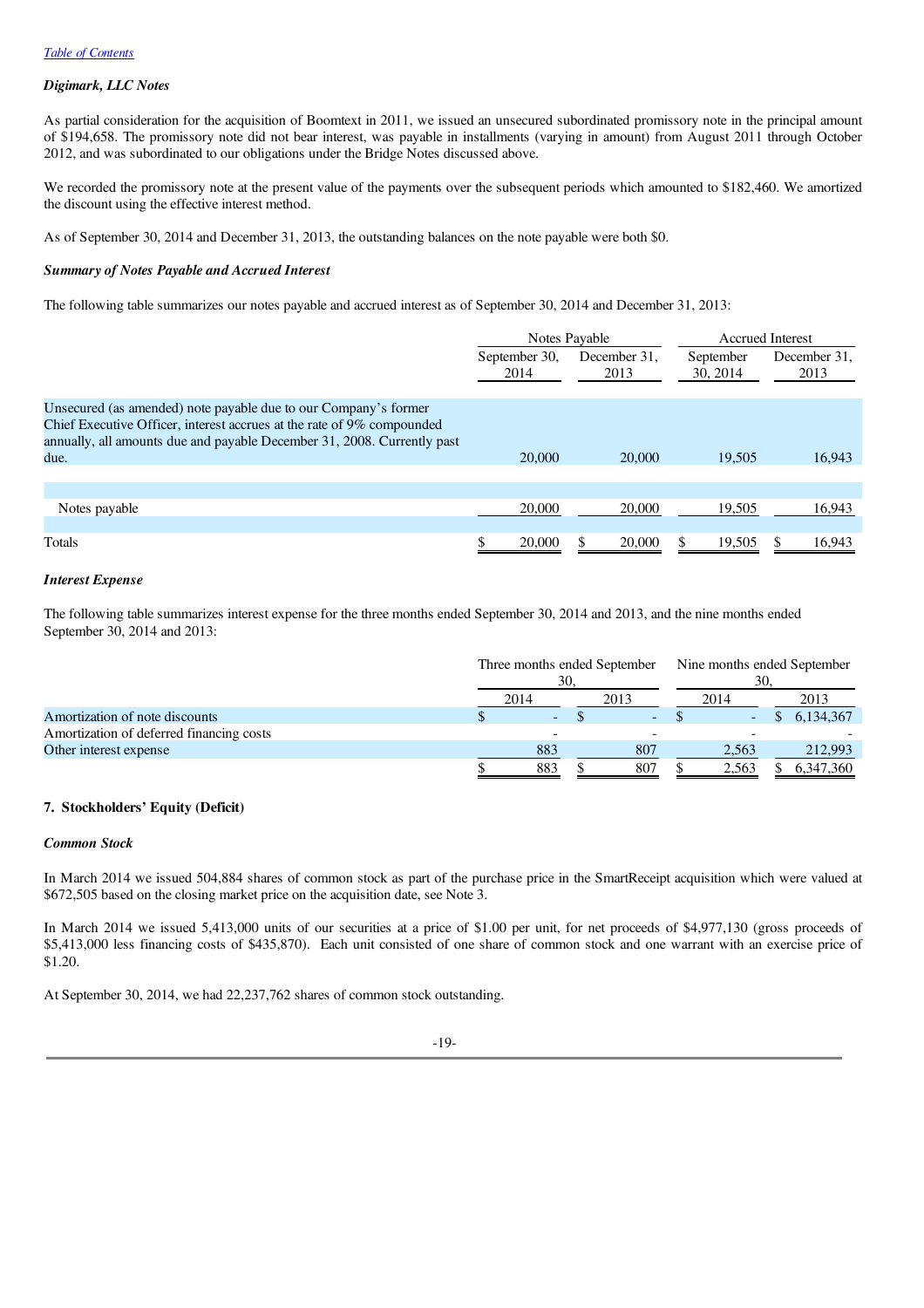#### *Equity Payable*

We had an earn-out commitment associated with the acquisition of Boomtext from Digimark, LLC. The earn-out payment (payable March 31, 2013) consisted of a number of shares of our common stock equal to (a) 1.5, multiplied by our net revenue from acquired customers and customer prospects for the twelve-month period beginning six months after the closing date, divided by (b) the average of the volume-weighted average trading prices of our common stock for the 25 trading days immediately preceding the earn-out payment (subject to a collar of \$1.49 and \$2.01 per share).

In June 2013, the final value of the earn-out payment of \$2,210,667 was satisfied through the issuance of 1,483,669 shares of common stock. As of December 31, 2012, the estimated value of the earn-out payment of \$2,032,881 was recorded as a current liability.

In June 2013, we recorded equity payable of \$218,446 related to the additional share issuance obligations under the Bridge Notes. As discussed above under Common Stock and below under Warrants Issued to Note Holders and Placement Agent, we satisfied a portion of these obligations during the three months ended September 30, 2013 through the issuance of shares of common stock or warrants to purchase common stock.

In July 2014 we recorded a common stock payable of \$199,575 related to Restricted Stock Units as compensation to non-exectutive directors. The grants were intended as compensation to non-executive directors for the calendar year 2014, or proportional service thereof. The number of shares was arrived at by dividing \$65,000 intended for full year compensation divided by the closing stock price on date of grant, or \$1.15. One director was granted an additional 25% in Restricted Stock Units for service as Lead Director for calendar year 2014. All of the Restricted Stock units vest as follows: 50% on date of grant, July 17<sup>th</sup>, 25% on September 30, 2014, and 25% on December 31, 2014, subject to director's continued service on the Board through each vesting date. The distribution of these shares will be the earlier of a date chosen by each director as drafted into the RSU agreement, a change in control of the Corporation, or the departure of the director from the Board. The total grant was 231,931 units, of which 75% or 173,543 are vested as of the quarter ended September 30, 2014.

#### *Stock-based Plans*

## Stock Option Activity

The following table summarizes stock option activity for the nine months ended September 30, 2014:

|                                   | Options    |
|-----------------------------------|------------|
| Outstanding at December 31, 2013  | 5.672.464  |
| Granted                           | 898,500    |
| Exercised                         |            |
| Canceled/forfeited/expired        | (905, 933) |
| Outstanding at September 30, 2014 | 5,665,031  |

The weighted average exercise price of stock options granted during the period was \$1.02 and the related weighted average grant date fair value was \$0.92 per share.

On February 27, 2014 the Company granted one employee 180,000 options to purchase shares of Company common stock at the closing price as of February 27, 2014 of \$1.40 per share. The options vest 25% on the first anniversary of grant, then equally in monthly installments thereafter, and are exercisable until February 27, 2024. The total estimated value using the Black-Scholes Model, based on a volatility rate of 132% and a call option value of \$1.26 was \$226,800.

On April 2, 2014 the Company granted two employees 200,000 options to purchase shares of Company common stock at the closing price as of April 15, 2014 of \$1.32 per share. The options equally in monthly installments over 48 months, and are exercisable until April 2, 2024. The total estimated value using the Black-Scholes Model, based on a volatility rate of 132% and a call option value of \$1.19 was \$238,000.

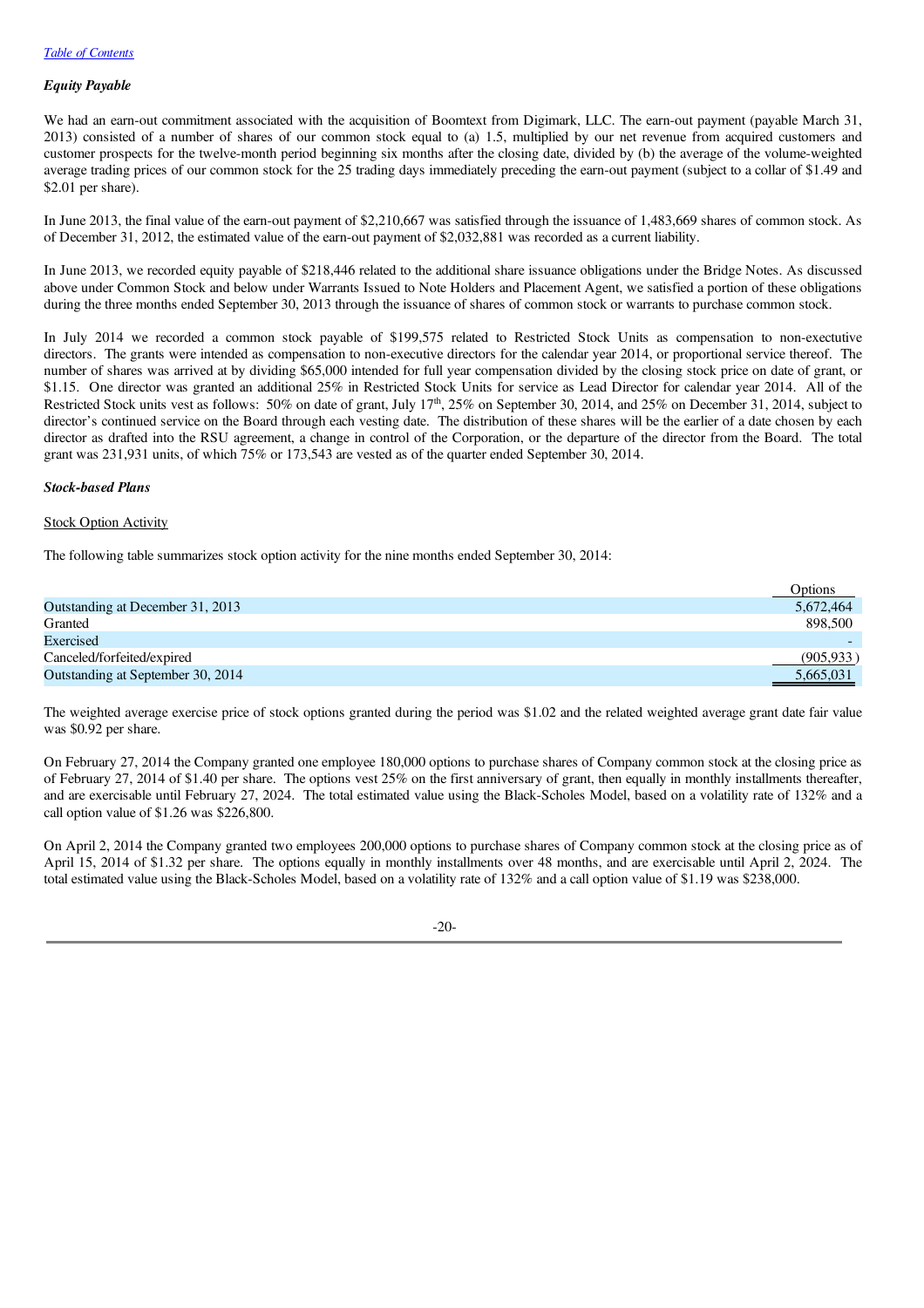On April 15, 2014 the Company granted seven employees 18,500 options to purchase shares of Company common stock at the closing price as of April 15, 2014 of \$1.44 per share. The options equally in monthly installments over 48 months, and are exercisable until April 15, 2024. The total estimated value using the Black-Scholes Model, based on a volatility rate of 132% and a call option value of \$1.30 was \$24,050.

On April 15, 2014 the Company granted two employees 5,000 options to purchase shares of Company common stock at the closing price as of April 15, 2014 of \$1.44 per share. The options vest 25% on the first anniversary of grant, then equally in monthly installments thereafter, and are exercisable until April 15, 2024. The total estimated value using the Black-Scholes Model, based on a volatility rate of 132% and a call option value of \$1.30 was \$6,500.

On August 11, 2014 the Company granted five employees 312,500 options to purchase shares of the Company common stock at the closing price as of August 11, 2014 of \$0.94 per share. The options vest 25% on the first anniversary of grant, then equally in monthly installments thereafter, and are exercisable until August 11, 2024. The total estimated value using the Black-Scholes Model, based on a volatility rate of 132% and a call option value of \$0.85 was \$265,625.

On September 29, 2014 the Company granted seven employees 182,500 options to purchase shares of the Company common stock at the closing price as of September 29, 2014 of \$1.15 per share. The options vest 25% on the first anniversary of grant, then equally in monthly installments thereafter, and are exercisable until September 29, 2024. The total estimated value using the Black-Scholes Model, based on a volatility rate of 132% and a call option value of \$1.04 was \$189,800.

#### Stock-Based Compensation Expense

The impact on our results of operations of recording stock-based compensation expense for the three and nine months ended September 30, 2014 and 2013 was as follows:

|                                        | Three months ended September<br>30, |  |          |  | Nine months ended September<br>30. |  |           |  |
|----------------------------------------|-------------------------------------|--|----------|--|------------------------------------|--|-----------|--|
|                                        | 2014                                |  | 2013     |  | 2014                               |  | 2013      |  |
| General and administrative             | 311,047                             |  | 386,347  |  | 925,383                            |  | 662,509   |  |
| Sales and marketing                    | 29.258                              |  | 656.396  |  | 116.733                            |  | 1,656,052 |  |
| Engineering, research, and development | 16,588                              |  | 3,081    |  | 26,852                             |  | 5,056     |  |
|                                        | 356,892                             |  | .045.824 |  | ,068,968                           |  | 2.323.618 |  |

#### Valuation Assumptions

An independent valuation expert calculated the fair value of each stock option award on the date of grant using the Black-Scholes option pricing model. The following weighted average assumptions were used for the nine months ended September 30, 2014 and 2013.

|                         | Nine months ended |          |  |
|-------------------------|-------------------|----------|--|
|                         | September 30,     |          |  |
|                         | 2014              | 2013     |  |
| Risk-free interest rate | $1.97\%$          | $1.27\%$ |  |
| Expected life (years)   | 6.08              | 5.57     |  |
| Expected dividend yield | $0\%$             | $0\%$    |  |
| Expected volatility     | $132.0\%$         | 131.89%  |  |

The risk-free interest rate assumption is based upon published interest rates appropriate for the expected life of our employee stock options.

The expected life of the stock options represents the weighted-average period that the stock options are expected to remain outstanding and was determined based on historical experience of similar awards, giving consideration to the contractual terms of the stock-based awards, vesting schedules and expectations of future employee behavior as influenced by changes to the terms of its stock-based awards.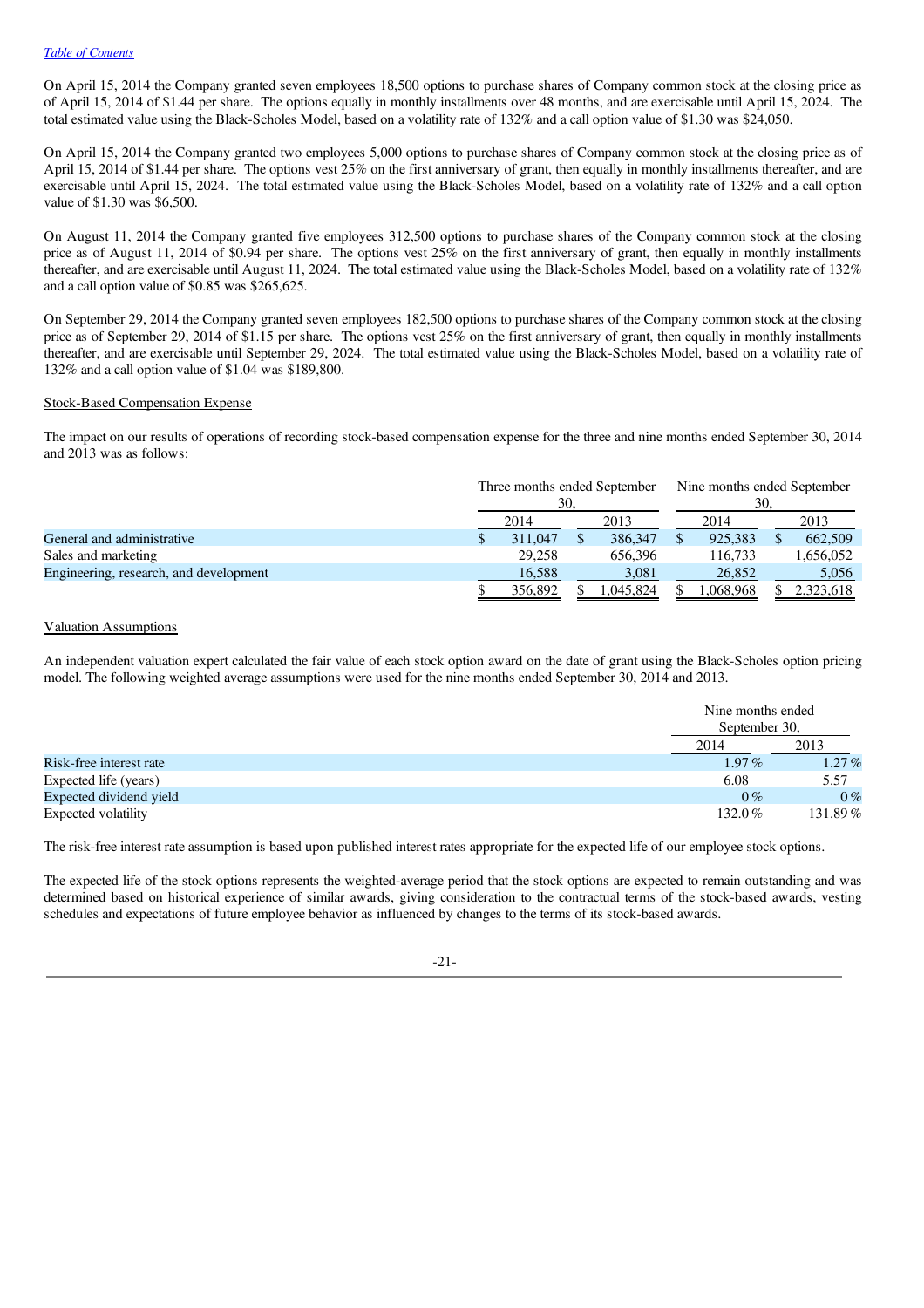The dividend yield assumption is based on our history of not paying dividends and no future expectations of dividend payouts.

The expected volatility in 2014 is based on the historical publicly traded price of our common stock. The expected volatility prior to 2013 is based on the weighted average of the historical volatility of publicly traded surrogates in our peer group.

## *Warrants Issued to Non-Employees*

We issued warrants to purchase 150,556 shares of common stock to non-employees in 2010 and 2011. Prior to June 17, 2013, the warrants were accounted for as derivative liabilities because the equity environment was tainted as discussed in Note 5. The equity environment was no longer tainted as of June 17, 2013, and our independent valuation expert began calculating the stock-based compensation for these warrants using the Black-Scholes valuation model. The valuation assumptions used are consistent with the valuation information for options above.

We recorded stock-based compensation expense of \$1,155 in general and administrative expense for the three months ended September 30, 2014.

We recorded stock-based compensation expense of \$4,625 in general and administrative expense for the nine months ended September 30, 2014.

A summary of non-employee warrant activity from December 31, 2013 to September 30, 2014 is presented below:

|                                   | Number      |
|-----------------------------------|-------------|
|                                   | Outstanding |
| Outstanding at December 31, 2013  | 150,556     |
| Granted                           |             |
| Exercised                         |             |
| Canceled/forfeited/expired        | (555)       |
| Outstanding at September 30, 2014 | 150,001     |

### *Warrants*

During 2011, we issued warrants for the purchase of 688,669 shares of common stock at \$2.00 per share in connection with a private placement. During 2012, we issued warrants for the purchase of 153,515 shares of common stock at \$2.00 per share in connection with the conversion of a portion of our Bridge Notes. These warrants are exercisable for four years from the date of issuance, and contain anti-dilution, or down round, price protection as long as the warrants remain outstanding. The current exercise price of these warrants is \$0.20 per share as a result of the price protection guarantee contained in the warrant agreements.

In June 2013, we issued warrants for the purchase of 27,249,549 shares of common stock at \$0.20 per share in connection with the conversion of the Bridge Notes into equity. The warrants are exercisable for five years from the date of issuance.

In June 2013, we issued warrants for the purchase of 3,602,558 shares of common stock at \$0.20 per share to a placement agent connected with the Bridge Note conversions and equity placements. The warrants are exercisable for five years from the date of issuance.

In July 2013, we issued warrants for the purchase of 35,000 shares of common stock at \$0.20 per share to a placement agent connected with the equity placements. The warrants are exercisable for five years from the date of issuance.

In July 2013, we issued warrants for the purchase of 152,300 shares of common stock at \$0.20 per share to previous note holders in satisfaction of the ASID. The warrants are exercisable for three years from the date of issuance.

 $-22-$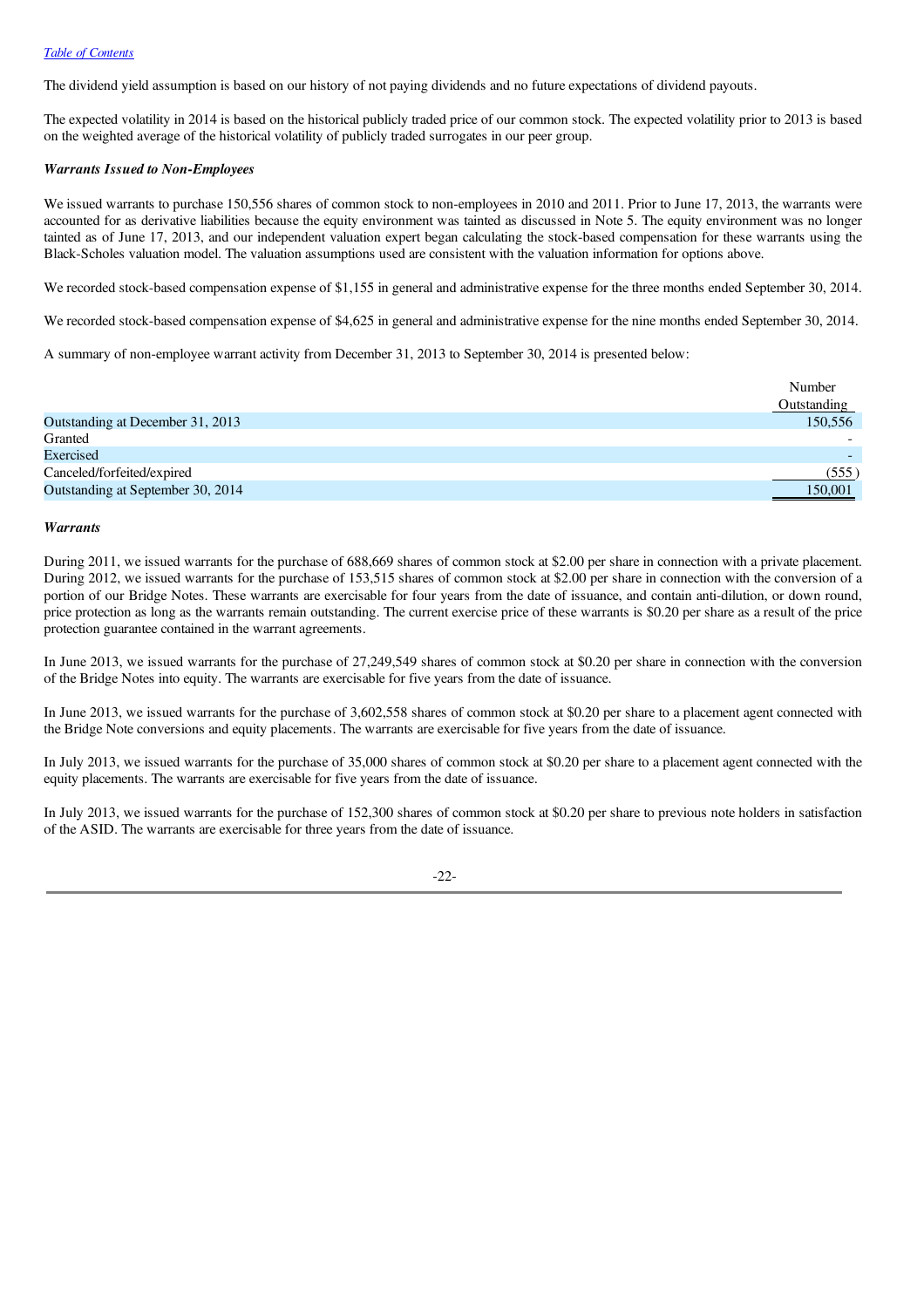In July 2013, we issued warrants for the purchase of 53,069 shares of common stock at \$0.20 per share to an individual for services rendered.

In July 2013, we recorded the cashless exercise of warrants for 51,167 shares of common stock, and issued 32,825 shares of common stock.

In August 2013, we issued warrants for the purchase of 32,900 shares of common stock at \$0.20 per share to a placement agent connected with the Bridge Note conversions and equity placements. The warrants are exercisable for five years from the date of issuance.

In August 2013, we recorded the cashless exercise of warrants for 14,076 shares of common stock, and issued 9,986 shares of common stock.

In March 2014, we issued warrants for the purchase of 1,353,238 shares of common stock at \$1.20 per share in connection with equity financing.

In March 2014, we issued warrants for the purchase of 370,686 common stock units at \$1.00 per unit to a placement agent in connection with the equity placements. Each unit consists of one share of the Company's common stock and a common stock purchase warrant to purchase onequarter share of the Company's common stock, over a five year period, at an exercise price of \$1.20 per share. At March 31, 2014, the value of the 370,686 warrants was \$448,705. As part of the private placement share units issued, 1,353,238 warrants were issued to investors valued at \$1,320,569 which expire in 2019.

At September 30, 2014, we have warrants to purchase 7,112,499 shares of common stock at \$1.20 per share that are outstanding. Of this amount, warrants to purchase 86,949 shares expire in 2015, warrants to purchase 55,598 shares expire in 2016, warrants to purchase 5,153,358 shares expire in 2018, and warrants to purchase 1,903,543 shares expire in 2019.

#### 8. Fair Value Measurements

Fair value is defined as an exit price, representing the amount that would be received to sell an asset or paid to transfer a liability in an orderly transaction between market participants. As such, fair value is a market-based measurement that should be determined based on assumptions that market participants would use in pricing an asset or liability. As a basis for considering such assumptions, the authoritative guidance establishes a three-tier value hierarchy, which prioritizes the inputs used in measuring fair value as follows: (Level 1) observable inputs such as quoted prices in active markets; (Level 2) inputs other than the quoted prices in active markets that are observable either directly or indirectly; and (Level 3) unobservable inputs in which there is little or no market data, which requires us to develop our own assumptions. This hierarchy requires companies to use observable market data, when available, and to minimize the use of unobservable inputs when determining fair value. On a recurring basis, we measure certain financial assets and liabilities at fair value, including our derivative liabilities.

The following table presents assets and liabilities that are measured and recognized at fair value as of September 30, 2014 on a recurring and nonrecurring basis:

|         |                          |         |                          |           | Gains     |
|---------|--------------------------|---------|--------------------------|-----------|-----------|
| Level 1 |                          | Level 2 |                          | Level 3   | (Losses)  |
|         | $\overline{\phantom{0}}$ |         | $\overline{\phantom{a}}$ | 5.999.765 |           |
|         | $\overline{\phantom{0}}$ |         | $\overline{\phantom{0}}$ | 3,200,851 |           |
|         | $\overline{\phantom{0}}$ |         | $\overline{\phantom{a}}$ | 50.738    | (55, 438) |
|         | $\overline{\phantom{0}}$ |         |                          | 2,273,000 |           |
|         |                          |         |                          |           |           |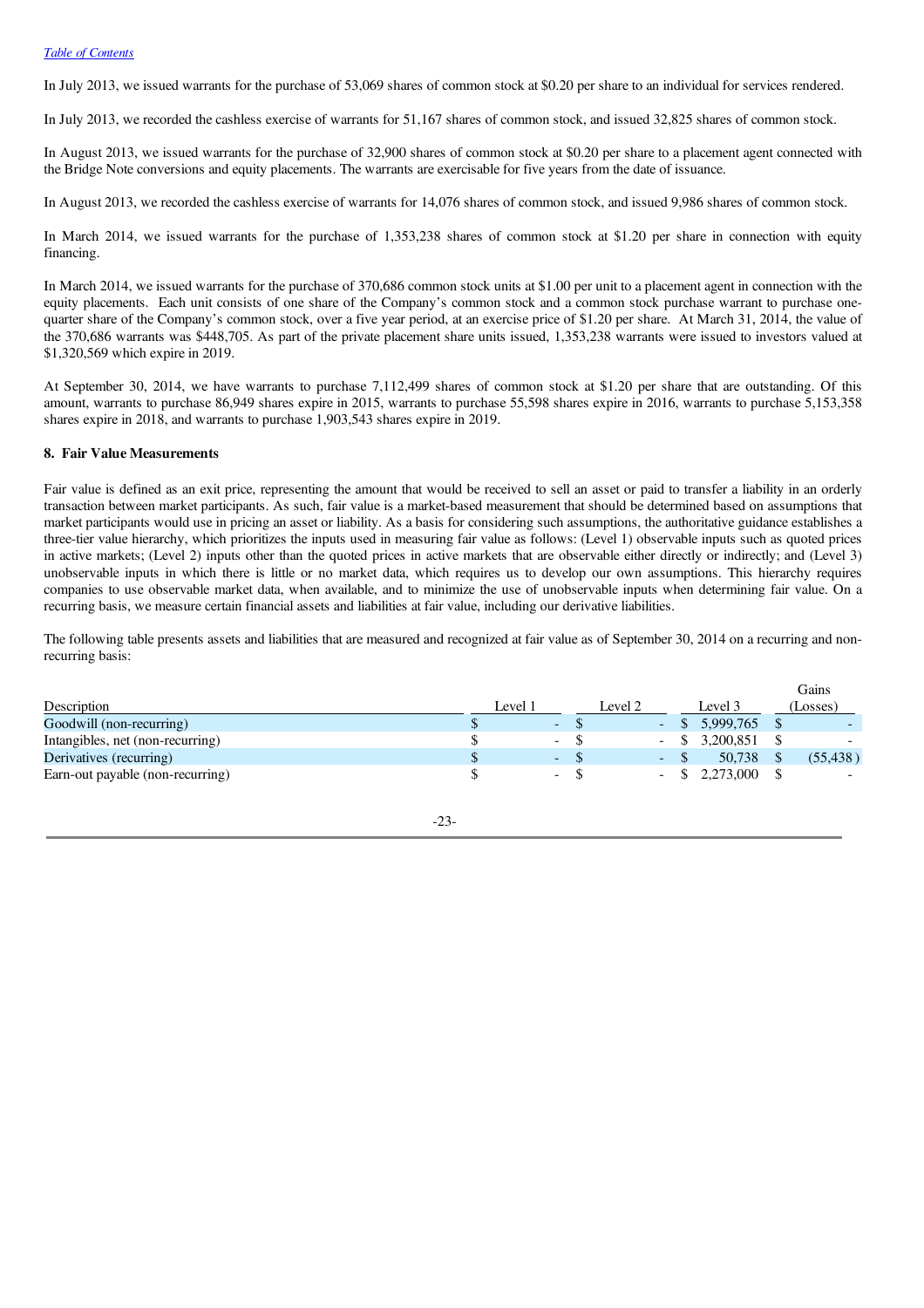#### *Table of [Contents](#page-1-0)*

The following table presents assets and liabilities that are measured and recognized at fair value as of December 31, 2013 on a recurring and nonrecurring basis:

|                                  |         |                          |         |                          |           | Gains       |
|----------------------------------|---------|--------------------------|---------|--------------------------|-----------|-------------|
| Description                      | Level : |                          | Level 2 |                          | Level 3   | (Losses)    |
| Goodwill (non-recurring)         |         | $\overline{\phantom{0}}$ |         | $\sim$                   | 3,108,964 | 849.340     |
| Intangibles, net (non-recurring) |         | $\overline{\phantom{0}}$ |         | $\overline{\phantom{a}}$ | 935.316   | 491.204     |
| Derivatives (recurring)          |         | $\overline{\phantom{0}}$ |         | $\overline{\phantom{a}}$ | 106.176   | (3,766,231) |
| Earn-out payable (non-recurring) |         | $\overline{\phantom{0}}$ |         | $\overline{\phantom{a}}$ | 59,000    | (165,000)   |

The change in fair value of these liabilities is included in other income (expense) in the condensed consolidated statements of operations. The assumptions used in the Monte-Carlo simulation used to value the derivative liabilities involve expected volatility in the price of our common stock, estimated probabilities related to the occurrence of a future financing, and interest rates. As all the assumptions employed to measure this liability are based on management's judgment using internal and external data, this fair value determination is classified in Level 3 of the valuation hierarchy.

See Note 5 for a table that provides a reconciliation of the derivative liabilities from December 31, 2013 to September 30, 2014.

### 9. Commitments and Contingencies

#### *Litigation*

As of the date of this report, there are no pending legal proceedings to which we or our properties are subject, except for routine litigation incurred in the normal course of business.

#### *Earn-Out Contingency*

We have an earn-out commitment associated with the acquisition of SmartReceipt. The earn-out consists of 200% of the "eligible revenue" of the Company over the 12 month period following the close of the transaction ("earn-out period"). The "eligible revenue" will consist of: 100% of Company revenue derived during the earn out period from the sale of SmartReceipt products and services to certain SmartReceipt clients as of the close (the "designated SmartReceipt clients"); plus 50% of Company revenue derived during the earn out period from the sale of Company products and services to the designated SmartReceipt clients, plus 50% of the Company revenue derived during the earn out period from the sale of SmartReceipt products and services to Company clients who are not designated SmartReceipt clients. The earn-out payment will be payable in common shares of the Company at the rate of \$1.85per share, which is based on (the volume weighted average trading price of the Company's common stock for the 90 trading days preceding the initial close of the transactions under the Asset Purchase Agreement.

As of September 30, 2014, the estimated dollar value of the earn-out payable was \$2,273,000. As of September 30, 2014, the earn-out payable was recorded as a current liability, due to its one year term, on the consolidated balance sheet.

#### 10. Related Party Transactions

In April 2013, we issued a new Bridge Note to our CFO totaling \$20,000 that contains the same rights and privileges as the previously issued new Bridge Notes, the due date of which was extended to October 15, 2013. The note and accrued interest were converted into 16,918 shares of common stock and he received five-year warrants to purchase 16,918 shares of common stock exercisable at \$1.20 per share.

In May 2013, we issued a new Bridge Note to our CEO totaling \$17,500 that contains the same rights and privileges as the previously issued and amended new Bridge Notes. The note and accrued interest were converted into 14,708 shares of common stock and he received five-year warrants to purchase 14,708 shares of common stock exercisable at \$1.20 per share.

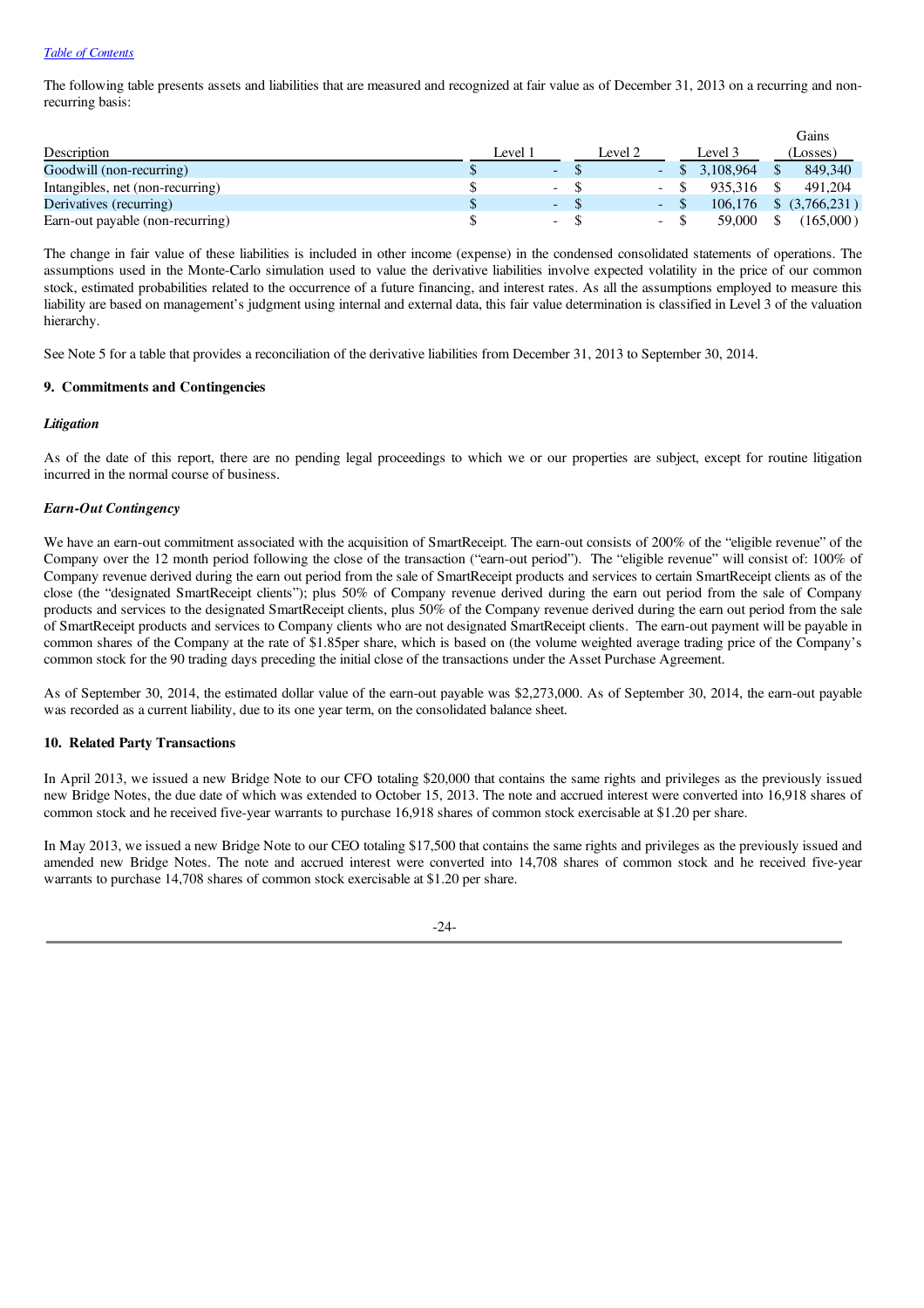On June 17, 2013 the Company issued to Dennis Becker an option to purchase 1,251,979 shares of Company common stock. The exercise price of the option is \$1.80, the fair market value on date of grant. The options will vest and first become exercisable over a four year period at the rate of 1/48th shares per month commencing on the first month following the date of grant. On June 17, 2013 the Company issued to Timothy Schatz an option to purchase 417,326 shares of Company common stock. The exercise price of the option is \$1.80, the fair market value on date of grant. The options will vest and first become exercisable over a four year period at the rate of 1/48th shares per month commencing on the first month following the date of grant.

On March 12, 2014 several officers and directors participated in the Private Placement. Dennis Becker purchased 25,000 units at a price of \$1.00 per unit, resulting in issuance of 25,000 common shares and 6,250 warrants with an exercise price of \$1.20 per share. Michael Bynum purchased 25,000 units at a price of \$1.00 per unit, resulting in issuance of 25,000 common shares and 6,250 warrants with an exercise price of \$1.20 per share. David Jaques purchased 25,000 units at a price of \$1.00 per unit, resulting in issuance of 25,000 common shares and 6,250 warrants with an exercise price of \$1.20 per share. John Harris purchased 25,000 units at a price of \$1.00 per unit, resulting in issuance of 25,000 common shares and 6,250 warrants with an exercise price of \$1.20 per share.

## 11. Subsequent Events

In October 2014 we issued 300,000 shares to Del Mar Consulting Group, and 200,000 shares to Alex Partners LLC as compensation for contracted investor relations services.

In October 2014 we issued 10,431 shares to Lytham Partners as compensation for contracted investor relations services.

### Item 2. Management's Discussion and Analysis of Financial Condition and Results of Operations

<span id="page-26-0"></span>This Quarterly Report on Form 10-Q contains "forward-looking statements" as defined in Section 27A of the Securities Act of 1933, as amended, and Section 21E of the Securities Exchange Act of 1934, as amended, or the Exchange Act, in connection with the Private Securities Litigation Reform Act of 1995 that involve risks and uncertainties, as well as assumptions that, if they never materialize or prove incorrect, could cause our results to differ materially and adversely from those expressed or implied by such forward-looking statements Such forwardlooking statements include statements about our expectations, beliefs or intentions regarding our potential product offerings, business, financial condition, results of operations, strategies or prospects. You can identify forward-looking statements by the fact that these statements do not relate strictly to historical or current matters. Rather, forward-looking statements relate to anticipated or expected events, activities, trends or results as of the date they are made and are often identified by the use of words such as "anticipate," "believe," "continue," "could," "estimate," "expect," "intend," "may," or "will," and similar expressions or variations. Because forward-looking statements relate to matters that have not yet occurred, these statements are inherently subject to risks and uncertainties that could cause our actual results to differ materially from any future results expressed or implied by the forward-looking statements. Many factors could cause our actual activities or results to differ materially from the activities and results anticipated in forward-looking statements. These factors include those risks disclosed in this report, under the caption "Risk Factors" included in our 2013 annual report on Form 10-K filed with the Securities and Exchange Commission, or the SEC, on March 31, 2014 and in our subsequent filings with the SEC. Furthermore, such forward-looking statements speak only as of the date of this report. We undertake no obligation to update any forward-looking statements to reflect events or circumstances *occurring after the date of such statements.*

### **Overview**

We are in the business of developing and operating proprietary platforms over which resellers, brands and enterprises can conduct localized mobile marketing campaigns. Our proprietary platforms allow resellers, brands and enterprises to market their products and services to consumers through text messages sent directly to the consumers' mobile phones and mobile device applications, using our Web-hosted software solution available to both phones and tablet PCs. Through our SmartReceipt solution, we enable retailers to market their products and services from their point of sale systems. Through our Web-based software application that dynamically controls what is printed on receipts such as coupons, announcements, or other calls-to-action. We generate revenue by charging the brands and enterprises a per-message transactional fee, or through fixed or variable software licensing fees. Our customers include national franchisers, professional sports teams and associations and other national brands such as the Los Angeles Clippers, Sonic Drive-In, Chick-Fil-A, Jamba Juice, and others.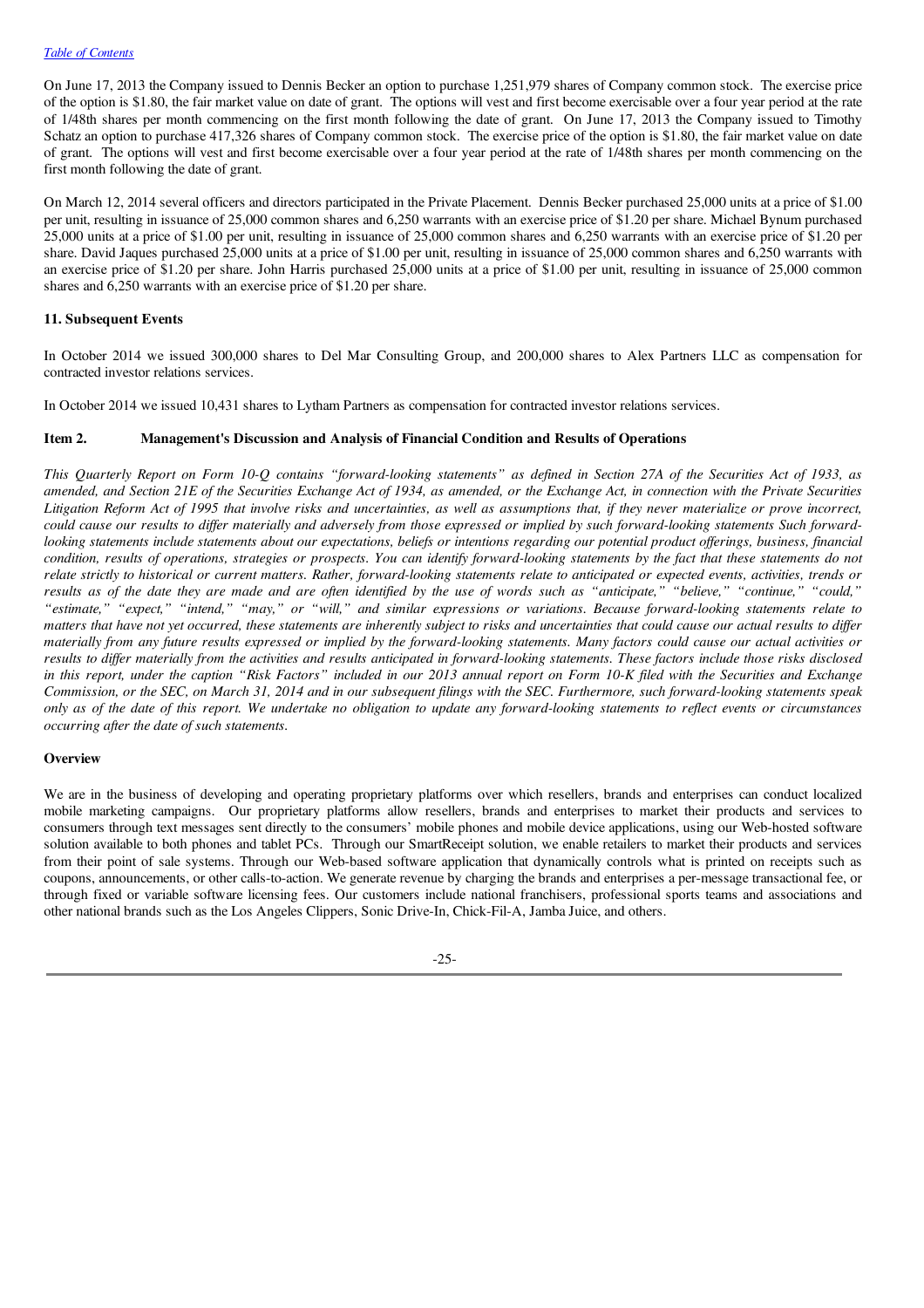Mobile phone users represent a large and captive audience. While televisions, radios, and even PCs are often shared by multiple consumers, mobile phones are personal devices representing a unique and individual address to the end user. We believe that the future of digital media will be significantly influenced by mobile phones where a direct, personal conversation can be had with the world's largest target audience. According to a report published by International Data Corporation (IDC), by 2015, more U.S. Internet users will access the Internet through mobile devices than through PCs or other wireline devices (Worldwide New Media Market Model 1H-2012 Highlights: Internet Becomes Ever More Mobile, Ever Less PC-Based (IDC #237459)). The IDC study further reports that the number of people accessing the Internet, in the U.S., through PCs will shrink from 240 million consumers in 2012 to 225 million in 2016. At the same time, the number of mobile users will increase from 174 million to 265 million. We believe the future of mobile applications and services includes banking, commerce, advertising, video, games and just about every other aspect of both on and offline life.

Our "C4" Mobile Marketing and Customer Relationship Management (CRM) platform is a Web-hosted software solution enabling our clients to develop, execute, and manage a variety of marketing engagements to a consumer's mobile phone. Our C4 solution allows our clients to communicate directly with their customers through Short Messaging Service (SMS), Multi-Media Messaging (MMS), and Interactive Voice Response (IVR) interactions, all of which are facilitated via a set of Graphical User Interfaces (GUIs) operated from any Web browser.

Our C4 platform also allows our customers to deploy and administer our "Stampt" mobile device loyalty application. Stampt is a smartphone replacement for "Buy 10, Get 1 free" punch cards. Consumers no longer need to worry about forgetting paper-based loyalty punch cards. Stampt makes it easy to receive all of the rewards consumers want from their favorite businesses. Consumers can use Stampt throughout the United States to earn free sandwiches, coffee, pizza, frozen yogurt, donuts, bagels and more.

Stampt's nearby feature shows consumers all of the rewards they can earn at nearby businesses. From the Stampt mobile device application, consumers simply tap any business to learn more about that business and to see all of the loyalty points they have earned at that business. Consumers can keep track of all of the rewards they are close to earning through the "my cards" feature displayed in the application's interface. Once a consumer has earned all of the Stampt's they need for a reward, they simply show the cashier and click "tap to redeem" button from the application interface on their device. Our customers can create and manage any Stampt program from the C4 platform's set of Web-based interfaces.

We also offer our clients reporting and analytics capabilities through the C4 solution which allows our clients to assess the effectiveness of their mobile marketing campaigns and design more effective campaigns. Our proprietary platform connects to all wireless carriers so that any consumer, on any wireless service (for example, Verizon), can join our customer's mobile marketing campaign. Once the consumer has subscribed to our customer's mobile marketing campaign, our C4 Web-based software solution serves as a tool by which our customers can initiate messages and other communications back to their subscribed consumers, as well as configure and administer their mobile marketing campaigns.

Our SmartReceipt solution enables our customers with the ability to control the content on receipts printed from their Point of Sale (POS) system. SmartReceipt is a software application that is installed on the POS which dynamically controls what is printed on receipts such as coupons, announcements, or other calls-to-action such as invitations to participate in a survey. SmartReceipt includes a Web-based interface where users can design receipt content and implement business rules to dictate what receipt content is printed in particular situations. All receipt content is also transmitted to SmartReceipt's server back-end for storage and analysis. Our C4 solution integrates with SmartReceipt by support SMS marketing or Stampt mobile application calls-to-actions which can be printed on receipt content by SmartReceipt.

We believe that mobile devices are emerging as an important interactive channel for brands to reach consumers since it is the only media platform that has access to the consumer virtually anytime and anywhere. According to eMarketer's article, published August 1, 2013 (http://www.emarketer.com/Article/Digital-Set-Surpass-TV-Time-Spent-with-US-Media/1010096), U.S. adults now spend more time on their mobile device than any other digital channel such as PCs. eMarketer also reports that U.S. adults already spend more time on their mobile phone than viewing print or listening to radio combined. We believe that brands and advertising agencies are recognizing the unique benefits of the mobile channel and they are increasingly integrating mobile media within their overall advertising and marketing campaigns. Our objective is to become the industry leader in connecting brands and enterprises to consumers' mobile phones.

-26-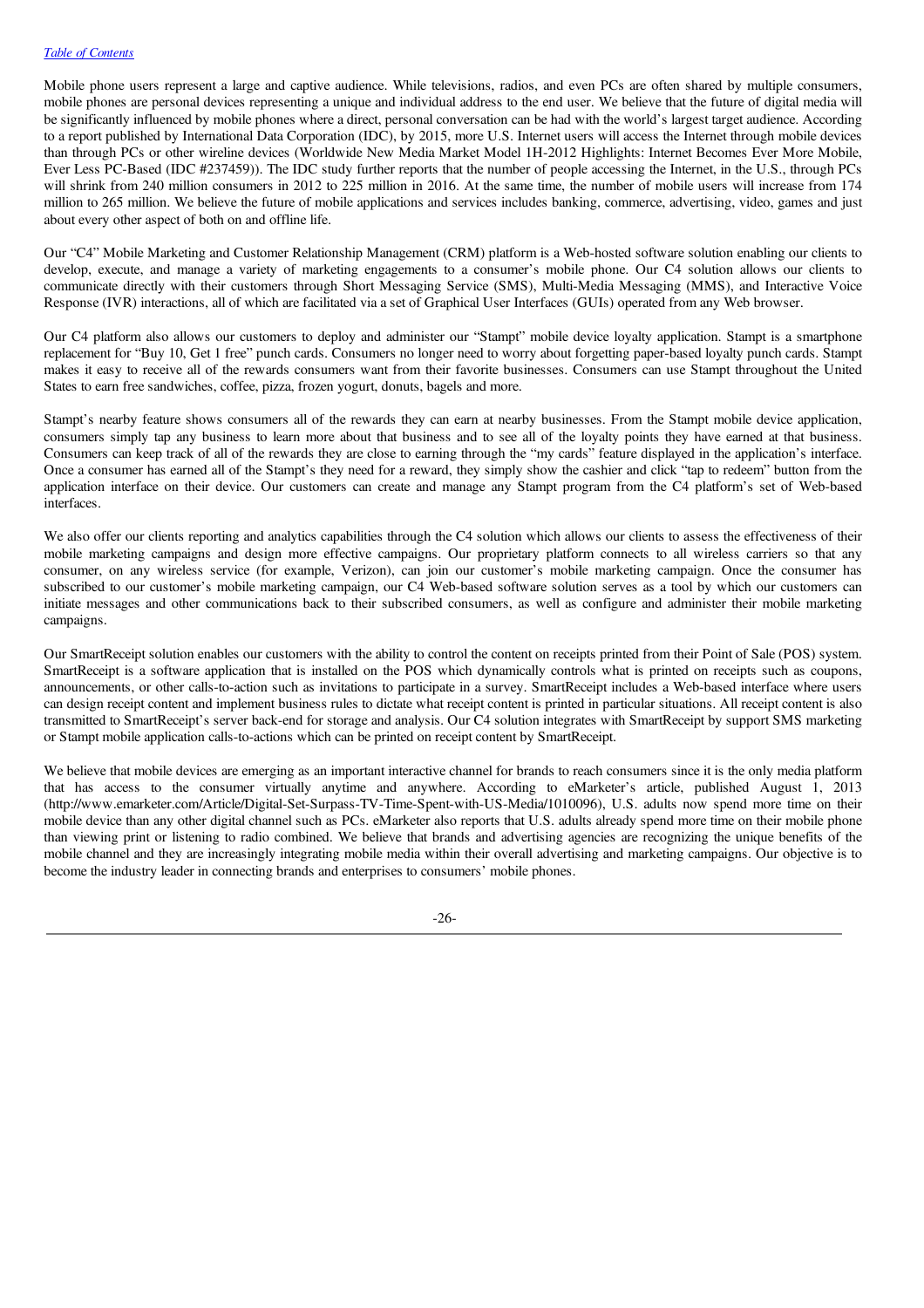#### Recent Events

#### *Acquisitions*

In March 2014, we acquired the assets of SmartReceipt, Inc ("SmartReceipt") related to an application that allows our customers to control content printed on receipts generated by their Point-Of-Sale (POS) system. The assets and liabilities acquired from SmartReceipt consisted of accounts receivable, other assets, all rights under all contracts other than excluded contracts, all technology and intellectual property rights, deferred revenue obligations, and obligations under a commercial lease.

The purchase price consisted of (1) \$2,368,019 of cash, (2) the Company's issuance of 504,884 shares of its \$0.001 par value common stock; and (3) the Company's earn-out payment of 200% of the "eligible revenue" of the Company over the 12 month period following the close of the transaction ("earn-out period"). The "eligible revenue" will consist of: 100% of Company revenue derived during the earn out period from the sale of SmartReceipt products and services to certain SmartReceipt clients as of the close (the "designated SmartReceipt clients"); plus 50% of Company revenue derived during the earn out period from the sale of Company products and services to the designated SmartReceipt clients, plus 50% of the Company revenue derived during the earn out period from the sale of SmartReceipt products and services to Company clients who are not designated SmartReceipt clients. The earn-out payment will be payable in common shares of the Company at the rate of \$1.85 per share, which is based on the volume weighted average trading price of the Company's common stock for the 90 trading days preceding the initial close of the transactions under the Asset Purchase Agreement.

In May 2013, we acquired the assets of Sequence, LLC ("Sequence") related to a mobile customer loyalty application. The acquired assets include all application software, URL's, websites, trademarks, brands, customers and customer lists. We assumed no liabilities of Sequence. The purchase price consisted of: (1) \$300,000 in cash; (2) 750,000 shares of our common stock which were valued at \$183,750 based on the closing market price on the acquisition date; and (3) twenty-four monthly earn-out payments consisting of 10% of the eligible monthly revenue subsequent to closing.

Also in May 2013, we acquired certain assets and liabilities of Front Door Insights, LLC ("FDI") pursuant to an asset purchase agreement. The assets and liabilities acquired from FDI consisted of cash on hand, accounts receivable, all rights under all contracts other than excluded contracts, prepaid expenses, all technology and intellectual property rights, accounts payable, and obligations under a commercial lease. The purchase price consisted of: (1) \$100,000 in cash; (2) a promissory note in the principal amount of \$1,400,000; and (3) 7,000,000 shares of our common stock which were valued at \$1,112,310 based on the closing market price on the acquisition date.

#### *Private Placement and Conversion of Bridge Notes*

In March 2014, the Company conducted a private placement of units of its securities, at \$1.00 per unit, with each consisting of one share of the Company's common stock and a common stock purchase warrant to purchase one-quarter share of the Company's common stock, over a five year period, at an exercise price of \$1.20 per share. In the private placement, the Company sold 5,413,000 units for the gross proceeds of \$5,413,000. Emerging Growth Equities, Ltd. ("EGE") acted as placement agent for the private placement and received \$370,635 in commissions and \$78,000 in other fees from the Company. In addition, for its services as placement agent, the Company issued to EGE warrants to purchase an aggregate of 345,835 units, as defined above, exercisable for a period of five years from the closing date, at an exercise price of \$1.00 per unit.

During June through August of 2013, the Company conducted a private placement of 6,250,000 shares of its common stock at \$1.20 per share. In that private placement, the Company sold 7,500,000 shares of common stock for the gross proceeds of \$7,500,000. EGE acted as placement agent and received \$439,300 in commissions from and warrants to purchase an aggregate of 605,910 shares of the Company's common stock, exercisable for a period of five years from the closing date, at an exercise price of \$1.20 per share. In connection with that placement, we also converted all of our outstanding Bridge Notes and substantially all of our interest payable on the Bridge Notes into 4,462,089 shares of our common stock at \$1.20 per share. We no longer have any Bridge Notes outstanding.

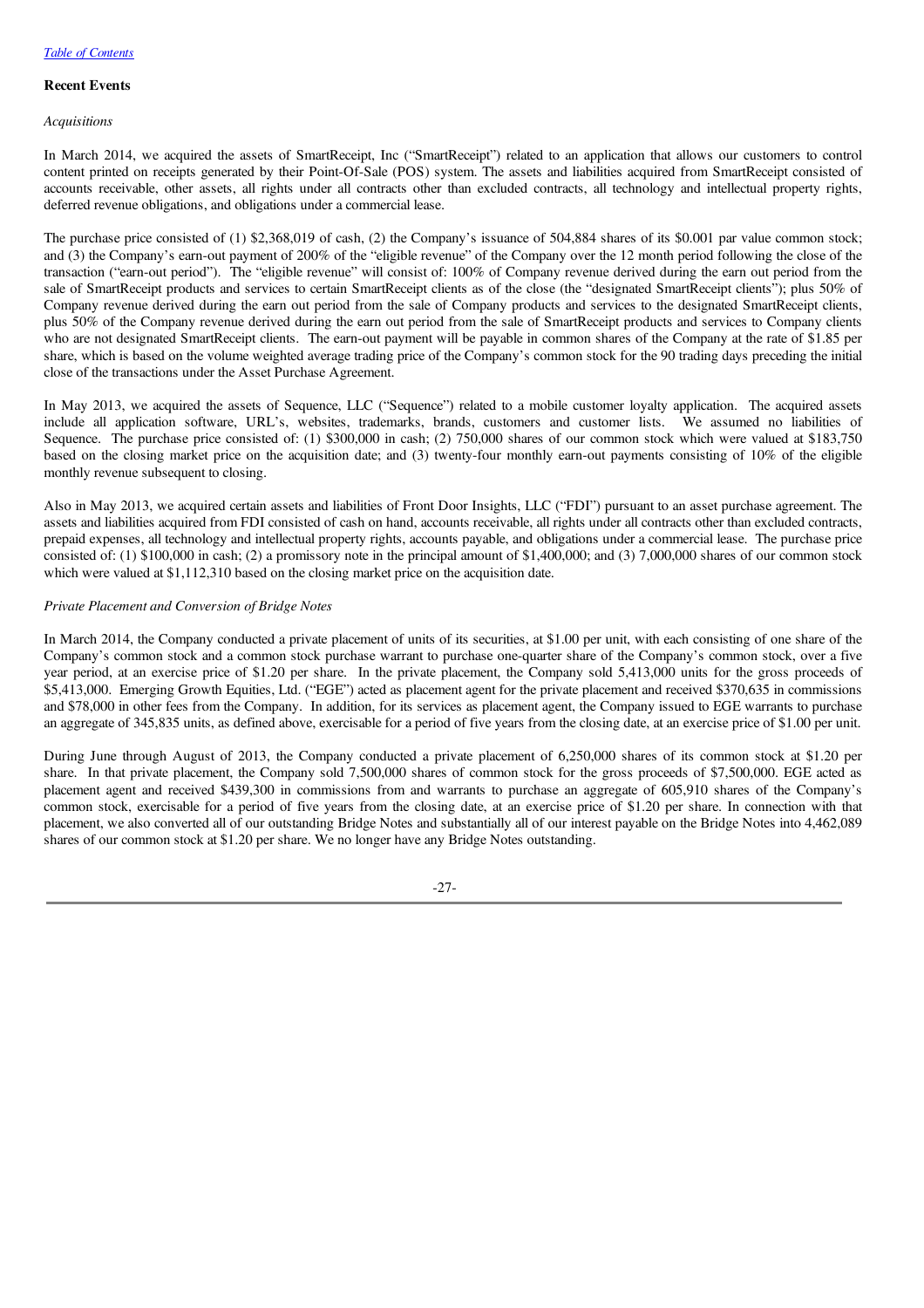#### Results of Operations

#### *Revenues*

Revenues for the three months ended September 30, 2014 were \$1,044,254, an increase of \$8,302, or 1%, compared to the same period in 2013. The net increase is primarily attributable to revenues attributed to Smart Receipt, which we acquired on March 12, 2014. Revenues from indirect sales increased \$36,644, or 52%, as compared to the same period in 2013, due to incremental subscription gains by our reseller clients. We realized \$220,651 of revenue from the acquired SmartReceipt operations during the three months ended September 30, 2014, whereas we had no revenues from the Smart Receipt operations during the prior year period. These increases were offset by a decrease in revenues in the amount of \$144,271, 63%, from large enterprise accounts and non-recurring or one-time events. Revenues from subscription based licensing have continued to be affected by the new regulation put in place under the Telephone Consumer Protection Act in October, 2013, with the current quarter experiencing a decrease of \$133,049, or 18% as compared to the same period in 2013.

Revenues for the nine months ended September 30, 2014 were \$3,057,360, a decrease of \$92,195, or 3%, compared to the same period in 2013. The net decrease is primarily attributable to a decrease in revenues from large enterprise accounts and non-recurring or one-time events in the amount of \$559,862, or 58%. This decrease is due to decreased focus on enterprise accounts and non-recurring one-time events lines of business. Revenues from subscriber based licensing have continued to be affected by the new regulation put in place under the Telephone Consumer Protection Act in October, 2013, with the current year experiencing a decrease of \$354,946 or 17% as compared to the same period in 2013. This decrease was offset by our realization of \$557,046 of revenue from our SmartReceipt operations from the date of acquisition (March 12, 2014) to September 30, 2014. We also recognized an increase in revenue from indirect sales of \$233,119, or 254%, due to the contracts from our acquisition of Front Door Insights in May, 2013. This revenue increased in average monthly billing, and also by having nine months of revenues in 2014 as compared to five months of revenue in the same period in 2013.

#### *Cost of Revenues*

Cost of revenues for the three months ended September 30, 2014 were \$272,252, an increase of \$3,745, or 1%, compared to the same period in 2013. This increase is due to higher server costs and higher commissions, offset by lower SMS fees, shortcode fees, and credit card merchant fees. Server costs and application expenses increased 81% to \$79,596 due primarily to higher server bandwidth costs to accommodate the SmartReceipt. Sales commissions increased 163% to \$40,420 due to additional sales personnel hired and commission paid on new sales. SMS fees decreased 25% to \$79,890 as compared to same period in 2013 due to further reduction in negotiated volume discount. Shortcode fees declined 21% to \$10,982 due to consolidation of codes and cancellation of unneeded codes. Merchant fees declined 27% to \$5,632 due to reduced merchant fee rates from switching providers, and a larger percentage of customer revenue paid by check.

Cost of revenues for the nine months ended September 30, 2014 were \$791,486, a decrease of \$73,033, or 8%, compared to the same period in 2013. This decrease is primarily attributable to lower SMS fees, sales commissions, and credit card merchant fees, offset by higher server costs. SMS fees decreased 26% to \$230,376 as compared to same period in 2013 due to further reduction in negotiated volume discount. Sales commissions decreased 5% to \$116,274 due to reduced large enterprise and non-recurring revenues. Merchant fees declined 34% to \$20,195 due to reduced merchant fee rates from switching providers, and a larger percentage of customer revenue paid by check. Server costs and application fees increased 68% to \$203,761 due primarily to higher server bandwidth costs to accommodate the SmartReceipt.

### *General and Administrative*

General and administrative expenses consist primarily of salaries and personnel related expenses, stock-based compensation expense, consulting costs and other expenses.

General and administrative expenses decrease \$408,032, or 31%, during the three months ended September 30, 2014 compared to the same period in 2013. The decrease in general and administrative expense was primarily due to decreased personnel expenses, share based compensation, legal fees, and travel and entertainment. Personnel related expenses decreased \$94,718, and share based compensation decreased \$34,940, due to decreased management and support headcount as compared to the same period in 2013 and stock options issued during the same period in 2013. Legal fees decreased \$241,813 due to lower legal costs associated with our business activities during the period. Travel and entertainment costs decreased \$19,434 due to reduced headcount and travel requirements as compared to the same period in 2013.

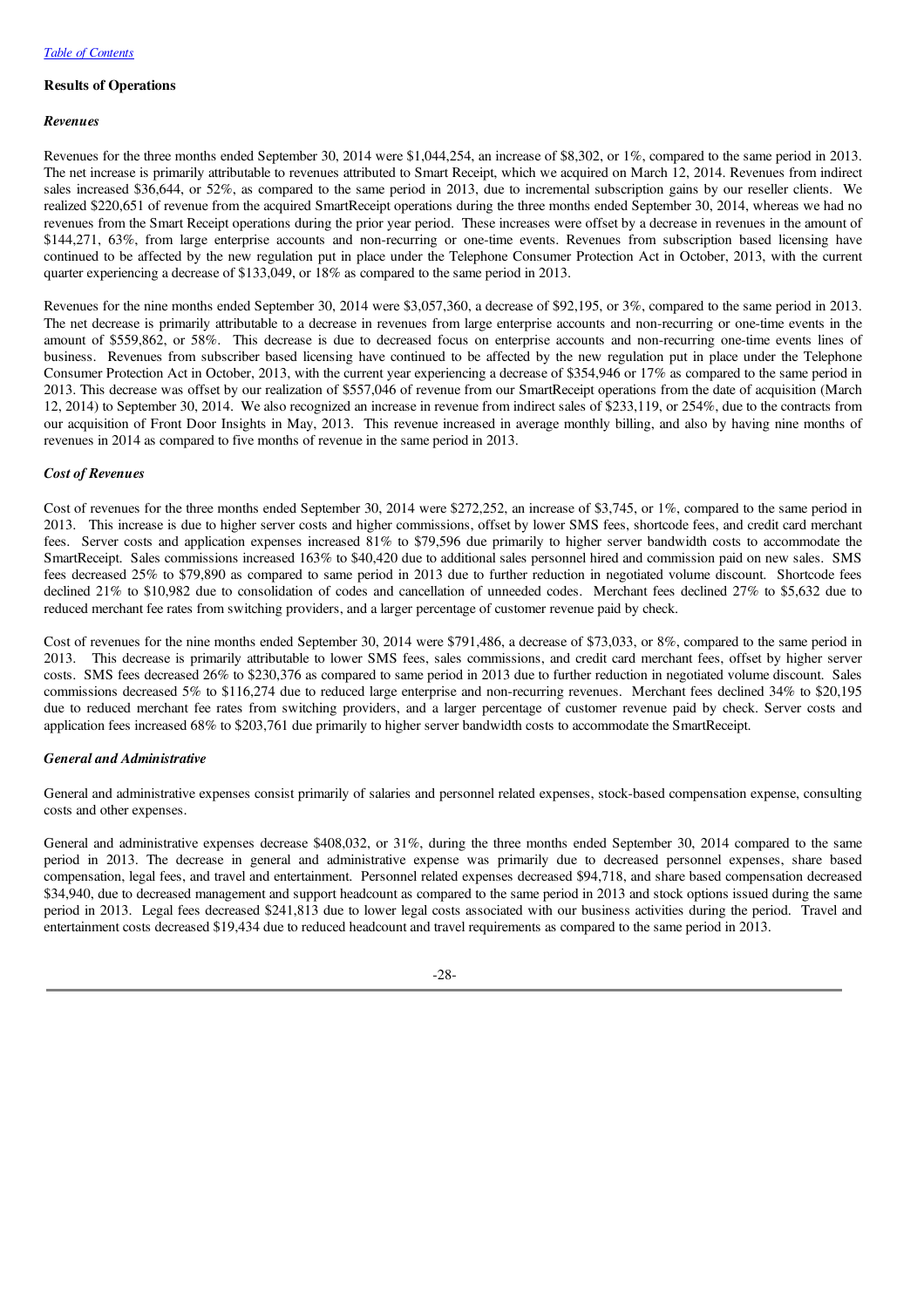General and administrative expenses increased \$256,033, or 10%, during the nine months ended September 30, 2014 compared to the same period in 2013. The increase in general and administrative expense was primarily due to increased personnel expenses, share based compensation, rent/facilities expense, and one-time non-capital expenses related to acquisition of SmartReceipt. These increases were offset by decreases in consulting and professional fees. Personnel related expenses increased \$88,493, and share based compensation increased \$150,655, due to increased management and support headcount as compared to the same period in 2013. Rent and facilities costs increased \$66,489 due to the additional facility assumed upon the SmartReceipt acquisition. One-time costs associated with auditing, consulting, and some legal fees for the SmartReceipt acquisition were \$77,989. Consulting fees decreased by \$55,888 primarily due to prior year utilization of consultants for operations management and accounting, and professional fees decreased by \$22,788 due to reduced expenses incurred for SEC fees, filing fees, and transfer agent fees.

#### *Sales and Marketing*

Sales and marketing expenses consist primarily of salaries and personnel related expenses, stock-based compensation expense, sales travel, consulting costs and other expenses

Sales and marketing expenses decreased \$663,230, or 44%, during the three months ended September 30, 2014 compared to the same period in 2013. The decrease was primarily due to lower share based compensation expenses, travel and entertainment costs, offset by higher personnel and trade show related expenses. During the three months ended September 30, 2014, share based compensation decreased \$627,137, and sales related travel & entertainment expenses decreased \$74,020 over the prior year period. Personnel related expenses increased \$17,320 primarily due to relocation bonuses granted during the current period. Trade show related expenses increased \$18,155 due to higher show attendance as compared to the prior period in 2013.

Sales and marketing expenses decreased \$565,925, or 17%, during the nine months ended September 30, 2014 compared to the same period in 2013. The decrease was primarily due to lower share based compensation expense, offset by higher payroll, trade show, and travel expenses. During the nine months ended September 30, 2014, share based compensation decreased \$1,539,319 due primarily to partially vested stock options granted during the same period in 2013. Personnel costs increased \$843,025, primarily due to a full nine months expense of management and sales head count hired in mid 2013. Trade show expenses increased \$49,908 due to higher activity as compared to the same period in 2013. Sales related travel and entertainment expenses increased \$75,975 due to additional travel requirements as compared to the same period in 2013.

#### *Engineering, Research & Development*

Engineering, research & development costs include salaries, stock based compensation expenses, travel, consulting costs, and other expenses.

Engineering, research & development expenses increased \$129,947, or 61%, during the three months ended September 30, 2014 compared to the same period in 2013. The increase was primarily due to higher personnel related costs. During the three months ended September 30, 2014, personnel related expenses increased \$125,035 due primarily to the addition of internal headcount and resources acquired during the acquisition of SmartReceipt.

Engineering, research & development expenses increased \$560,505, or 120%, during the nine months ended September 30, 2014 compared to the same period in 2013. The increase was primarily due to higher personnel related costs, hardware, and travel expenses. During the nine months ended September 30, 2014, personnel related expenses increased \$526,871, hardware costs increased \$12,322, and travel increased \$14,679 due primarily to the addition of internal headcount and resources acquired during the acquisition of SmartReceipt.

### *Depreciation and Amortization*

Depreciation and amortization expense consists of depreciation on our equipment and amortization of our intangible assets. Depreciation and amortization expense increased \$27,176, or 30%, during the three months ended September 30, 2014 compared to the same period in 2013. Depreciation and amortization expense increased \$119,011, or 66%, during the nine months ended September 30, 2014 compared to the same period in 2013. The amortizable base of our intangible assets was higher in the 2014 periods than the 2013 periods because of the acquisitions we recorded in May 2013 and March 2014.

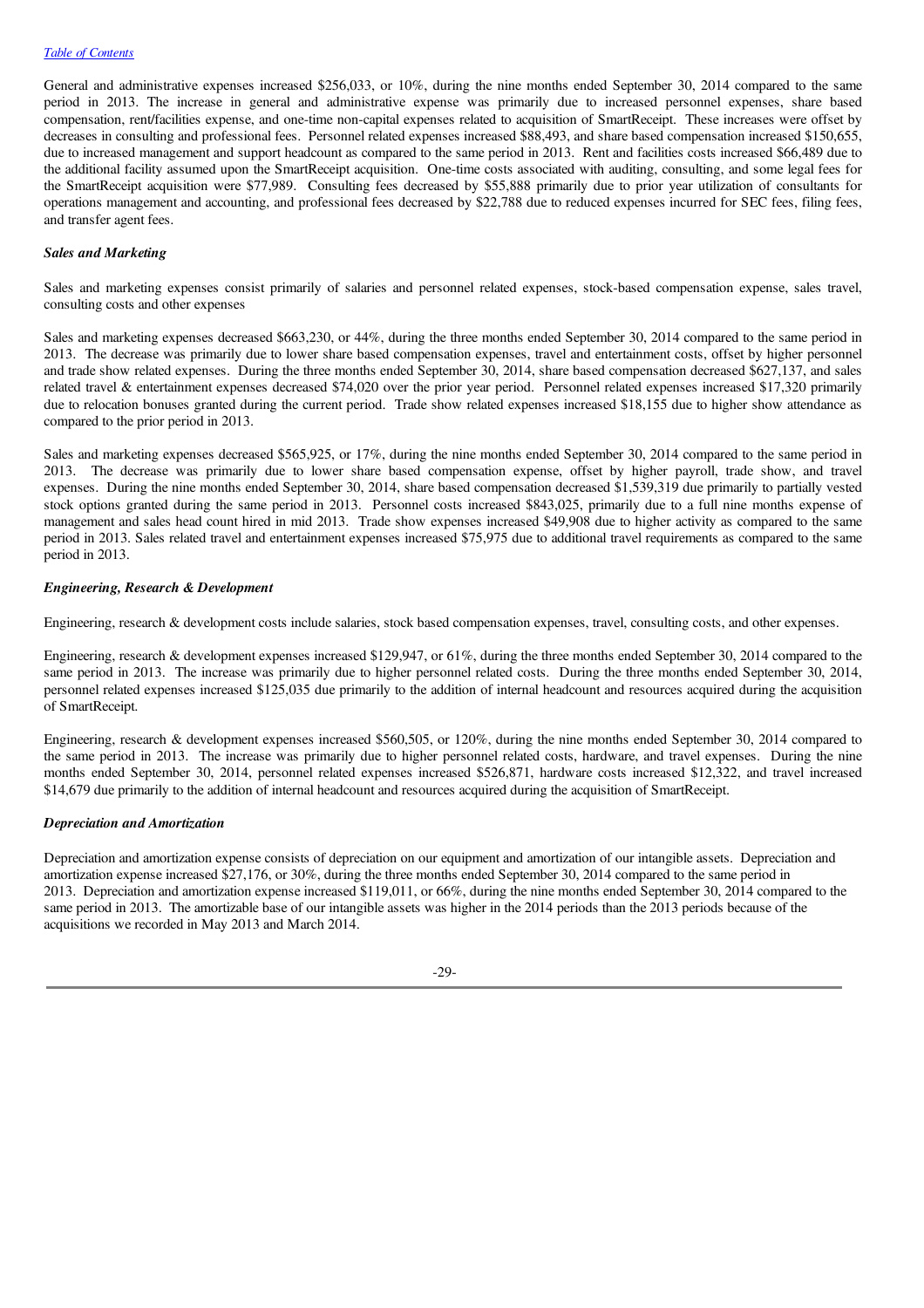#### *Interest Expense*

Interest expense consists of stated or implied interest expense on our notes payable, amortization of note discounts, and amortization of deferred financing costs. Interest expense decreased \$76, or 9%, during the three months ended September 30, 2014 compared to the same period in 2013. Interest expense decreased \$6,344,797, or 100%, during the nine months ended September 30, 2014 compared to the same period in 2013. We converted substantially all of our debt into equity in June 2013.

#### *Change in Fair Value of Derivative Liabilities*

The change in fair value of derivative liabilities for the three months ended September 30, 2014 and 2013 was a gain of \$2,354 and a gain of \$51,913, respectively.

The change in fair value of derivative liabilities for the nine months ended September 30, 2014 and 2013 was a loss of \$55,438 and a gain of \$3,865,511, respectively.

The value of the derivative liabilities at any given date is based primarily on the value and volatility of our common stock, among other less significant factors. In periods when our stock price or volatility rises, we expect to record a loss in the change in fair value of the derivative liabilities. The conversion of convertible notes payable into common shares in June 2013, reducing the number of warrants subject to derivative liability treatment, significantly reduced our ongoing exposure to derivative liability valuation adjustments.

#### Liquidity and Capital Resources

As of September 30, 2014, we had current assets of \$2,245,917, including \$1,773,122 in cash, and current liabilities of \$3,351,832, resulting in a working capital deficit of  $\{(1, 105, 915)\}$ . Current liabilities as of September 30, 2014 included estimated earn-outs in the amount of \$2,332,000 and derivative liabilities in the amount of \$50,738, all of which are payable in shares of our common stock. Giving no effect to the estimated earnout and derivative liabilities, we had pro forma working capital as of September 30, 2014 in the amount of \$1,276,823.

As of the date of this report, we believe we have working capital on hand to fund our current level of operations through at least the next six months. However, there can be no assurance that we will not require additional capital within the next six months. If we require additional capital, we will seek to obtain additional working capital through the sale of our securities and, if available, bank lines of credit. However, there can be no assurance we will be able to obtain access to capital as and when needed and, if so, the terms of any available financing may not be subject to commercially reasonable terms.

# *Cash Flows*

|                                 |                | Period ended September 30,  |  |  |
|---------------------------------|----------------|-----------------------------|--|--|
|                                 | 2014           | 2013                        |  |  |
| Net cash provided by (used in): |                |                             |  |  |
| <b>Operating activities</b>     | \$ (3,383,809) | (2,084,814)<br>$\mathbb{S}$ |  |  |
| Investing activities            | (2,392,884)    | (402,799)                   |  |  |
| <b>Financing activities</b>     | 4,977,130      | 5,987,495                   |  |  |
| Net change in cash              | (799, 563)     | 3,499,882                   |  |  |

#### *Investing Activities*

Investing activities during the nine months ended September 30, 2014 include \$2,368,019 in cash consideration used in our acquisitions during the period.

#### *Financing Activities*

Financing activities for the nine months ended September 30, 2014 include net proceeds from the sale of common stock units of \$4,977,130.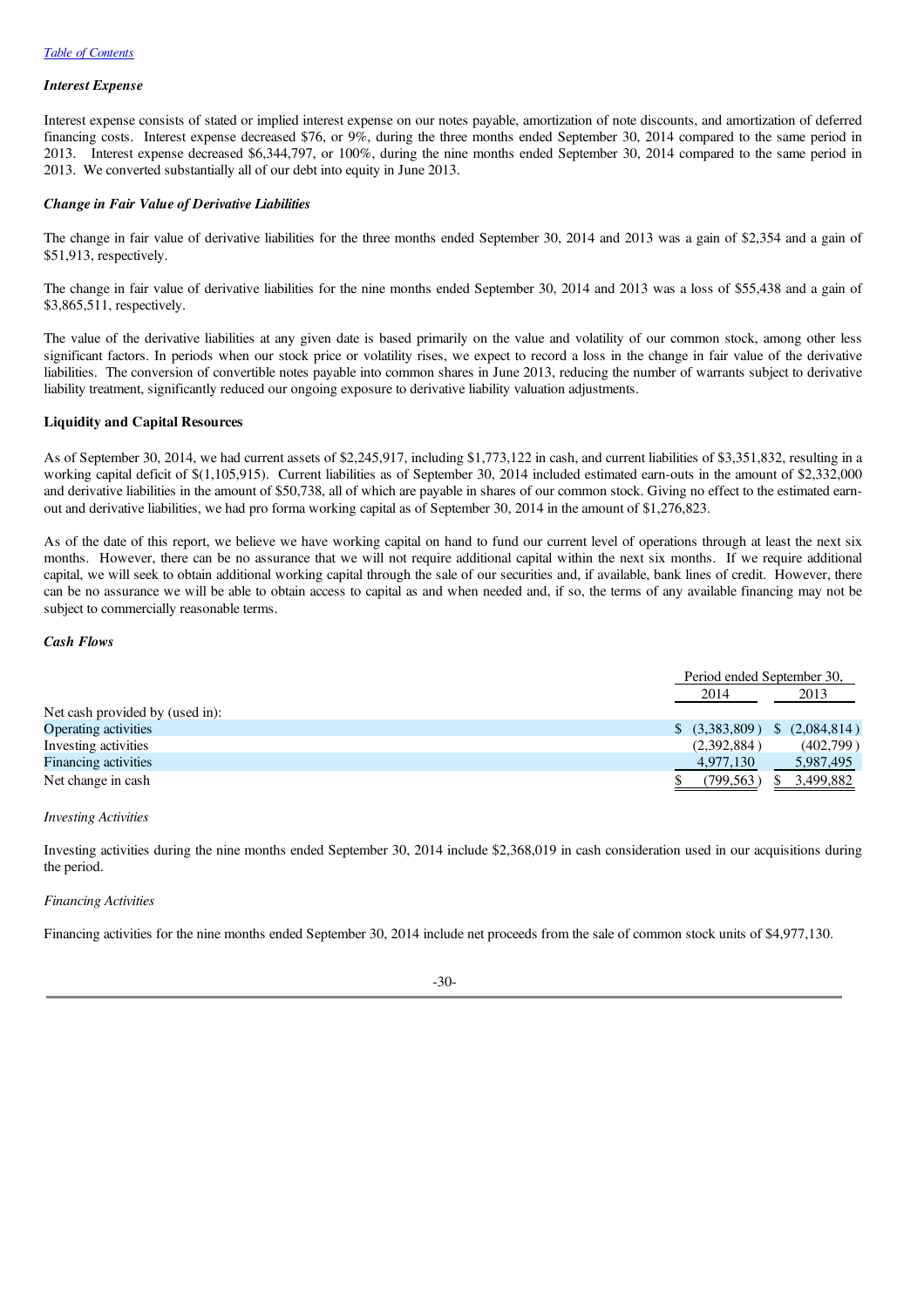## Critical Accounting Policies and Estimates

Refer to Note 2, "Summary of Significant Accounting Polices," in the accompanying notes to the condensed consolidated financial statements for a discussion of recent accounting pronouncements.

# Off-Balance Sheet Arrangements

We have no off-balance sheet arrangements.

# <span id="page-32-0"></span>Item 3. Quantitative and Qualitative Disclosures about Market Risk.

We are a smaller reporting company as defined by section  $10(f)(1)$  of Regulation S-K. As such, we are not required to provide the information set forth in this item.

# <span id="page-32-1"></span>Item 4. Controls and Procedures.

# Evaluation of Disclosure Controls and Procedures

As required by Rule 13a-15(b) promulgated under the Securities Exchange Act of 1934, as amended (the "Exchange Act"), our management, with the participation of our chief executive officer and chief financial officer, evaluated the effectiveness of the design and operation of our disclosure controls and procedures, as defined in Exchange Act Rule 13a-15(e), as of the end of the period covered by this report. Disclosure controls and procedures are controls and other procedures that are designed to ensure that information required to be disclosed by us in the reports that we file or submit under the Exchange Act is recorded, processed, summarized and reported within the time periods specified in the SEC's rules and forms. Disclosure controls and procedures include, without limitation, controls and procedures designed to ensure that information required to be disclosed by us in the reports that we file under the Exchange Act is accumulated and communicated to our management, as appropriate to allow timely decisions regarding required disclosure. Based on this evaluation, our management, including our chief executive officer and chief financial officer, concluded that as of September 30, 2014 our disclosure controls and procedures were not effective due to existing material weaknesses in our internal control over financial reporting, as described below.

In connection with our evaluation of our internal control over financial reporting as of December 31, 2013, we determined that there were control deficiencies that constituted material weaknesses which are indicative of many small companies with small staff, including:

- (1) Inadequate segregation of duties and effective risk assessment;
- (2) Insufficient written policies and procedures for accounting and financial reporting with respect to the requirements and application of both generally accepted accounting principles in the United States and guidelines of the SEC; and
- (3) Inadequate closing processes to ensure all material misstatements are corrected in the financial statements, as evidenced by the fact that there were audit adjustments and restatements of our financial statements.

# Changes in Internal Control

There were no changes in our internal control over financial reporting during the three months ended September 30, 2014 that have materially affected, or are reasonably likely to materially affect, our internal control over financial reporting.

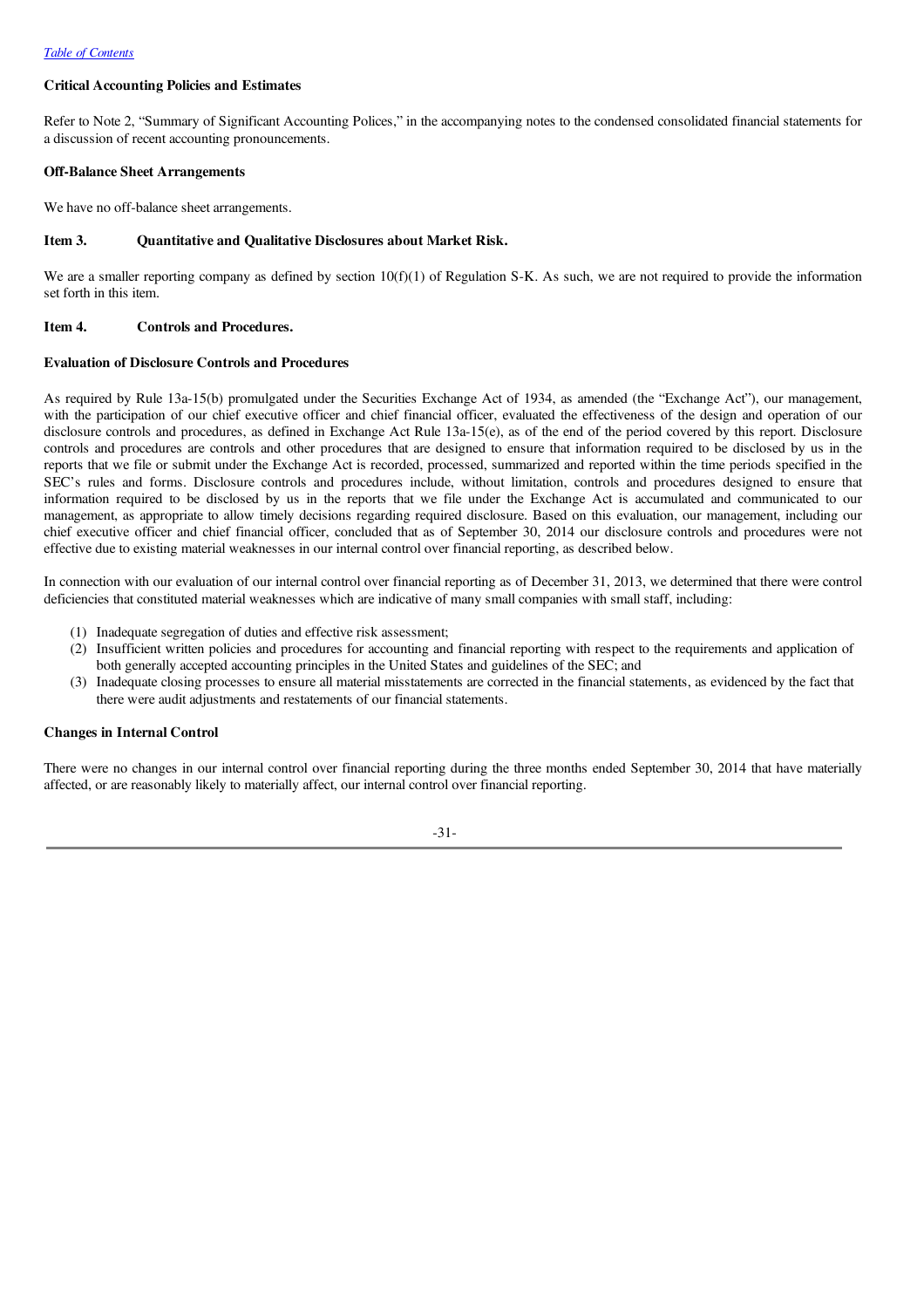## *Table of [Contents](#page-1-0)*

<span id="page-33-0"></span>

| Item 6.     | <b>Exhibits</b>                                                                                     |                               |
|-------------|-----------------------------------------------------------------------------------------------------|-------------------------------|
| Exhibit No. | Description                                                                                         | Method of Filing              |
| 31.1        | Certification by Chief Executive Officer pursuant to Section 302 of Sarbanes Oxley Act<br>of 2002   | Filed electronically herewith |
| 31.2        | Certification by Chief Financial Officer pursuant to Section 302 of Sarbanes Oxley Act<br>of $2002$ | Filed electronically herewith |
| 32.1        | Certification Pursuant to 18 U.S.C. Section 1350                                                    | Filed electronically herewith |
| 101.INS     | XBRL Instance Document*                                                                             | Filed electronically herewith |
| 101.SCH     | XBRL Taxonomy Schema Document*                                                                      | Filed electronically herewith |
| 101.CAL     | XBRL Taxonomy Calculation Linkbase Document*                                                        | Filed electronically herewith |
| 101.DEF     | XBRL Taxonomy Definition Linkbase Document*                                                         | Filed electronically herewith |
| 101.LAB     | XBRL Taxonomy Label Linkbase Document*                                                              | Filed electronically herewith |
| 101.PRE     | XBRL Taxonomy Presentation Linkbase Document*                                                       | Filed electronically herewith |

\* In accordance with Rule 406T of Regulation S-T, the XBRL related information in Exhibit 101 to this Quarterly Report on Form 10-Q shall not be deemed to be "filed" for purposes of Section 18 of the Exchange Act, or otherwise subject to the liability of that section, and shall not be incorporated by reference into any registration statement or other document filed under the Securities Act of 1933, as amended, or the Exchange Act, except as shall be expressly set forth by specific reference in such filing.

-32-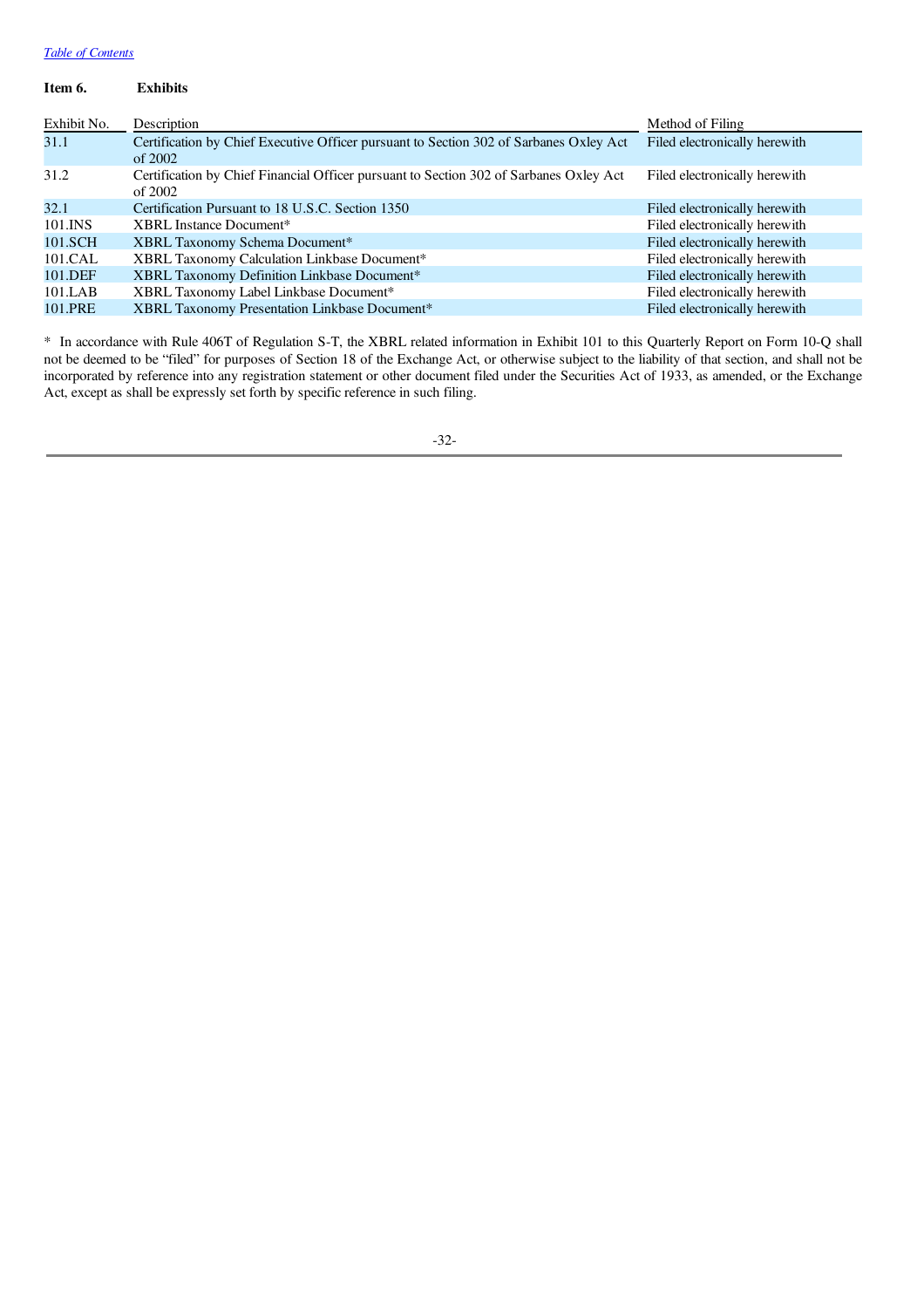# <span id="page-34-0"></span>SIGNATURES

Pursuant to the requirements of the Securities Exchange Act of 1934, as amended, the registrant has duly caused this report to be signed on its behalf by the undersigned thereunto duly authorized

| Date: November 14, 2014 | $\mathbf{By:}$ | /s/ Dennis Becker<br>Dennis Becker<br>Chief Executive Officer<br><i>(Principal Executive Officer)</i>           |
|-------------------------|----------------|-----------------------------------------------------------------------------------------------------------------|
| Date: November 14, 2014 | By:            | /s/ Timothy Schatz<br><b>Timothy Schatz</b><br><b>Chief Financial Officer</b><br>(Principal Accounting Officer) |

# Mobivity Holdings Corp.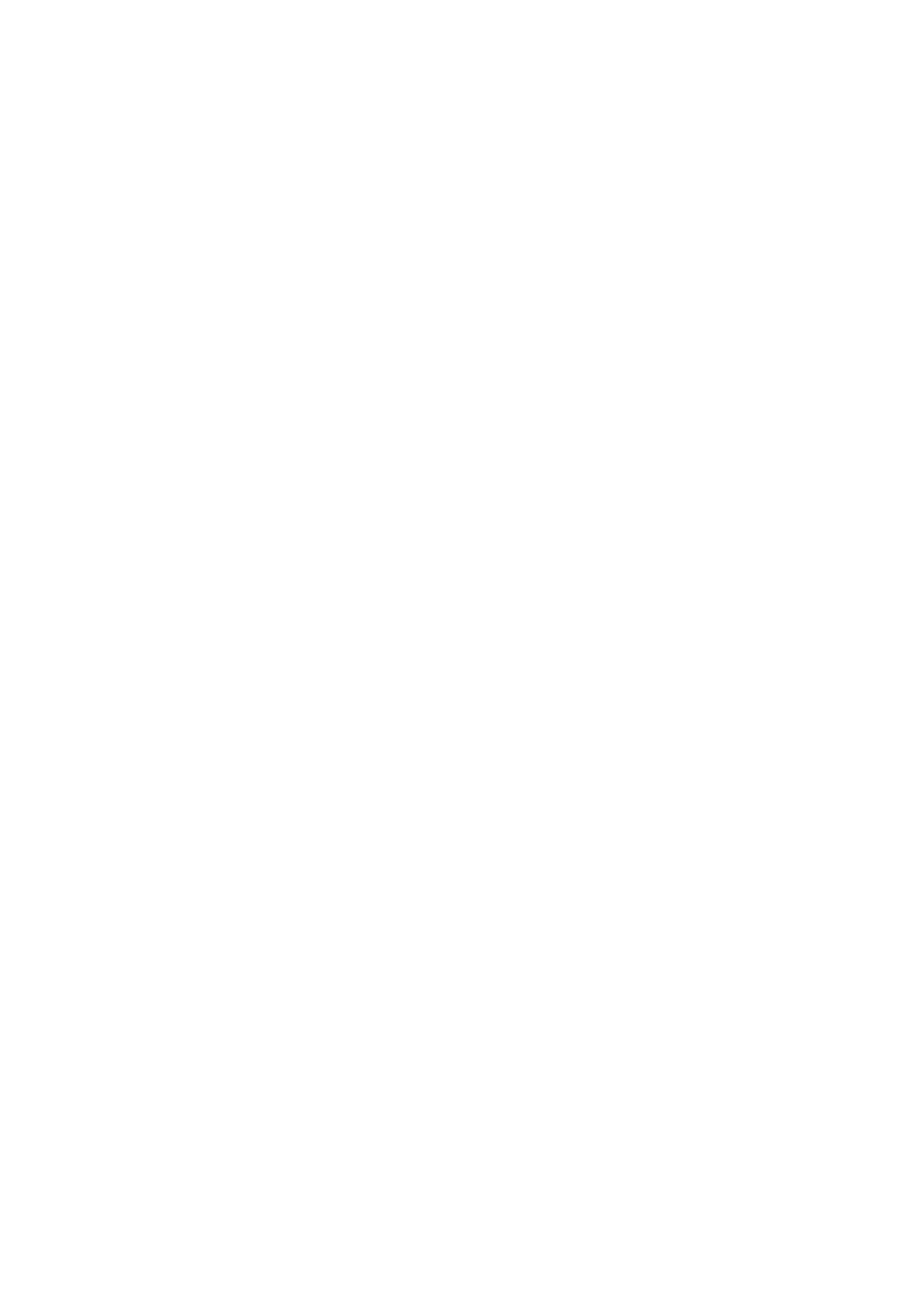# CERTIFICATION OF PRINCIPAL EXECUTIVE OFFICER

# Pursuant to Rule 13a-14(a) adopted pursuant to Section 302 of the Sarbanes-Oxley Act of 2002

I, Dennis Becker, certify that:

1. I have reviewed this Quarterly Report on Form 10-Q of Mobivity Holdings Corp. for the quarter ended September 30, 2014;

2. Based on my knowledge, this report does not contain any untrue statement of a material fact or omit to state a material fact necessary to make the statements made, in light of the circumstances under which such statements were made, not misleading with respect to the period covered by this report;

3. Based on my knowledge, the financial statements, and other financial information included in this report, fairly present in all material respects the financial condition, results of operations and cash flows of the registrant as of, and for, the periods presented in this report;

4. The registrant's other certifying officer and I are responsible for establishing and maintaining disclosure controls and procedures (as defined in Exchange Act Rules 13a-15(e) and 15d-15(e)) and internal control over financial reporting (as defined in Exchange Act Rules 13a-15(f) and 15d-15(f)) for the registrant and have:

Designed such disclosure controls and procedures, or caused such disclosure controls and procedures to be designed under our supervision, to ensure that material information relating to the registrant, including its consolidated subsidiaries, is made known to us by others within those entities, particularly during the period in which this report is being prepared;

Designed such internal control over financial reporting, or caused such internal control over financial reporting to be designed under our supervision, to provide reasonable assurance regarding the reliability of financial reporting and the preparation of financial statements for external purposes in accordance with generally accepted accounting principles;

(c) Evaluated the effectiveness of the registrant's disclosure controls and procedures and presented in this report our conclusions about the effectiveness of the disclosure controls and procedures, as of the end of the period covered by this report based on such evaluation; and

(d) Disclosed in this report any change in the registrant's internal control over financial reporting that occurred during the registrant's most recent fiscal quarter (the registrant's fourth fiscal quarter in the case of an annual report) that has materially affected, or is reasonably likely to materially affect, the registrant's internal control over financial reporting; and

5. The registrant's other certifying officer and I have disclosed, based on our most recent evaluation of internal control over financial reporting, to the registrant's auditors and the audit committee of the registrant's board of directors (or persons performing the equivalent functions):

(a) All significant deficiencies and material weaknesses in the design or operation of internal control over financial reporting which are reasonably likely to adversely affect the registrant's ability to record, process, summarize and report financial information; and

(b) Any fraud, whether or not material, that involves management or other employees who have a significant role in the registrant's internal control over financial reporting.

Date: November 14, 2014 By: */s/ Dennis Becker* 

Dennis Becker Chief Executive Officer (Principal Executive Officer)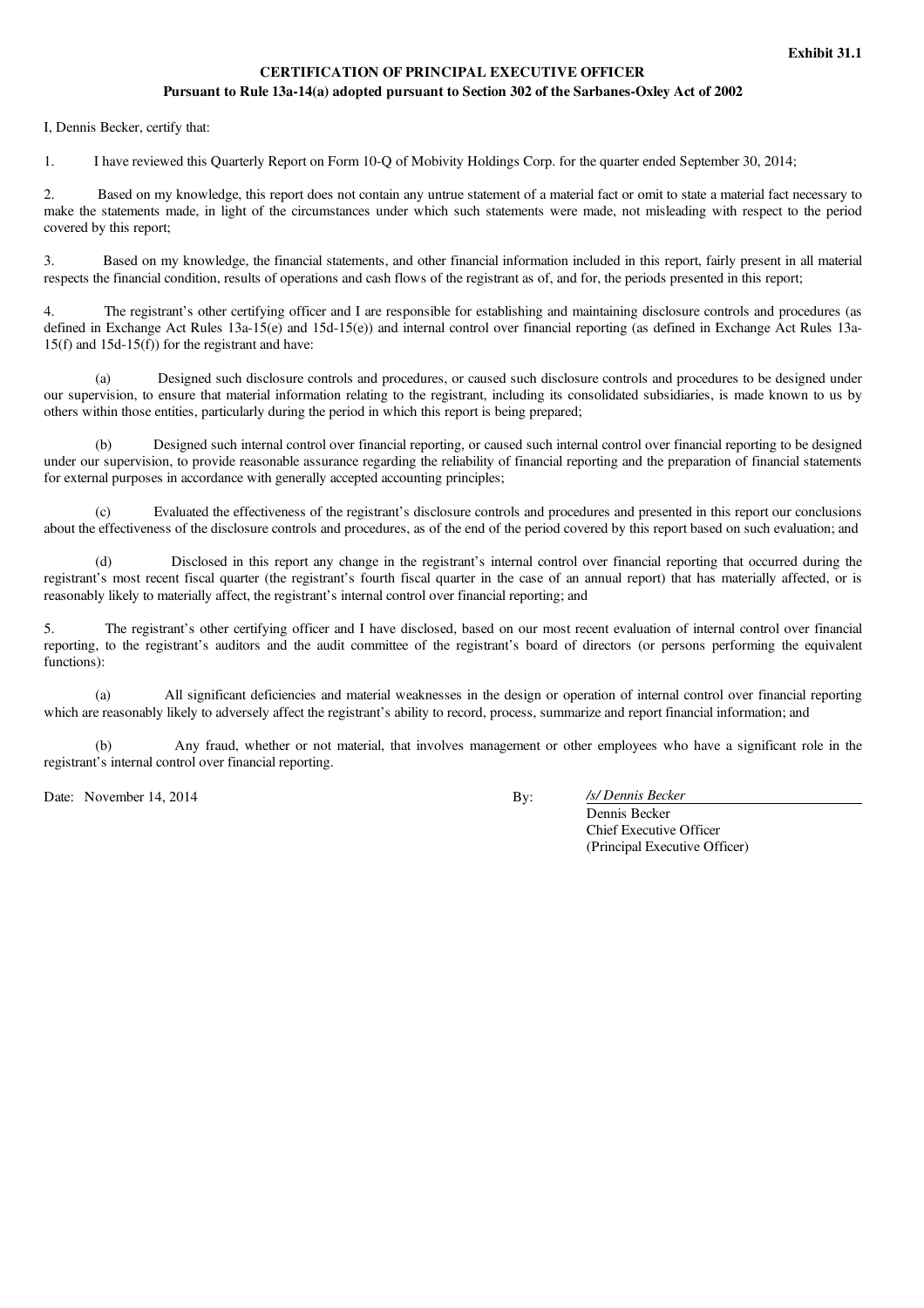# CERTIFICATION OF CHIEF FINANCIAL OFFICER

# Pursuant to Rule 13a-14(a) adopted pursuant to Section 302 of the Sarbanes-Oxley Act of 2002

I, Timothy Schatz, certify that:

1. I have reviewed this Quarterly Report on Form 10-Q of Mobivity Holdings Corp. for the quarter ended September 30, 2014;

2. Based on my knowledge, this report does not contain any untrue statement of a material fact or omit to state a material fact necessary to make the statements made, in light of the circumstances under which such statements were made, not misleading with respect to the period covered by this report;

3. Based on my knowledge, the financial statements, and other financial information included in this report, fairly present in all material respects the financial condition, results of operations and cash flows of the registrant as of, and for, the periods presented in this report;

4. The registrant's other certifying officer and I are responsible for establishing and maintaining disclosure controls and procedures (as defined in Exchange Act Rules 13a-15(e) and 15d-15(e)) and internal control over financial reporting (as defined in Exchange Act Rules 13a-15(f) and 15d-15(f)) for the registrant and have:

Designed such disclosure controls and procedures, or caused such disclosure controls and procedures to be designed under our supervision, to ensure that material information relating to the registrant, including its consolidated subsidiaries, is made known to us by others within those entities, particularly during the period in which this report is being prepared;

Designed such internal control over financial reporting, or caused such internal control over financial reporting to be designed under our supervision, to provide reasonable assurance regarding the reliability of financial reporting and the preparation of financial statements for external purposes in accordance with generally accepted accounting principles;

(c) Evaluated the effectiveness of the registrant's disclosure controls and procedures and presented in this report our conclusions about the effectiveness of the disclosure controls and procedures, as of the end of the period covered by this report based on such evaluation; and

(d) Disclosed in this report any change in the registrant's internal control over financial reporting that occurred during the registrant's most recent fiscal quarter (the registrant's fourth fiscal quarter in the case of an annual report) that has materially affected, or is reasonably likely to materially affect, the registrant's internal control over financial reporting; and

5. The registrant's other certifying officer and I have disclosed, based on our most recent evaluation of internal control over financial reporting, to the registrant's auditors and the audit committee of the registrant's board of directors (or persons performing the equivalent functions):

(a) All significant deficiencies and material weaknesses in the design or operation of internal control over financial reporting which are reasonably likely to adversely affect the registrant's ability to record, process, summarize and report financial information; and

(b) Any fraud, whether or not material, that involves management or other employees who have a significant role in the registrant's internal control over financial reporting.

Date: November 14, 2014 By: */s/Timothy Schatz* 

Timothy Schatz Chief Financial Officer